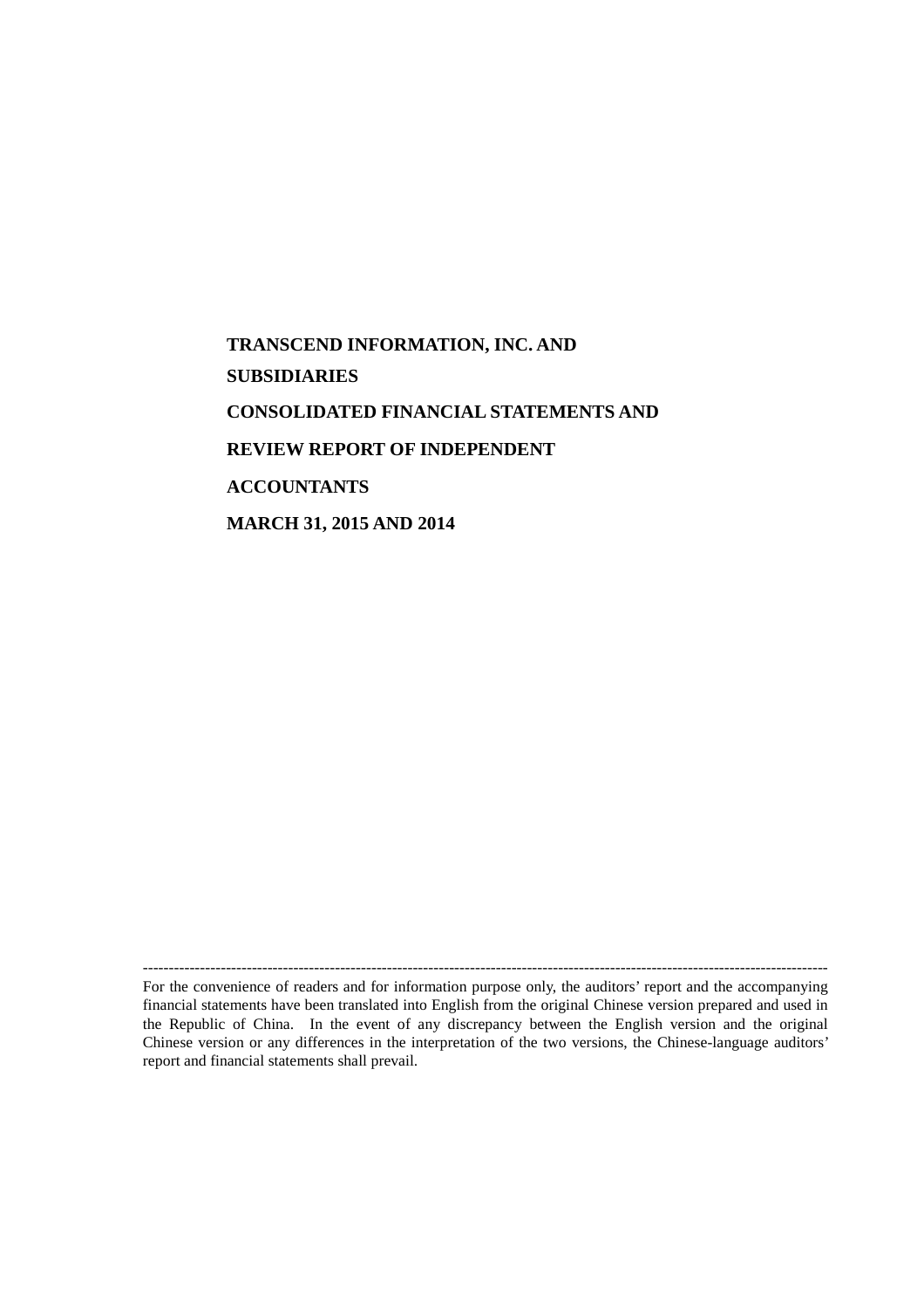

## REVIEW REPORT OF INDEPENDENT ACCOUNTANTS TRANSLATED FROM CHINESE

#### PWCR15000012

To the Board of Directors and Shareholders of Transcend Information, Inc.

We have reviewed the accompanying consolidated balance sheets of Transcend Information, Inc. and its subsidiaries as of March 31, 2015 and 2014 and the related consolidated statements of comprehensive income, of changes in equity, and of cash flows for the three-month periods then ended. These consolidated financial statements are the responsibility of the Company's management. Our responsibility is to issue a report on these consolidated financial statements based on our reviewes.

We conducted our reviews in accordance with the Statement of Auditing Standards No. 36 "Engagements to Review Financial Statements" in the Republic of China. A review consists primarily of inquiries of company personnel and analytical procedures applied to financial data. It is substantially less in scope than an audit conducted in accordance with generally accepted auditing standards in the Republic of China, the objective of which is the expression of an opinion regarding the financial statements taken as a whole. Accordingly, we do not express such an opinion.

資誠聯合會計師事務所 PricewaterhouseCoopers, Taiwan 11012 臺北市信義區基隆路一段333號27樓 / 27F, 333, Keelung Road, Sec. 1, Xinyi Dist., Taipei City 11012, Taiwan T: +886 (2) 2729 6666, F: + 886 (2) 2757 6371, www.pwc.com/tw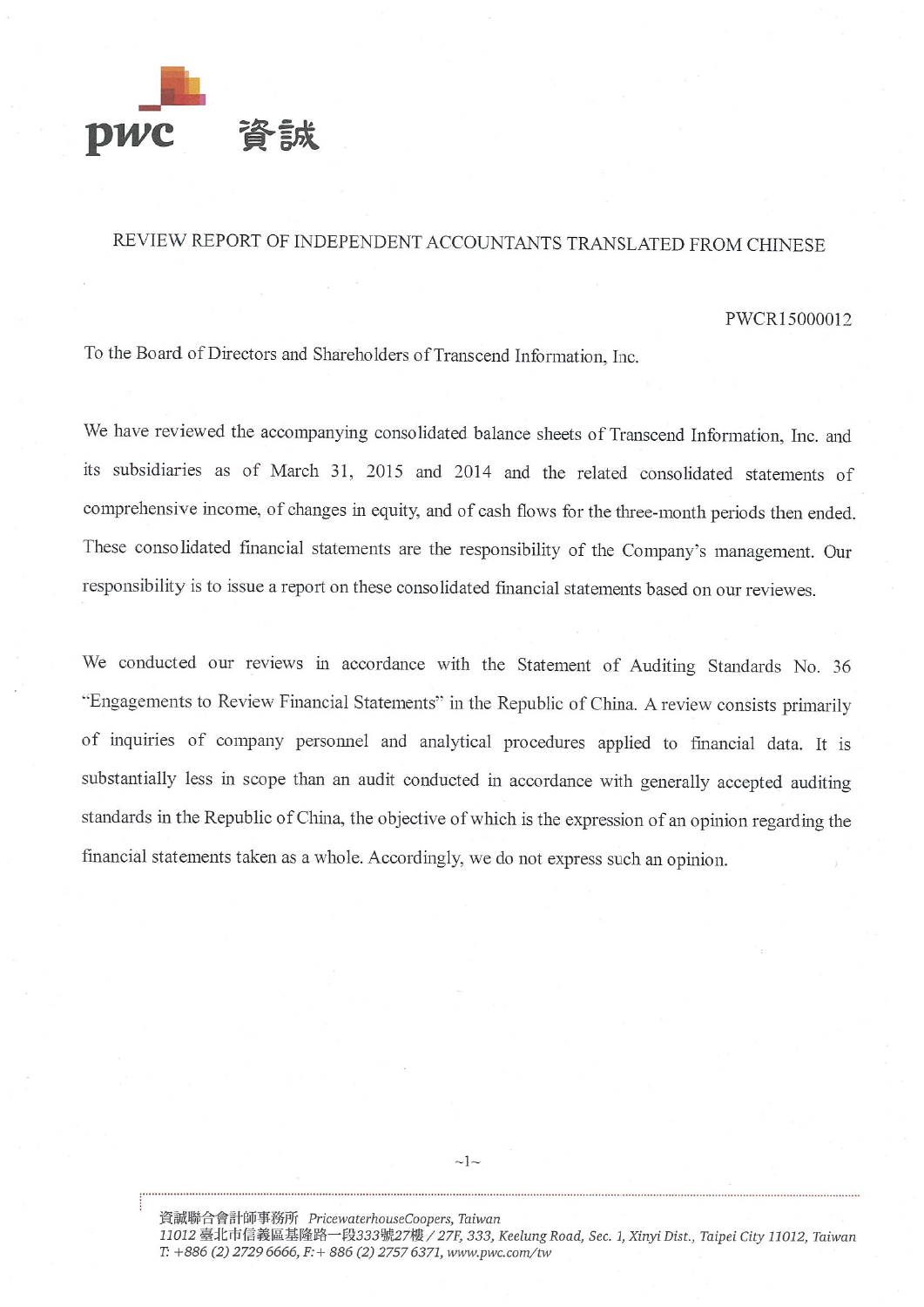

Based on our reviews, we are not aware of any material modifications that should be made to the consolidated financial statements referred to above for them to be in conformity with the "Rules Governing the Preparations of Financial Statements by Securities Issuers" and International Accounting Standard No. 34, "Interim Financial Reporting" as endorsed by the Financial Supervisory Commission.

PricewaterhouseCoopers, Taivan

April 29, 2015

Taipei, Taiwan

Republic of China

As the financial statements are the responsibility of the management, PricewaterhouseCoopers cannot accept any liability for the use of, or reliance on, the English translation or for any errors or misunderstandings that may derive from the translation.

The accompanying consolidated financial statements are not intended to present the financial position and results of operations and cash flows in accordance with accounting principles generally accepted in countries and jurisdictions other than the Republic of China. The standards, procedures and practices in the Republic of China governing the audit of such financial statements may differ from those generally accepted in countries and jurisdictions other than the Republic of China. Accordingly, the accompanying consolidated financial statements and report of independent accountants are not intended for use by those who are not informed about the accounting principles or auditing standards generally accepted in the Republic of China, and their applications in practice.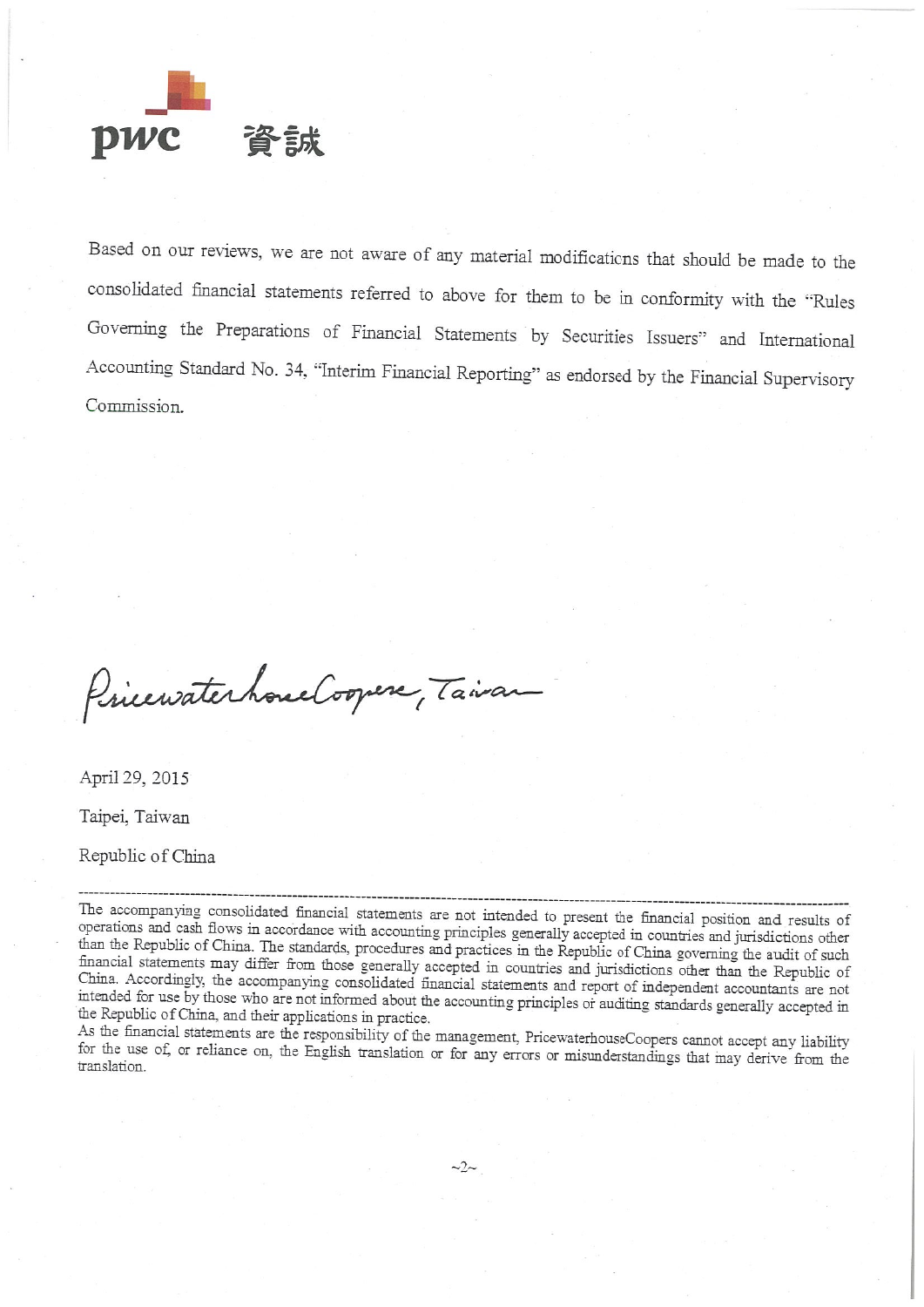|                                                   |               |                  | March 31, 2015           |                            |               | December 31, 2014        | March 31, 2014   |      |  |
|---------------------------------------------------|---------------|------------------|--------------------------|----------------------------|---------------|--------------------------|------------------|------|--|
| Assets                                            | <b>Notes</b>  | <b>AMOUNT</b>    | $\%$                     |                            | <b>AMOUNT</b> | $\%$                     | <b>AMOUNT</b>    | $\%$ |  |
| <b>Current assets</b>                             |               |                  |                          |                            |               |                          |                  |      |  |
| Cash and cash equivalents                         | 6(1)          | \$<br>10,816,047 | 43                       | $\boldsymbol{\mathsf{\$}}$ | 11,565,344    | 44                       | \$<br>10,757,242 | 44   |  |
| Current financial assets at fair value 6(2)       |               |                  |                          |                            |               |                          |                  |      |  |
| through profit or loss                            |               | 92,710           |                          |                            | 53,545        |                          |                  |      |  |
| Current bond investments without                  | 6(3)          |                  |                          |                            |               |                          |                  |      |  |
| active market                                     |               | 630,679          | 3                        |                            | 637,025       | 3                        | 564,158          | 2    |  |
| Notes receivable, net                             |               | 5,126            | $\overline{\phantom{a}}$ |                            |               | $\overline{\phantom{a}}$ | 3,562            |      |  |
| Accounts receivable, net                          | 6(4)          | 2,775,812        | 11                       |                            | 2,993,131     | 11                       | 2,750,479        | 11   |  |
| Other receivables                                 |               | 231,840          | $\mathbf{1}$             |                            | 283,316       | 1                        | 274,232          | 1    |  |
| Other receivables - related parties               | 7             |                  |                          |                            |               |                          | 10,457           |      |  |
| Inventories, net                                  | 6(5)          | 6,120,689        | 25                       |                            | 6,364,987     | 24                       | 5,974,014        | 24   |  |
| Other current assets                              |               | 40,057           | $\overline{\phantom{m}}$ |                            | 44,515        |                          | 18,183           |      |  |
| <b>Current Assets</b>                             |               | 20,712,960       | 83                       |                            | 21, 941, 863  | 83                       | 20, 352, 327     | 82   |  |
| Non-current assets                                |               |                  |                          |                            |               |                          |                  |      |  |
| Available-for-sale financial                      | 6(6)          |                  |                          |                            |               |                          |                  |      |  |
| assets-non-current                                |               | 223,624          | $\mathbf 1$              |                            | 232,639       | 1                        | 299,624          | 1    |  |
| Investments accounted for using                   | 6(7)          |                  |                          |                            |               |                          |                  |      |  |
| equity method                                     |               | 334,366          | 1                        |                            | 332,593       | 1                        | 221,092          | 1    |  |
| Property, plant and equipment, net $6(8)$ , 7 and |               |                  |                          |                            |               |                          |                  |      |  |
|                                                   | $8\,$         | 3,100,919        | 12                       |                            | 3,160,974     | 12                       | 3,279,621        | 13   |  |
| Investment property, net                          | 6(9)          | 295,892          | 1                        |                            | 298,614       | 1                        | 301,587          | 1    |  |
| Deferred tax assets                               |               | 117,288          | $\mathbf 1$              |                            | 92,319        | 1                        | 96,262           | 1    |  |
| Other non-current assets                          | $6(10)$ and 8 | 197,028          | 1                        |                            | 234,238       | $\mathbf 1$              | 218,853          | 1    |  |
| <b>Non-current Assets</b>                         |               | 4, 269, 117      | 17                       |                            | 4, 351, 377   | 17                       | 4,417,039        | 18   |  |
| <b>Total Assets</b>                               |               | 24, 982, 077     | 100                      | \$                         | 26, 293, 240  | 100                      | \$<br>24,769,366 | 100  |  |
|                                                   |               |                  |                          |                            |               |                          |                  |      |  |

#### TRANSCEND INFORMATION, INC. AND SUBSIDIARIES CONSOLIDATED BALANCE SHEETS (Expressed in thousands of New Taiwan Dollars)

(The consolidated balance sheets as of March 31, 2015 and 2014 are reviewed, not audited)

(Continued)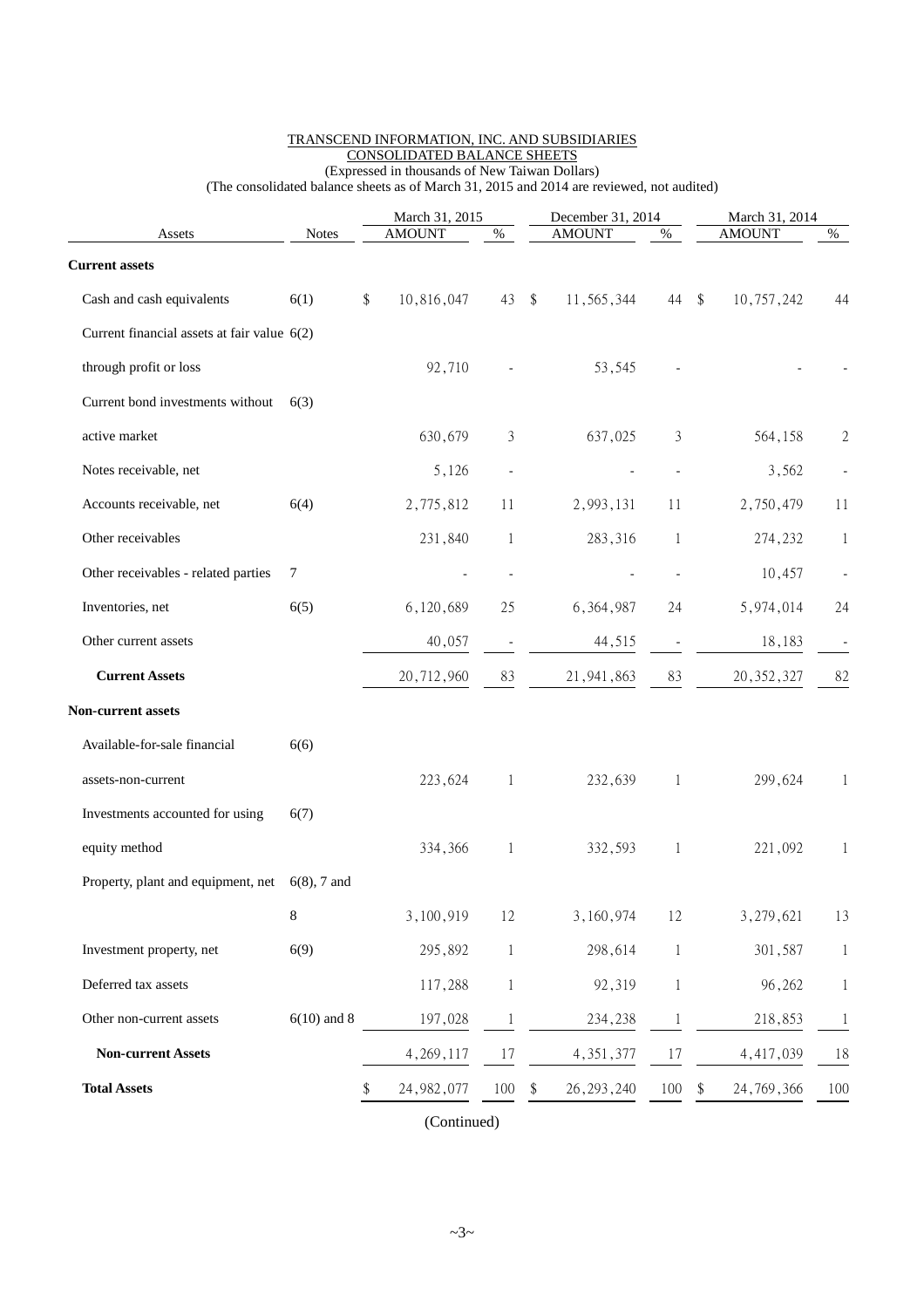| <b>AMOUNT</b><br><b>AMOUNT</b><br><b>AMOUNT</b><br>Liabilities and Equity<br>$\%$<br>$\%$<br><b>Notes</b>                                  | $\%$             |
|--------------------------------------------------------------------------------------------------------------------------------------------|------------------|
| <b>Current liabilities</b>                                                                                                                 |                  |
|                                                                                                                                            |                  |
| \$<br>478,240<br>$\sqrt[6]{\frac{1}{2}}$<br>903,300<br>\$<br>593,500<br>Short-term borrowings<br>6(11)<br>$\overline{2}$<br>$\overline{4}$ | $\boldsymbol{2}$ |
| Notes payable<br>8<br>11<br>$\overline{\phantom{a}}$<br>$\overline{\phantom{a}}$                                                           |                  |
| Accounts payable<br>3,202,531<br>2, 141, 199<br>1,619,528<br>12<br>7                                                                       | $\overline{9}$   |
| 82,964<br>40,717<br>Accounts payable to related parties 7<br>74,185                                                                        |                  |
| Other payables<br>354,474<br>475,052<br>2<br>384,602<br>1                                                                                  | $\sqrt{2}$       |
| Current tax liabilities<br>434,723<br>$\mathbf{2}$<br>319,927<br>348,144<br>$\mathbf 1$                                                    | $\mathbf{1}$     |
| Other current liabilities<br>7,082<br>60,063<br>35,936                                                                                     |                  |
| <b>Current Liabilities</b><br>12<br>5,035,066<br>19<br>2,977,011<br>3,544,109                                                              | 14               |
| <b>Non-current liabilities</b>                                                                                                             |                  |
| Deferred tax liabilities<br>444,537<br>$\sqrt{2}$<br>2<br>485,378<br>397,188                                                               | $\mathbf{2}$     |
| Other non-current liabilities<br>6(12)<br>54,622<br>71,179<br>54,191<br>$\overline{\phantom{a}}$<br>$\overline{\phantom{a}}$               |                  |
| <b>Non-current Liabilities</b><br>515,716<br>$\overline{c}$<br>$\boldsymbol{2}$<br>539,569<br>451,810                                      | $\mathbf{2}$     |
| <b>Total Liabilities</b><br>5,574,635<br>21<br>3,492,727<br>14<br>3,995,919                                                                | 16               |
| Share capital<br>6(13)                                                                                                                     |                  |
| Common stock<br>17<br>4,307,617<br>16<br>4,307,617<br>4,307,617                                                                            | 18               |
| <b>Capital surplus</b><br>6(14)                                                                                                            |                  |
| Capital surplus<br>18<br>4,799,075<br>19<br>4,799,075<br>4,799,075                                                                         | 19               |
| <b>Retained earnings</b><br>6(15)                                                                                                          |                  |
| Legal reserve<br>3,053,235<br>12<br>3,053,235<br>12<br>2,733,339                                                                           | 11               |
| 8,875,858<br>Unappropriated retained earnings<br>9,340,018<br>38<br>8,504,167<br>32                                                        | 36               |
| Other equity interest<br>6(16)                                                                                                             |                  |
| Other equity interest<br>10, 595)<br>54,511<br>57,558<br>$\mathbf{1}$                                                                      |                  |
| Total equity attributable to                                                                                                               |                  |
| owners of parent<br>21,489,350<br>20,718,605<br>20,773,447<br>86<br>79                                                                     | 84               |
| <b>Total Equity</b><br>21,489,350<br>20,718,605<br>79<br>20,773,447<br>86                                                                  | 84               |
| 9<br><b>Commitments and contingent</b>                                                                                                     |                  |
| liabilities                                                                                                                                |                  |
| <b>Total Liabilities and Equity</b><br>\$<br>24, 982, 077<br>100<br>26, 293, 240<br>100<br>24, 769, 366<br>\$<br>\$                        | 100              |

#### TRANSCEND INFORMATION, INC. AND SUBSIDIARIES CONSOLIDATED BALANCE SHEETS (Expressed in thousands of New Taiwan Dollars)

(The consolidated balance sheets as of March 31, 2015 and 2014 are reviewed, not audited)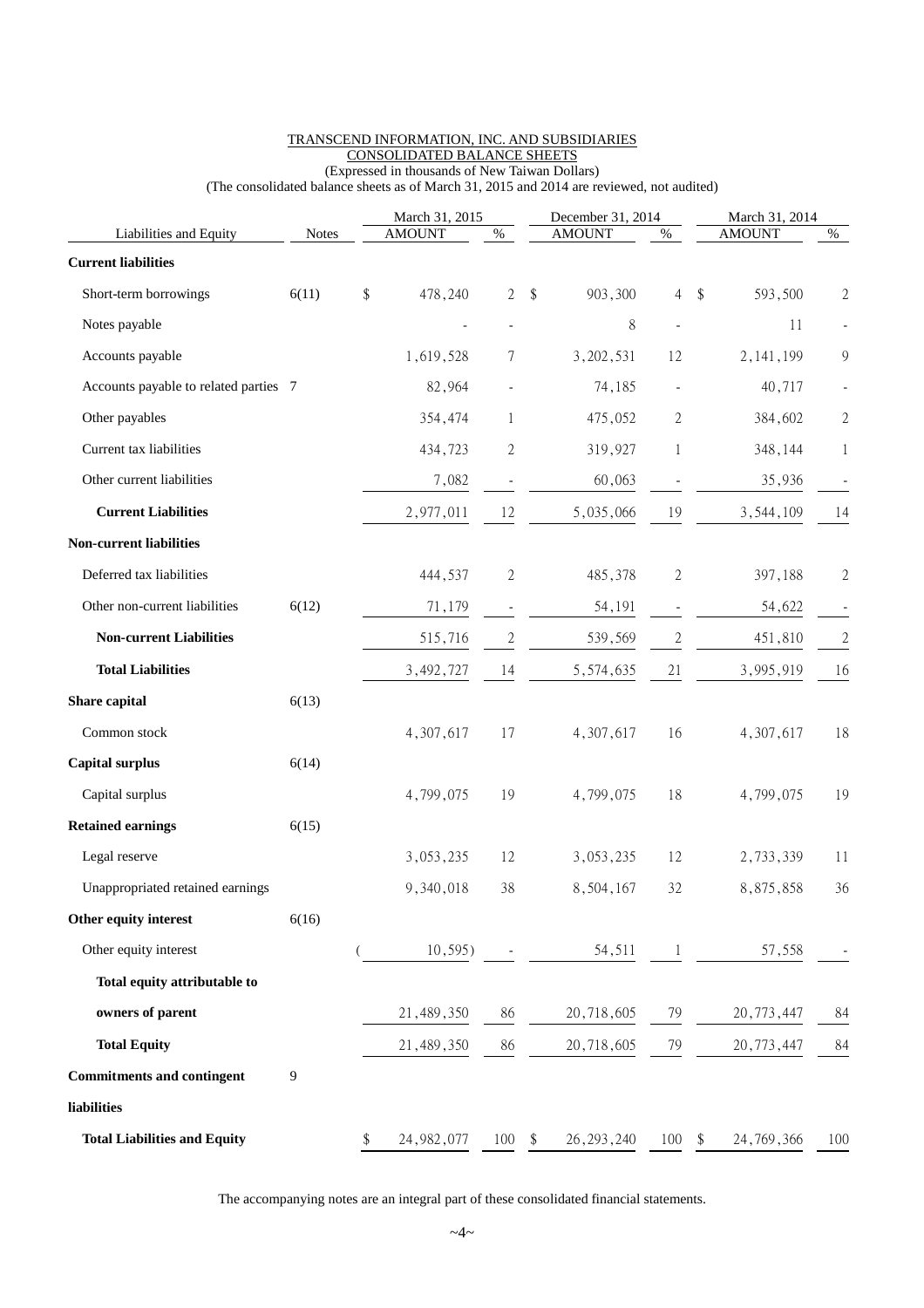#### TRANSCEND INFORMATION, INC. AND SUBSIDIARIES CONSOLIDATED STATEMENTS OF COMPREHENSIVE INCOME (Expressed in thousands of New Taiwan Dollars, except Earnings Per Share) (UNAUDITED)

|                                                |              |               | Three months ended March 31 |                |                            |               |                 |
|------------------------------------------------|--------------|---------------|-----------------------------|----------------|----------------------------|---------------|-----------------|
|                                                |              |               | 2015                        |                | 2014                       |               |                 |
| Items                                          | <b>Notes</b> | <b>AMOUNT</b> |                             | $\%$           |                            | <b>AMOUNT</b> | $\%$            |
| <b>Operating Revenue</b>                       | 6(17)        | \$            | 6, 131, 745                 | 100            | \$                         | 6,794,611     | 100             |
| <b>Operating Costs</b>                         | $6(5)$ and 7 |               | $4,827,011$ (               | 79)            |                            | $5,467,852$ ) | 81)             |
| <b>Gross Profit</b>                            |              |               | 1,304,734                   | 21             |                            | 1,326,759     | 19              |
| <b>Operating Expenses</b>                      | 6(20)        |               |                             |                |                            |               |                 |
| Sales and marketing expenses                   |              |               | $280,885$ )(                | $5)$ (         |                            | $281,855$ ) ( | 4)              |
| General and administrative expenses            |              |               | $61, 563$ ) (               | $1)$ (         |                            | $91, 112$ ) ( | 1)              |
| Research and development expenses              |              |               | 33,947)                     | $\blacksquare$ |                            | 45,938)(      | 1)              |
| <b>Total operating expenses</b>                |              |               | 376, 395) (                 | $6)$ (         |                            | $418,905$ (   | 6)              |
| <b>Operating Profit</b>                        |              |               | 928,339                     | 15             |                            | 907,854       | 13              |
| <b>Non-operating Income and Expenses</b>       |              |               |                             |                |                            |               |                 |
| Other income                                   | 6(18)        |               | 51,372                      | 1              |                            | 42,665        | 1               |
| Other gains and losses                         | 6(19)        |               | 38,264)                     |                |                            | 74,539        |                 |
| Finance costs                                  |              |               | 1,816)                      |                |                            | 2,666)        |                 |
| Share of gain (loss) of associates and $6(7)$  |              |               |                             |                |                            |               |                 |
| joint ventures accounted for under             |              |               |                             |                |                            |               |                 |
| equity method                                  |              |               | 1,773                       |                |                            | 163)          |                 |
| Total non-operating income and                 |              |               |                             |                |                            |               |                 |
| expenses                                       |              |               | 13,065                      |                |                            | 114,375       | $\overline{2}$  |
| <b>Profit before Income Tax</b>                |              |               | 941,404                     | 16             |                            | 1,022,229     | 15              |
| Income tax expense                             | 6(21)        |               | 105, 553)                   | 2)             |                            | 121,418)      | $\underline{2}$ |
| <b>Profit for the Period</b>                   |              |               | 835,851                     | 14             | \$                         | 900,811       | 13              |
| <b>Other Comprehensive Income</b>              |              |               |                             |                |                            |               |                 |
| Cumulative translation differences for $6(16)$ |              |               |                             |                |                            |               |                 |
| foreign operations                             |              | $($ \$        | $67,579$ ) (                | $1)$ \$        |                            | 15,934        |                 |
| Unrealized (loss) gain on                      | 6(6)         |               |                             |                |                            |               |                 |
| available-for-sale financial assets            |              |               | 9,015)                      |                |                            | 35,202        | 1               |
| Income tax on other comprehensive              | 6(16)(21)    |               |                             |                |                            |               |                 |
| income                                         |              |               | 11,488                      |                |                            | 2,709         |                 |
| <b>Other Comprehensive (Loss) Income</b>       |              |               |                             |                |                            |               |                 |
| for the Period                                 |              | \$            | $65,106$ ) (                |                | \$                         | 48,427        |                 |
| <b>Total Comprehensive Income</b>              |              | \$            | 770,745                     | 13             | \$                         | 949,238       | 14              |
| Net Profit attributable to:                    |              |               |                             |                |                            |               |                 |
| Owners of parent                               |              | \$            | 835,851                     | 14             |                            | 900,811       | 13              |
| <b>Comprehensive Income attributable</b>       |              |               |                             |                |                            |               |                 |
| to:                                            |              |               |                             |                |                            |               |                 |
| Owners of parent                               |              | \$            | 770,745                     | 13             | $\boldsymbol{\mathsf{\$}}$ | 949,238       | 14              |
|                                                |              |               |                             |                |                            |               |                 |
| <b>Earnings Per Share</b>                      | 6(22)        |               |                             |                |                            |               |                 |
| Basic earnings per share                       |              | $\frac{1}{2}$ |                             | 1.94           | \$                         |               | 2.09            |
| Diluted earnings per share                     |              | \$            |                             | 1.94           | \$                         |               | 2.09            |
|                                                |              |               |                             |                |                            |               |                 |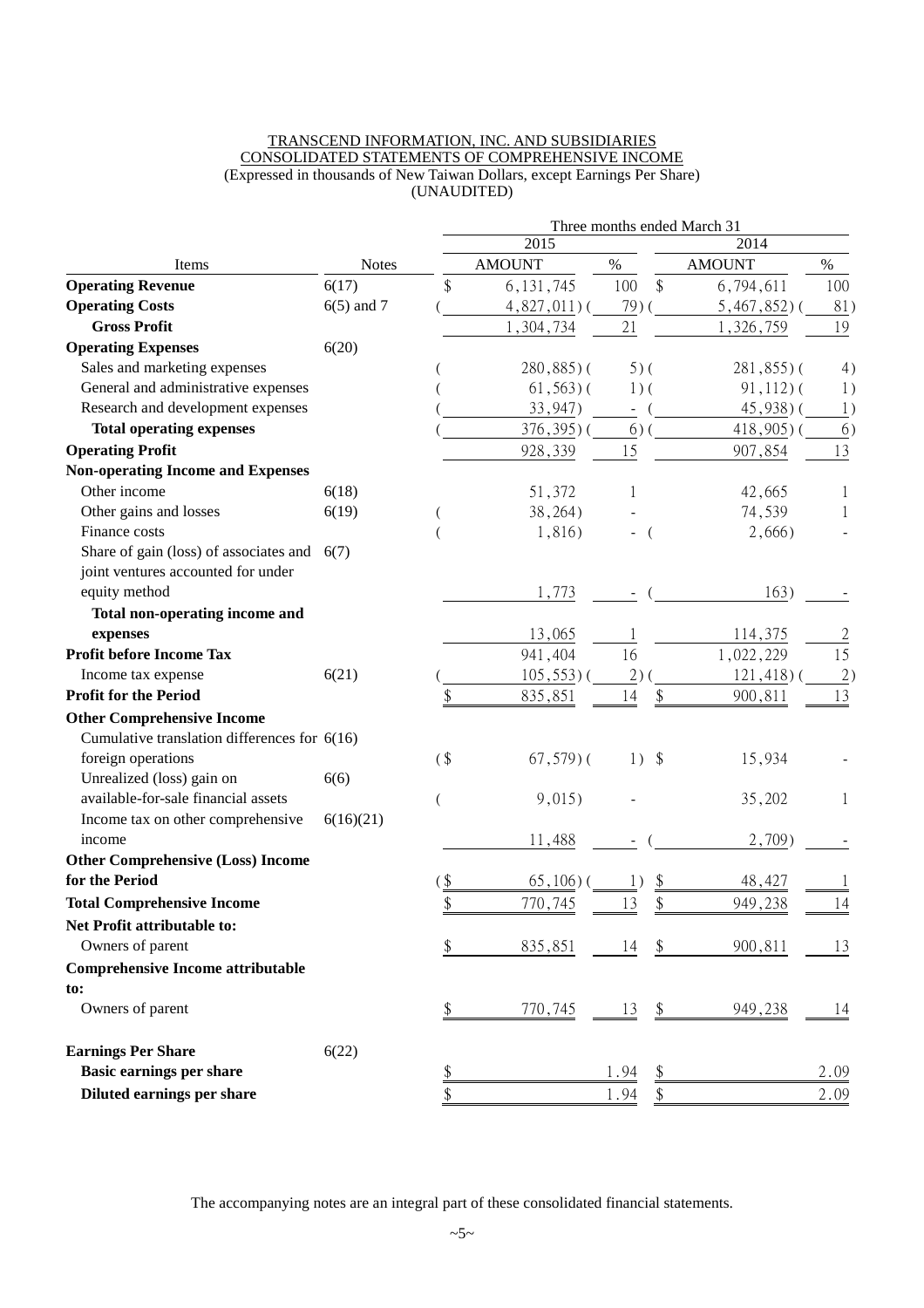#### TRANSCEND INFORMATION, INC. AND SUBSIDIARIES CONSOLIDATED STATEMENTS OF CHANGES IN EQUITY FOR THE THREE-MONTH PERIODS ENDED MARCH 31, 2015 AND 2014<br>(Expressed in thousands of New Taiwan Dollars) (UNAUDITED)

|                                                 |              | Equity attributable to owners of the parent |                               |                                                |                                               |                          |                                     |                                                                      |                                                                         |              |
|-------------------------------------------------|--------------|---------------------------------------------|-------------------------------|------------------------------------------------|-----------------------------------------------|--------------------------|-------------------------------------|----------------------------------------------------------------------|-------------------------------------------------------------------------|--------------|
|                                                 |              |                                             |                               | Capital Surplus                                |                                               |                          | <b>Retained Earnings</b>            |                                                                      | Other equity interest                                                   |              |
|                                                 | <b>Notes</b> | Common stock                                | Additional<br>paid-in capital | Capital surplus,<br>donated assets<br>received | Capital surplus,<br>net assets from<br>merger | Legal reserve            | Unappropriated<br>retained earnings | Cumulative<br>translation<br>differences of<br>foreign<br>operations | Unrealized gain or<br>loss on<br>available-for-sale<br>financial assets | Total equity |
| For the three-month period ended March 31, 2014 |              |                                             |                               |                                                |                                               |                          |                                     |                                                                      |                                                                         |              |
| Balance at January 1, 2014                      |              | \$4,307,617                                 | \$4,759,841                   | 4,106<br>-SS                                   | 35,128<br>- \$                                | \$2,733,339              | \$7,975,047                         | 27,764                                                               | 18,633)<br>$($ \$                                                       | \$19,824,209 |
| Net income for the period                       |              | $\overline{\phantom{a}}$                    |                               |                                                |                                               | $\overline{\phantom{a}}$ | 900,811                             |                                                                      | $\sim$                                                                  | 900,811      |
| Other comprehensive income for the period       | 6(16)        |                                             |                               |                                                |                                               |                          |                                     | 13,225                                                               | 35,202                                                                  | 48,427       |
| Balance at March 31, 2014                       |              | \$4,307,617                                 | \$4,759,841                   | 4,106                                          | 35,128                                        | \$2,733,339              | \$8,875,858                         | 40,989                                                               | 16,569                                                                  | \$20,773,447 |
| For the three-month period ended March 31, 2015 |              |                                             |                               |                                                |                                               |                          |                                     |                                                                      |                                                                         |              |
| Balance at January 1, 2015                      |              | \$4,307,617                                 | \$4,759,841                   | 4.106<br>$\mathbf{\hat{x}}$                    | 35,128<br>- \$                                | \$3,053,235              | 8,504,167<br>$\mathbf{\hat{x}}$     | 104,927<br>$\mathbf{\hat{x}}$                                        | $50,416$ )<br>(\$                                                       | \$20,718,605 |
| Net income for the period                       |              | $\overline{\phantom{a}}$                    |                               |                                                |                                               | $\overline{\phantom{a}}$ | 835,851                             |                                                                      | $\overline{\phantom{a}}$                                                | 835,851      |
| Other comprehensive loss for the period         | 6(16)        |                                             |                               |                                                |                                               |                          |                                     | 56,091                                                               | 9,015)                                                                  | $65,106$ )   |
| Balance at March 31, 2015                       |              | \$4,307,617                                 | \$4,759,841                   | 4,106                                          | 35,128                                        | \$3,053,235              | 9,340,018                           | 48,836                                                               | 59,431                                                                  | \$21,489,350 |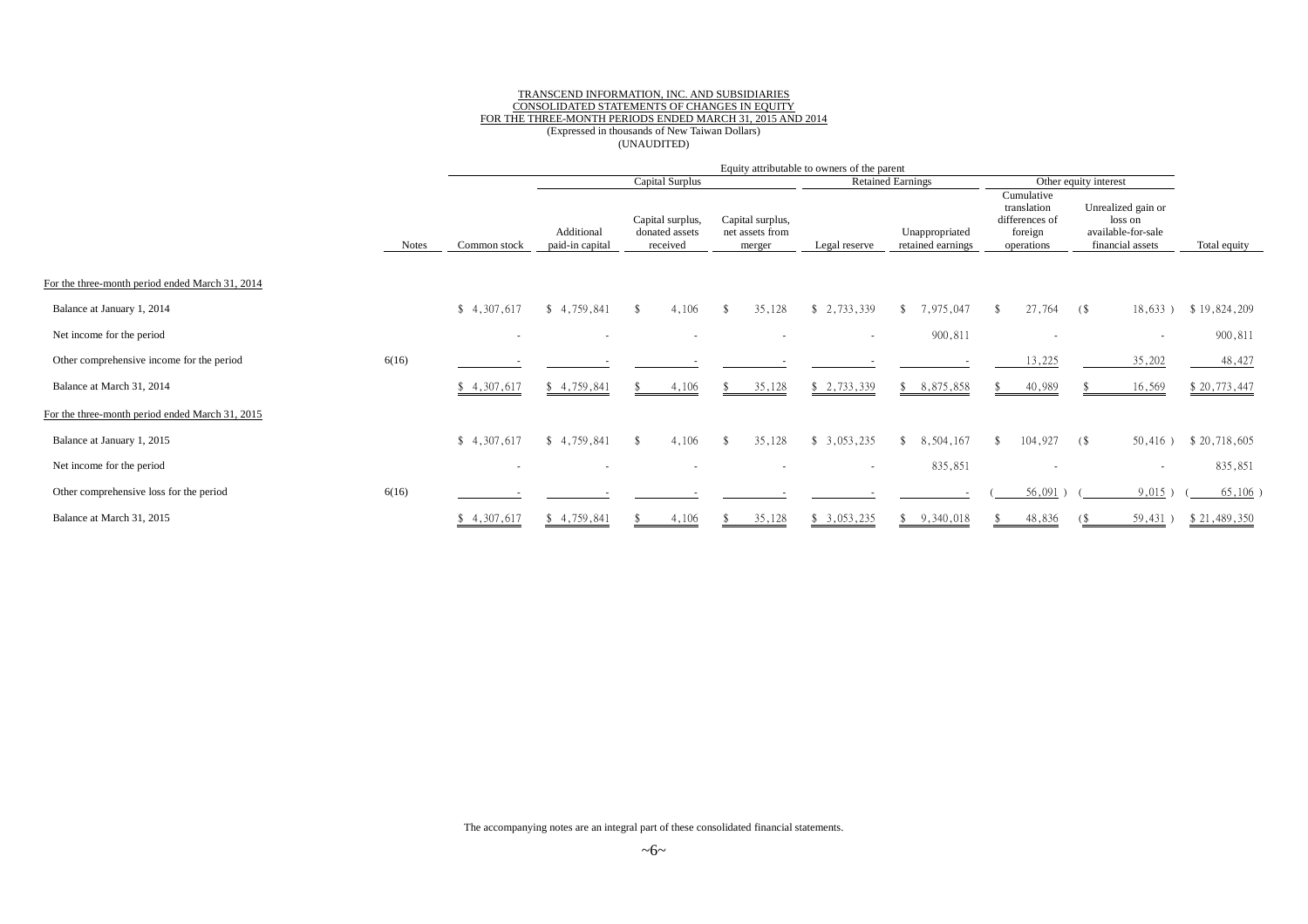#### TTRANSCEND INFORMATION, INC. AND SUBSIDIARIES

#### CONSOLIDATED STATEMENTS OF CASH FLOWS (Expressed in thousands of New Taiwan Dollars) (UNAUDITED)

|                                                                               |              | For the three-month periods ended March 31, |                        |              |            |  |  |
|-------------------------------------------------------------------------------|--------------|---------------------------------------------|------------------------|--------------|------------|--|--|
|                                                                               | <b>Notes</b> |                                             | 2015                   | 2014         |            |  |  |
| CASH FLOWS FROM OPERATING ACTIVITIES                                          |              |                                             |                        |              |            |  |  |
| Consolidated profit before tax for the period                                 |              | \$                                          | 941,404                | \$           | 1,022,229  |  |  |
| Adjustments to reconcile profit before tax to net cash provided by            |              |                                             |                        |              |            |  |  |
| operating activities:                                                         |              |                                             |                        |              |            |  |  |
| Income and expenses having no effect on cash flows                            |              |                                             |                        |              |            |  |  |
| Net gains on financial assets at fair value through profit or loss $6(2)(19)$ |              |                                             | 39,165)                |              |            |  |  |
| Gain on disposal of financial assets                                          | 6(3)(19)     | $\overline{(}$                              | $3,259$ ) (            |              | 2,432)     |  |  |
| Share of (gain) loss of associates and joint ventures accounted $6(7)$        |              |                                             |                        |              |            |  |  |
| for using equity method                                                       |              |                                             | 1,773)                 |              | 163        |  |  |
| (Gain) loss on market price (recovery) decline of inventory                   | 6(5)         | $\overline{(}$                              | 25,650)                |              | 19,852     |  |  |
| Depreciation                                                                  | 6(20)        |                                             | 60,055                 |              | 59,742     |  |  |
| Interest income                                                               | 6(18)        |                                             | $46,619$ ) (           |              | 38,584)    |  |  |
| Interest expense                                                              |              |                                             | 1,816                  |              |            |  |  |
| Loss (gain) on disposal of property, plant and equipment                      | 6(19)        |                                             | 1                      |              | 855)       |  |  |
| Changes in assets/liabilities relating to operating activities                |              |                                             |                        |              |            |  |  |
| Net changes in assets relating to operating activities                        |              |                                             |                        |              |            |  |  |
| Notes and accounts receivable                                                 |              |                                             | 213,005                |              | 19,925)    |  |  |
| Other receivables                                                             |              |                                             | 41,897                 |              | 11,538)    |  |  |
| Other receivables - related parties                                           |              |                                             |                        |              | 10,457)    |  |  |
| Inventories                                                                   |              |                                             | 269,948                |              | 917,927)   |  |  |
| Other current assets                                                          |              |                                             | 4,458                  |              | 18,128     |  |  |
| Net changes in liabilities relating to operating activities                   |              |                                             |                        |              |            |  |  |
| Notes and accounts payable                                                    |              |                                             | $1,574,232$ )          |              | 534,673)   |  |  |
| Other payables                                                                |              |                                             | 120,578)               |              | 6,845)     |  |  |
| Other current liabilities                                                     |              |                                             | 52,981) (              |              | 14,077)    |  |  |
| Other non-current liabilities                                                 |              |                                             | 16,988                 |              | 5,273      |  |  |
| Cash used in operations                                                       |              |                                             | $314,685$ ) (          |              | 431,926)   |  |  |
| Interest received                                                             |              |                                             | 56,198                 |              | 30,418     |  |  |
| Interest paid                                                                 |              |                                             | 1,816)                 |              | 2,363)     |  |  |
| Income tax paid                                                               |              |                                             | 45,079)                |              | 31,651)    |  |  |
| Net cash used in operating activities                                         |              |                                             | 305,382)               |              | 435, 522)  |  |  |
| CASH FLOWS FROM INVESTING ACTIVITIES                                          |              |                                             |                        |              |            |  |  |
| Proceeds from disposal of bond investments without active                     |              |                                             |                        |              |            |  |  |
| markets                                                                       |              |                                             | 556,530                |              |            |  |  |
| Acquisition of bond investments without active markets                        |              | $\overline{ }$                              | 547,400) (             |              | 436,329)   |  |  |
| Acquisition of property, plant and equipment (including                       | 6(8)         |                                             |                        |              |            |  |  |
| investment property)                                                          |              | $\overline{ }$                              | $15,616$ ) (           |              | 36,854)    |  |  |
| Proceeds from disposal of property, plant and equipment                       | 6(8)         |                                             | 30                     |              | 42,298     |  |  |
| Decrease (increase) in other non-current assets                               |              |                                             | 37,210                 |              | 35,162)    |  |  |
| Net cash provided by (used in) investing activities                           |              |                                             | 30,754                 |              | 466,047)   |  |  |
| CASH FLOWS FROM FINANCING ACTIVITIES                                          |              |                                             |                        |              |            |  |  |
| Increase in short-term borrowings                                             |              |                                             | 418,760)               |              |            |  |  |
| Net cash used in financing activities                                         |              |                                             | 418,760)               |              |            |  |  |
| Effect of foreign exchange rate changes                                       |              |                                             | 55,909)                |              | 19,306     |  |  |
| Decrease in cash and cash equivalents                                         |              |                                             | $\overline{749,297}$ ) |              | 882, 263)  |  |  |
| Cash and cash equivalents at beginning of period                              |              |                                             | 11,565,344             |              | 11,639,505 |  |  |
| Cash and cash equivalents at end of period                                    |              | \$                                          | 10,816,047             | $\sqrt[6]{}$ | 10,757,242 |  |  |
|                                                                               |              |                                             |                        |              |            |  |  |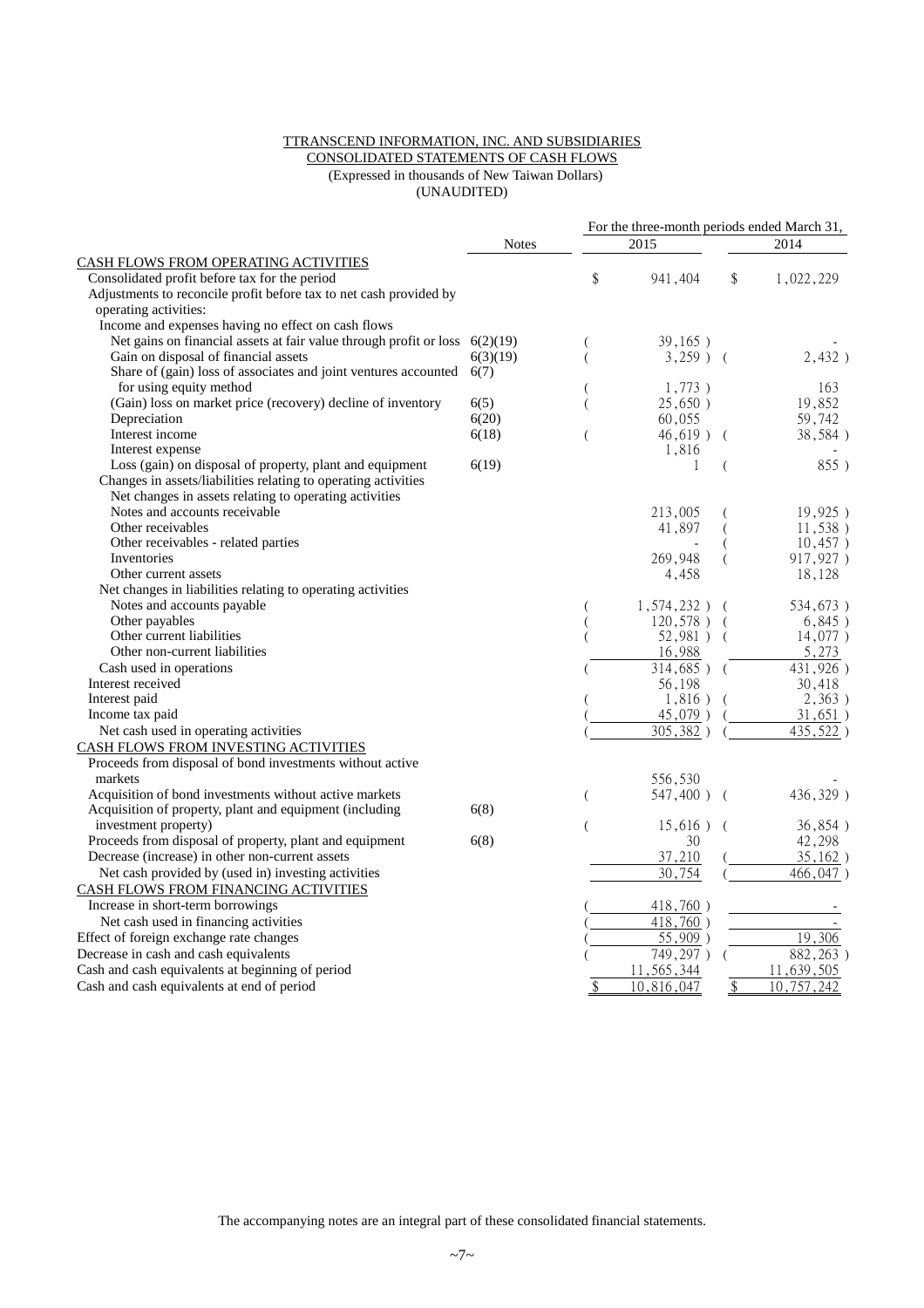## TRANSCEND INFORMATION, INC. AND SUBSIDIARIES NOTES TO THE CONSOLIDATED FINANCIAL STATEMENTS FOR THE THREE-MONTH PERIODS ENDED MARCH 31, 2015 AND 2014 (EXPRESSED IN THOUSANDS OF NEW TAIWAN DOLLARS, EXCEPT AS OTHERWISE INDICATED)

#### 1. HISTORY AND ORGANIZATION

Transcend Information, Inc. (the "Company") was incorporated under the provisions of the Company Law of the Republic of China (R.O.C.) in August 1989. The main activities of the Company and its subsidiaries (collectively referred herein as the "Group") are manufacturing, processing and the sale of computer software and hardware, peripheral equipment and other computer components. The Securities and Futures Commission of the Republic of China had approved the Company's shares to be listed on the Taiwan Stock Exchange and the shares started trading on May 3, 2001.

### 2. THE DATE OF AUTHORIZATION FOR ISSUANCE OF THE CONSOLIDATED FINANCIAL STATEMENTS AND PROCEDURES FOR AUTHORIZATION

These consolidated financial statements were authorized for issuance by the Board of Directors on April 29, 2015.

#### 3. APPLICATION OF NEW STANDARDS, AMENDMENTS AND INTERPRETATIONS

(1) Effect of the adoption of new issuances of or amendments to International Financial Reporting Standards ("IFRS") as endorsed by the Financial Supervisory Commission ("FSC")

According to Financial-Supervisory-Securities-Auditing No. 1030010325 issued on April 3, 2014, commencing 2015, companies with shares listed on the TWSE or traded on the Taiwan GreTai Securities Market or Emerging Stock Market shall adopt the 2013 version of IFRS (not including IFRS 9, 'Financial instruments') as endorsed by the FSC and the "Regulations Governing the Preparation of Financial Reports by Securities Issuers " effective January 1, 2015 (collectively referred herein as the "2013 version of IFRSs") in preparing the consolidated financial statements. The impact of adopting the 2013 version of IFRS is listed below:

A. IAS 1, 'Presentation of financial statements'

The amendment requires entities to separate items presented in OCI classified by nature into two groups on the basis of whether they are potentially reclassifiable to profit or loss subsequently when specific conditions are met. If the items are presented before tax then the tax related to each of the two groups of OCI items (those that might be reclassified and those that will not be reclassified) must be shown separately. Based on the Group's assessment, the adoption of the standard has no significant impact on its consolidated financial statements, and the Group has adjusted its presentation of the statement of comprehensive income.

B.IFRS 12, 'Disclosure of interests in other entities'

The standard integrates the disclosure requirements for subsidiaries, joint arrangements,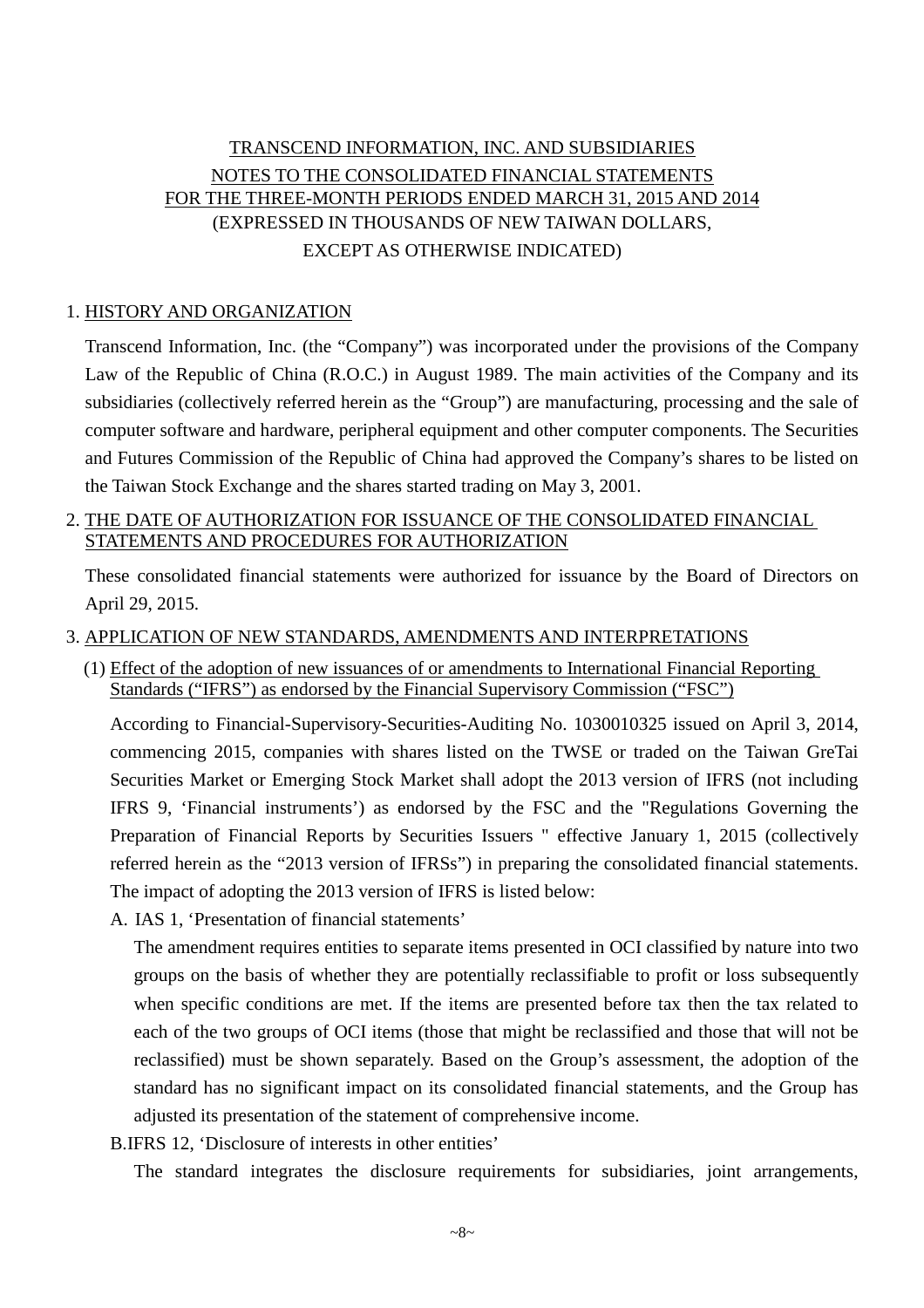associates and unconsolidated structured entities. Based on the Group's assessment, the adoption of the standard has no significant impact on its consolidated financial statements, and the Group has disclosed additional information about its interests in consolidated entities and unconsolidated entities accordingly.

(2) Effect of new issuances of or amendments to IFRSs as endorsed by the FSC but not yet adopted by the Group

None.

#### (3) IFRSs issued by IASB but not yet endorsed by the FSC

New standards, interpretations and amendments issued by IASB but not yet included in the 2013 version of IFRS as endorsed by the FSC:

|                                                                                                                             | <b>Effective Date by</b>        |
|-----------------------------------------------------------------------------------------------------------------------------|---------------------------------|
|                                                                                                                             | <b>International Accounting</b> |
| New Standards, Interpretations and Amendments                                                                               | <b>Standards Board</b>          |
| IFRS 9, 'Financial instruments'                                                                                             | January 1, 2018                 |
| Sale or contribution of assets between an investor and its associate or<br>joint venture (amendments to IFRS 10 and IAS 28) | January 1, 2016                 |
| Investment entities: applying the consolidation exception<br>(amendments to IFRS 10, IFRS 12 and IAS 28)                    | January 1, 2016                 |
| Accounting for acquisition of interests in joint operations<br>(amendments to IFRS 11)                                      | January 1, 2016                 |
| IFRS 14, 'Regulatory deferral accounts'                                                                                     | January 1, 2016                 |
| IFRS 15, 'Revenue from contracts with customers'                                                                            | January 1, 2017                 |
| Disclosure initiative (amendments to IAS 1)                                                                                 | January 1, 2016                 |
| Clarification of acceptable methods of depreciation and amortisation<br>(amendments to IAS 16 and IAS 38)                   | January 1, 2016                 |
| Agriculture: bearer plants (amendments to IAS 16 and IAS 41)                                                                | January 1, 2016                 |
| Defined benefit plans: employee contributions<br>(amendments to IAS 19R)                                                    | July 1, 2014                    |
| Equity method in separate financial statements (amendments to IAS 27)                                                       | January 1, 2016                 |
| Recoverable amount disclosures for non-financial assets<br>(amendments to IAS 36)                                           | January 1, 2014                 |
| Novation of derivatives and continuation of hedge accounting<br>(amendments to IAS 39)                                      | January 1, 2014                 |
| IFRIC 21, 'Levies'                                                                                                          | January 1, 2014                 |
| Improvements to IFRSs 2010-2012                                                                                             | July 1, 2014                    |
| Improvements to IFRSs 2011-2013                                                                                             | July 1, 2014                    |
| Improvements to IFRSs 2012-2014                                                                                             | <b>January 1, 2016</b>          |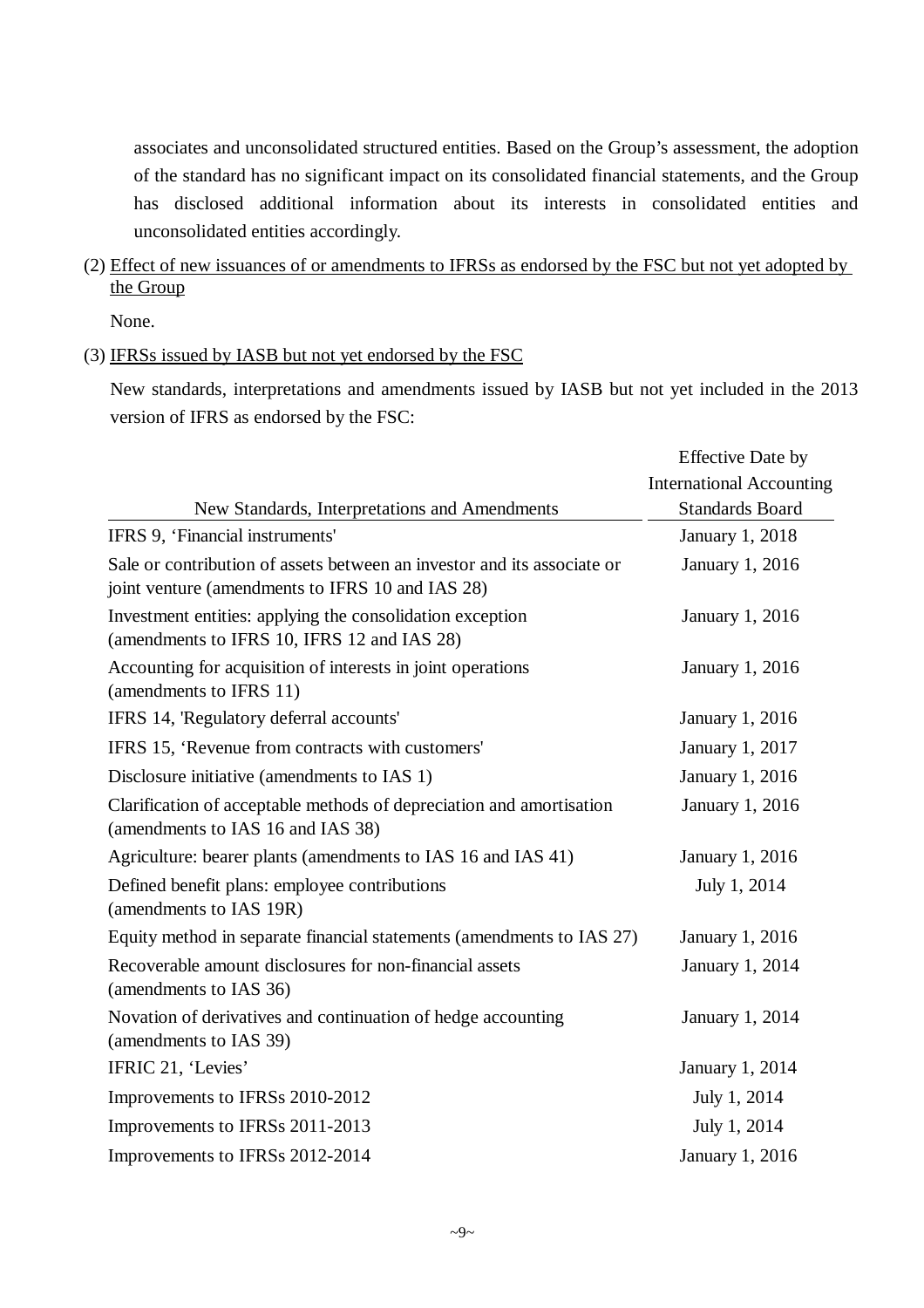The Group is assessing the potential impact of the new standards, interpretations and amendments above and has not yet been able to reliably estimate their impact on the consolidated financial statements.

### 4. SUMMARY OF SIGNIFICANT ACCOUNTING POLICIES

Except for the compliance statement, basis of preparation, basis of consolidation and additional descriptions that are set out below, the rest of the principal accounting policies applied in the preparation of these consolidated financial statements are the same as those disclosed in Note 4 to the consolidated financial statements as of and for the year ended December 31, 2014. These policies have been consistently applied to all the periods presented, unless otherwise stated.

#### (1) Compliance statement

- A. The consolidated financial statements of the Group have been prepared in accordance with the "Regulations Governing the Preparation of Financial Reports by Securities Issuers" and the International Financial Reporting Standards, International Accounting Standards, IFRIC Interpretations, and SIC Interpretations as endorsed by the FSC (collectively referred herein as the "IFRSs")
- B. The consolidated financial statements as of and for the three-month period ended March 31, 2015 should be read together with the consolidated financial statements as of and for the year ended December 31, 2014.

### (2) Basis of preparation

- A. Except for the following items, the consolidated financial statements have been prepared under the historical cost convention:
	- (a)Financial assets and financial liabilities (including derivative instruments) at fair value through profit or loss.
	- (b)Available-for-sale financial assets measured at fair value.
	- (c)Defined benefit liabilities recognized based on the net amount of pension fund assets less present value of defined benefit obligations.
- B. The preparation of financial statements in conformity with IFRSs requires the use of certain critical accounting estimates. It also requires management to exercise its judgment in the process of applying the Group's accounting policies. The areas involving a higher degree of judgment or complexity, or areas where assumptions and estimates are significant to the consolidated financial statements are disclosed in Note 5.

#### (3) Basis of consolidation

A. Basis for preparation of consolidated financial statements:

Basis for preparation of these consolidated financial statements is the same as that for the preparation of the consolidated financial statements as of and for the year ended December 31, 2014.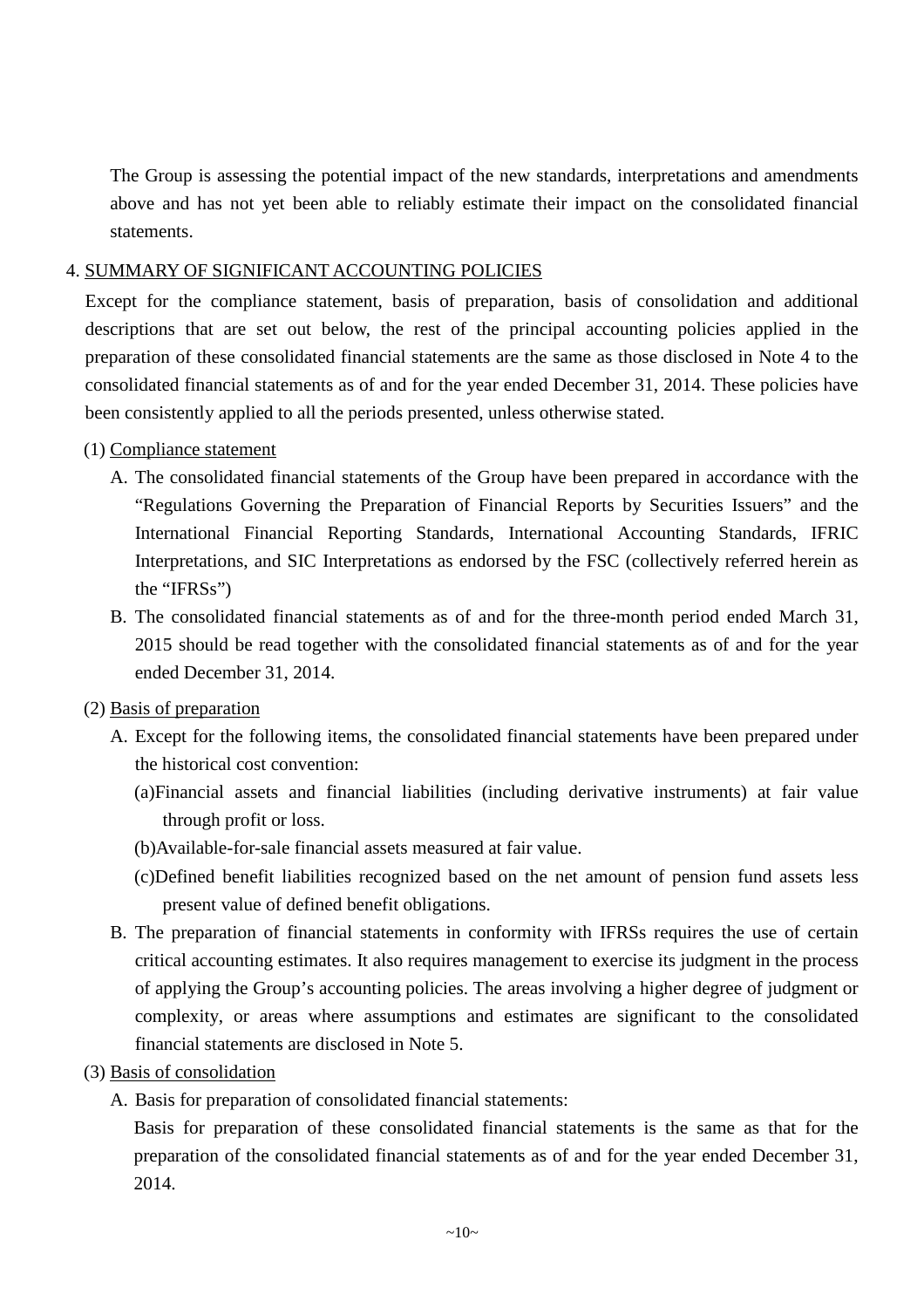| Name of<br>Investor        | Name of<br>Main Business<br>Subsidiary<br>Activities                         |                                                                                                                                   | March 31,<br>2015 | 31, 2014 | December March 31,<br>2014 | Description |
|----------------------------|------------------------------------------------------------------------------|-----------------------------------------------------------------------------------------------------------------------------------|-------------------|----------|----------------------------|-------------|
| Transcend<br>Taiwan        | Saffire Investment Ltd.<br>(Saffire)                                         | Investment holding company                                                                                                        | 100               | 100      | 100                        |             |
| $\prime\prime$             | Transcend Japan Inc.<br>(Transcend Japan)                                    | Wholesaler of computer memory<br>modules and peripheral products                                                                  | 100               | 100      | 100                        |             |
| $\prime\prime$             | <b>Transcend Information</b><br>Inc. (Transcend USA)                         | Wholesaler of computer memory<br>modules and peripheral products                                                                  | 100               | 100      | 100                        |             |
| $\prime\prime$             | Transcend Korea Inc.<br>(Transcend Korea)                                    | Wholesaler of computer memory<br>modules and peripheral products                                                                  | 100               | 100      | 100                        |             |
| Saffire<br>Investment Ltd. | Memhiro Pte. Ltd.<br>(Memhiro)                                               | Investment holding company                                                                                                        | 100               | 100      | 100                        |             |
| Memhiro Pte.<br>Ltd.       | <b>Transcend Information</b><br>Europe B.V. (Transcend<br>Europe)            | Wholesaler of computer memory<br>modules and peripheral products                                                                  | 100               | 100      | 100                        |             |
| $^{\prime\prime}$          | <b>Transcend Information</b><br>Trading GmbH, Hamburg<br>(Transcend Germany) | Wholesaler of computer memory<br>modules and peripheral products                                                                  | 100               | 100      | 100                        |             |
| $\prime\prime$             | <b>Transcend Information</b><br>(Shanghai), Ltd.<br>(Transcend Shanghai)     | Manufacturing, processing and<br>sale of computer software and<br>hardware, peripheral equipment<br>and other computer components | 100               | 100      | 100                        |             |
| $^{\prime\prime}$          | <b>Transtech Trading</b><br>(Shanghai) Co., Ltd.<br>(Transtech Shanghai)     | Wholesaler of computer memory<br>modules, peripheral equipment<br>and other computer components                                   | 100               | 100      | 100                        |             |
| $\prime\prime$             | <b>Transcend Information</b><br>(Hong Kong), Ltd.<br>(Transcend Hong Kong)   | Wholesaler of computer memory<br>modules and peripheral products                                                                  | 100               | 100      | 100                        |             |

#### B. Subsidiaries included in the consolidated financial statements:

C. Subsidiaries not included in the consolidated financial statements: None.

D. Adjustment for subsidiaries with different balance sheet dates: None.

E. Significant restrictions: None.

F. Subsidiaries that have non-controlling interests that are material to the Group: None.

#### (4) Employee benefits

Except for additional descriptions set out below, the rest of the principal accounting policies applied in the preparation of these consolidated financial statements are the same as those disclosed in Note 4 to the consolidated financial statements as of and for the year ended December 31, 2014.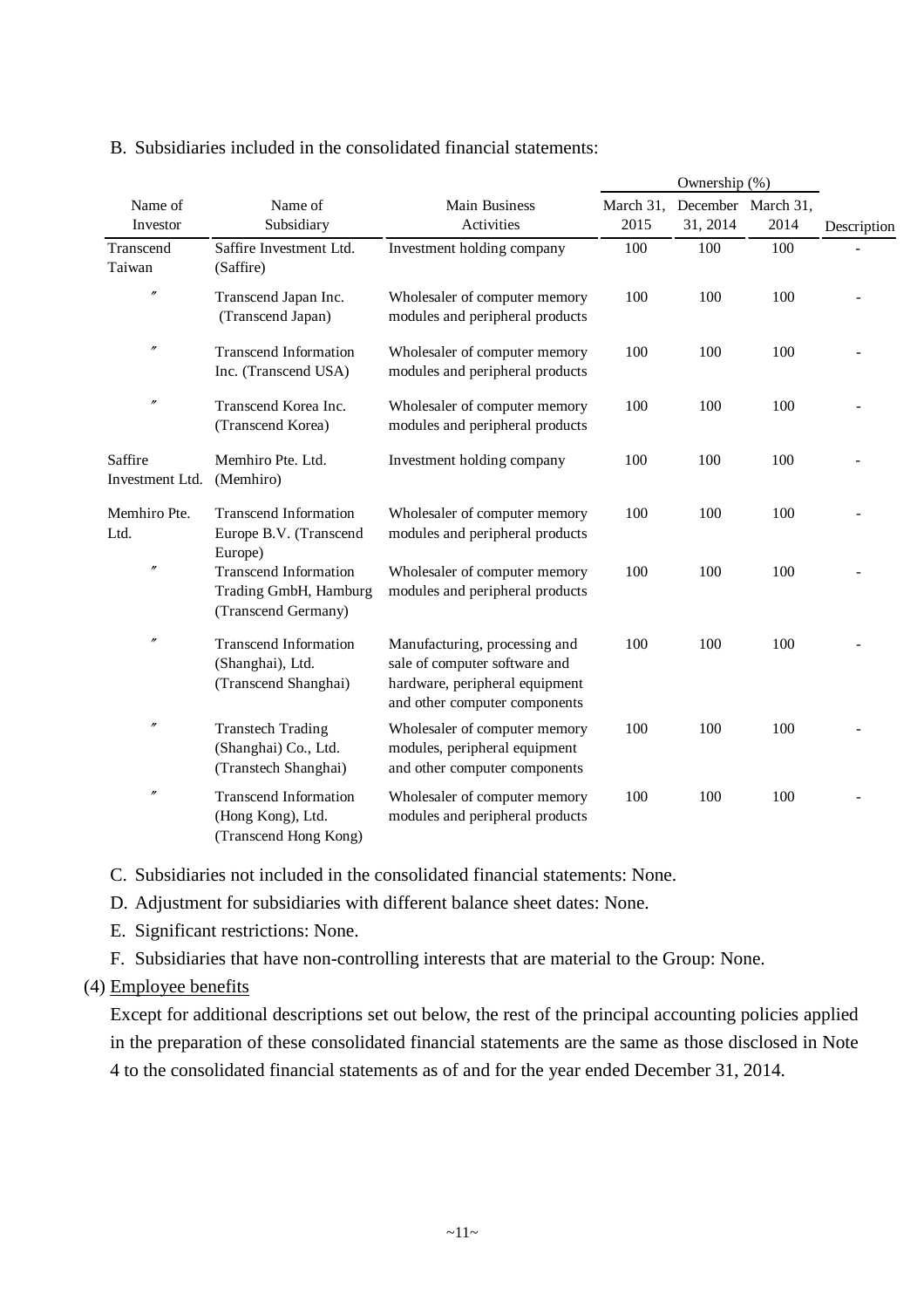#### Pensions

Defined benefit plans

- A. Net obligation under a defined benefit plan is defined as the present value of an amount of pension benefits that employees will receive on retirement for their services with the Group in current period or prior periods. The liability recognised in the balance sheet in respect of defined benefit pension plans is the present value of the defined benefit obligation at the balance sheet date less the fair value of plan assets. The defined benefit net obligation is calculated annually by independent actuaries using the projected unit credit method. The rate used to discount is determined by using interest rates of government bonds (at the balance sheet date).
- B. Remeasurement arising on defined benefit plans are recognised in other comprehensive income in the period in which they arise and are recorded as retained earnings.
- C. Pension cost for the interim period is calculated on a year-to-date basis by using the pension cost rate derived from the actuarial valuation at the end of the prior financial year, adjusted for significant market fluctuations since that time and for significant curtailments, settlements, or other significant one-off events. Also, the related information is disclosed accordingly.

## 5. CRITICAL ACCOUNTING JUDGEMENTS, ESTIMATES AND KEY SOURCES OF ASSUMPTION UNCERTAINTY

There was no significant change during this period. Please refer to Note 5 to the consolidated financial statements as of and for the year ended December 31, 2014 for related information.

### 6. DETAILS OF SIGNIFICANT ACCOUNTS

### (1) Cash and cash equivalents

|                                | March 31, 2015 |            |               | December 31, 2014 | March 31, 2014 |            |  |
|--------------------------------|----------------|------------|---------------|-------------------|----------------|------------|--|
| Cash on hand and petty cash    | \$             | 1,157      | $\mathcal{S}$ | 1,523             | -S             | 852        |  |
| Checking accounts and demand   |                |            |               |                   |                |            |  |
| deposits                       |                | 1,235,349  |               | 2,245,438         |                | 4,447,962  |  |
| Time deposits                  |                | 9,191,421  |               | 8,925,923         |                | 6,308,428  |  |
| Cash equivalents -             |                |            |               |                   |                |            |  |
| Bond with repurchase agreement |                | 388,120    |               | 392,460           |                |            |  |
| Total                          |                | 10,816,047 | \$            | 11,565,344        | <sup>\$</sup>  | 10,757,242 |  |

- A. The Group transacts with a variety of financial institutions all with high credit quality to disperse credit risk, so it expects that the probability of counterparty default is remote.
- B. Cash and cash equivalents pledged as collateral had been reclassified as 'other non-current assets' in the amount of \$3,050 as of March 31, 2014. Please refer to Note 8 for details. As of March 31, 2015 and December 31, 2014, the Group had no cash and cash equivalents pledged to others.
- C. As of March 31, 2015 and December 31, 2014, the bond with repurchase agreement recognized as cash equivalents is 30-day highly-liquid investments with annual interest rate of 1.50%.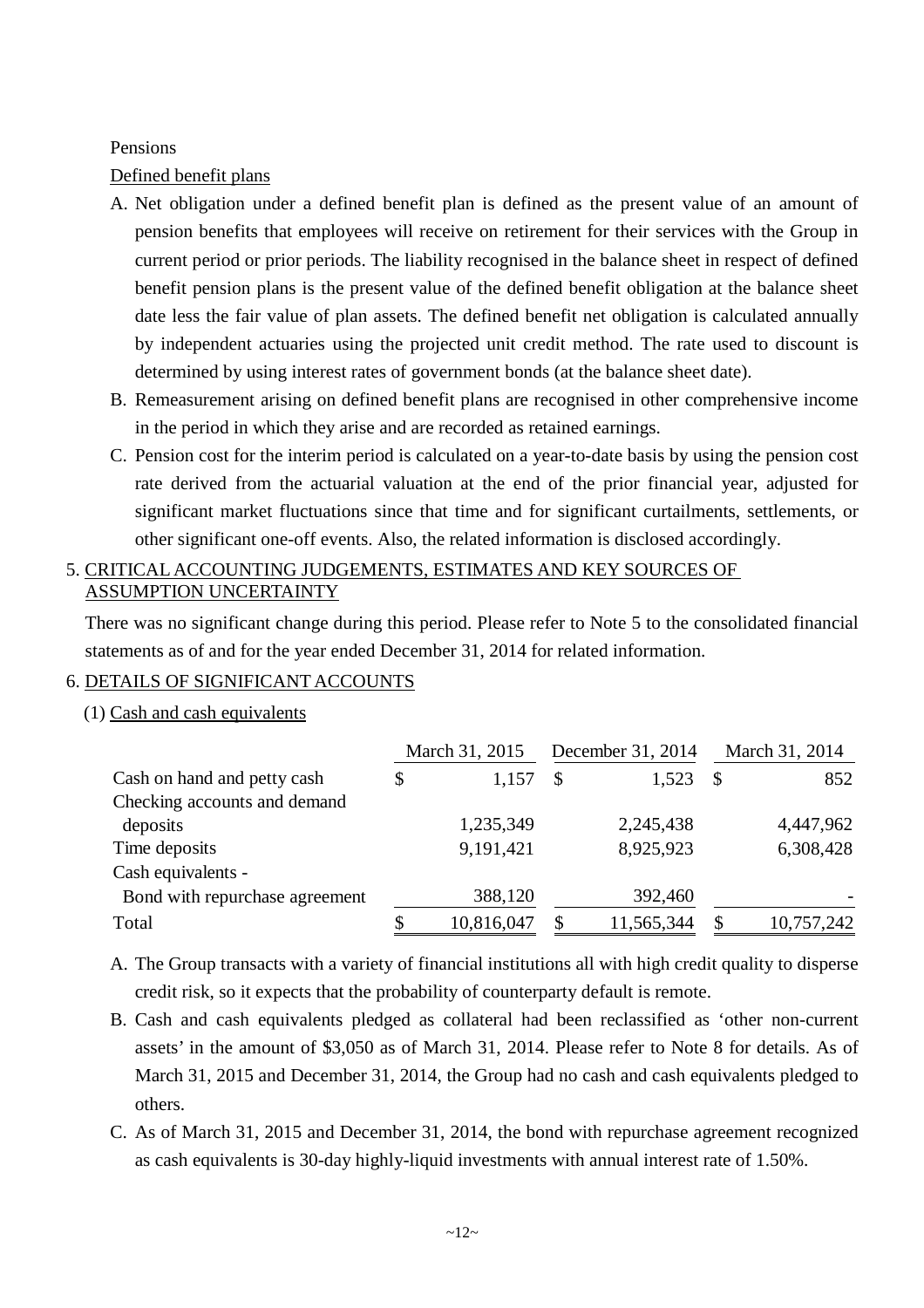### (2) Financial assets at fair value through profit or loss

| Items                             | December 31, 2014<br>March 31, 2015 |        |  | March 31, 2014 |  |
|-----------------------------------|-------------------------------------|--------|--|----------------|--|
| Current item :                    |                                     |        |  |                |  |
| Financial assets held for trading |                                     |        |  |                |  |
| Non-hedging derivatives           |                                     | 92,710 |  | 53,545         |  |
|                                   |                                     |        |  |                |  |

A. The Group recognized net gain of \$120,541 and \$0 on financial assets held for trading for the three-month periods ended March 31, 2015 and 2014, respectively.

(Unit: in thousand dollars)

B. The non-hedging derivative instrument transactions and contract information are as follows:

|                                       | March 31, 2015    |                        |                                      |
|---------------------------------------|-------------------|------------------------|--------------------------------------|
|                                       |                   | <b>Contract Amount</b> |                                      |
| Derivative Instruments                |                   | (Notional Principal)   | <b>Contract Period</b>               |
| Current items:                        |                   |                        |                                      |
| Forward foreign exchange<br>contracts | <b>EUR</b>        | 3,000                  | November 6, 2014 to April 20, 2015   |
| $^{\prime\prime}$                     | $\prime\prime$    | 1,200                  | November 25, 2014 to April 23, 2015  |
| $^{\prime\prime}$                     | $\prime\prime$    | 5,200                  | November 25, 2014 to May 18, 2015    |
| $^{\prime\prime}$                     | $\prime\prime$    | 3,900                  | December 10, 2014 to June 8, 2015    |
| $^{\prime\prime}$                     | $\prime\prime$    | 4,200                  | January 27, 2015 to July 20, 2015    |
| $^{\prime\prime}$                     | $\prime\prime$    | 5,600                  | February 3, 2015 to July 27, 2015    |
| $^{\prime\prime}$                     | $\prime\prime$    | 5,000                  | March 13, 2015 to September 8, 2015  |
| $^{\prime\prime}$                     | $^{\prime\prime}$ | 1,000                  | March 13, 2015 to May 28, 2015       |
| $^{\prime\prime}$                     | $\prime\prime$    | 6,500                  | March 19, 2015 to September 14, 2015 |
| $\prime\prime$                        | $\prime\prime$    | 1,000                  | March 19, 2015 to May 28, 2015       |
| $^{\prime\prime}$                     | <b>JPY</b>        | 460,000                | November 10, 2014 to April 27, 2015  |
| $^{\prime\prime}$                     | $\prime\prime$    | 800,000                | December 10, 2014 to June 8, 2015    |
| n                                     | $\prime\prime$    | 875,000                | March 19, 2015 to September 14, 2015 |
| $^{\prime\prime}$                     | $\prime\prime$    | 875,000                | March 25, 2015 to September 14, 2015 |
|                                       |                   |                        | (Unit: in thousand dollars)          |
|                                       |                   |                        | December 31, 2014                    |
|                                       |                   | <b>Contract Amount</b> |                                      |
| Derivative Instruments                |                   | (Notional Principal)   | <b>Contract Period</b>               |
| Current items:                        |                   |                        |                                      |
| Forward foreign exchange              |                   |                        |                                      |
| contracts                             | <b>EUR</b>        | 16,000                 | November 6, 2014 to April 20, 2015   |
| $^{\prime\prime}$                     | $\prime\prime$    | 4,200                  | November 25, 2014 to April 23, 2015  |
| n                                     | $\prime\prime$    | 5,200                  | November 25, 2014 to May 18, 2015    |
| n                                     | $\prime\prime$    | 3,900                  | December 10, 2014 to June 8, 2015    |
| $^{\prime\prime}$                     | <b>JPY</b>        | 1,910,000              | November 10, 2014 to April 27, 2015  |
| $^{\prime\prime}$                     | $\prime\prime$    | 800,000                | December 10, 2014 to June 8, 2015    |

The Group entered into forward foreign exchange contracts to buy USD (sell EUR and JPY) to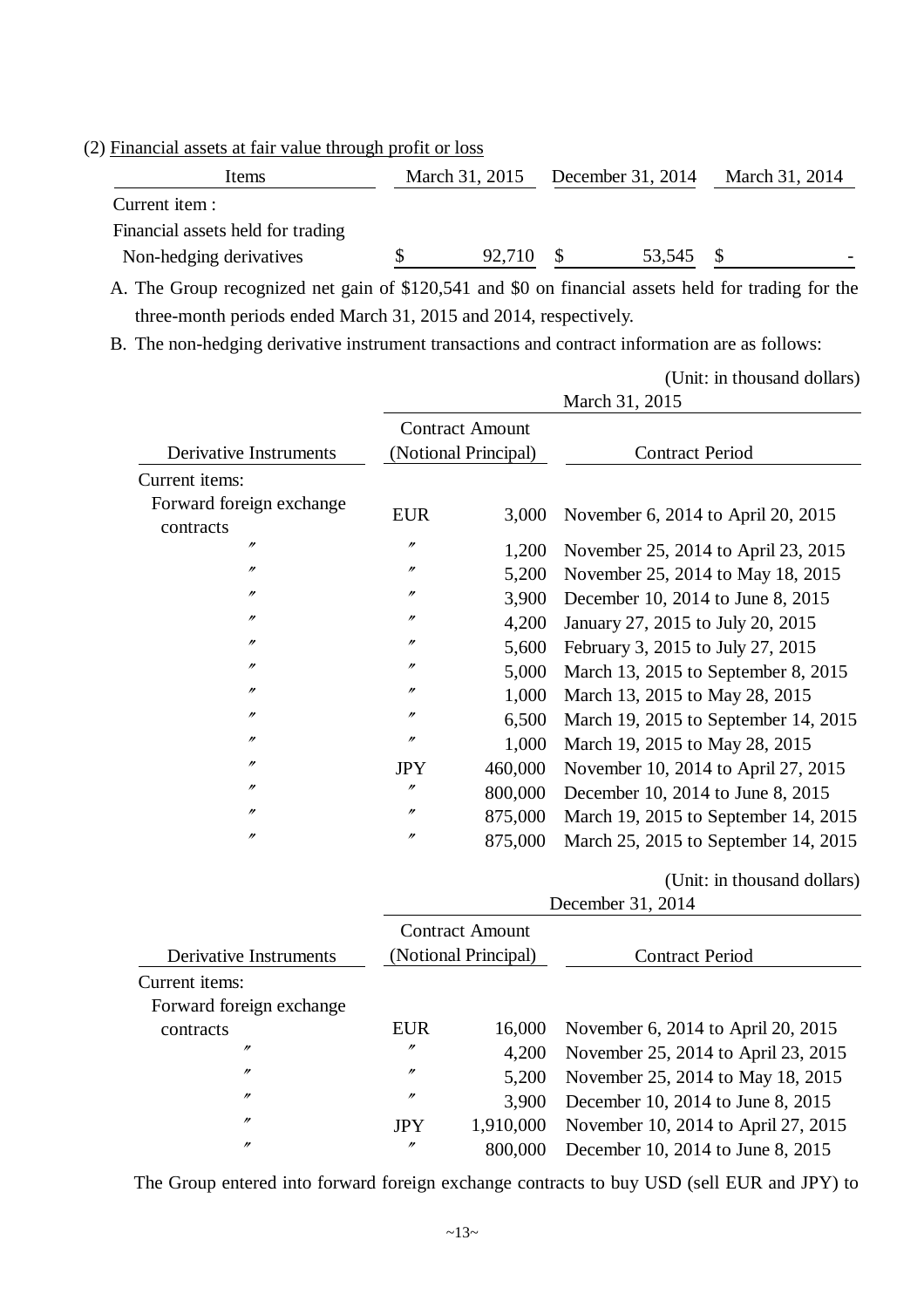hedge exchange rate risk of export proceeds. However, these forward foreign exchange contracts are not accounted for under hedge accounting.

- C. The Group has no financial assets at fair value through profit or loss pledged to others.
- (3) Current bond investments without active markets

| Items                          | March 31, 2015 |         | December 31, 2014 |         | March 31, 2014 |         |
|--------------------------------|----------------|---------|-------------------|---------|----------------|---------|
| Current items $\colon$         |                |         |                   |         |                |         |
| Funds-bonds                    |                | 51,629  |                   | 51,500  |                |         |
| Bond with repurchase agreement |                | 579,050 |                   | 585,525 |                | 564,158 |
|                                |                | 630,679 |                   | 637,025 |                | 564,158 |

A. The counterparties of the Group's fund investments, namely Industrial and Commercial Bank of China, Bank of China, China Construction Bank, Shanghai Pudong Development Bank and Fubon Bank (China) Co, Ltd., are well-known banks in the People's Republic of China. The bond with repurchase agreements is sold by Yuanta Asset Management Limited.

B. The Group recognised gain on disposal of financial assets of \$3,259 and \$2,432 in profit or loss for the three-month periods ended March 31, 2015 and 2014, respectively.

C. No bond investments without active market were pledged to others.

#### (4) Accounts receivable

|                               | March 31, 2015 | December 31, 2014 | March 31, 2014 |           |
|-------------------------------|----------------|-------------------|----------------|-----------|
| Accounts receivable           | 2,808,175      | $3,026,355$ \$    |                | 2,799,844 |
| Less: Allowance for bad debts | 32,363)        | 33,224)           |                | 49,365)   |
|                               | 2,775,812      | 2,993,131         |                | 2,750,479 |

A. The Group has insured credit insurance that covers accounts receivable of its major customers. Should bad debt occur, the Group will receive 90% of the losses resulting from non-payment.

B. The ageing analysis of accounts receivable that were past due but not impaired is as follows:

|                 | March 31, 2015 | December 31, 2014 | March 31, 2014 |
|-----------------|----------------|-------------------|----------------|
| Up to 30 days   | \$<br>328,804  | 620,543           | 508,116        |
| $31$ to 90 days | 36,034         | 19,446            | 38,820         |
| 91 to 180 days  | 2,141          | 1,037             | 4,596          |
|                 | 366,979        | 641,026           | 551,532        |

The above ageing analysis was based on past due date.

- C. Movement analysis of financial assets that were impaired is as follows:
	- (a) As of March 31, 2015, December 31, 2014 and March 31, 2014, the Group's accounts receivable that were impaired amounted to \$32,363, \$33,224 and \$49,365, respectively.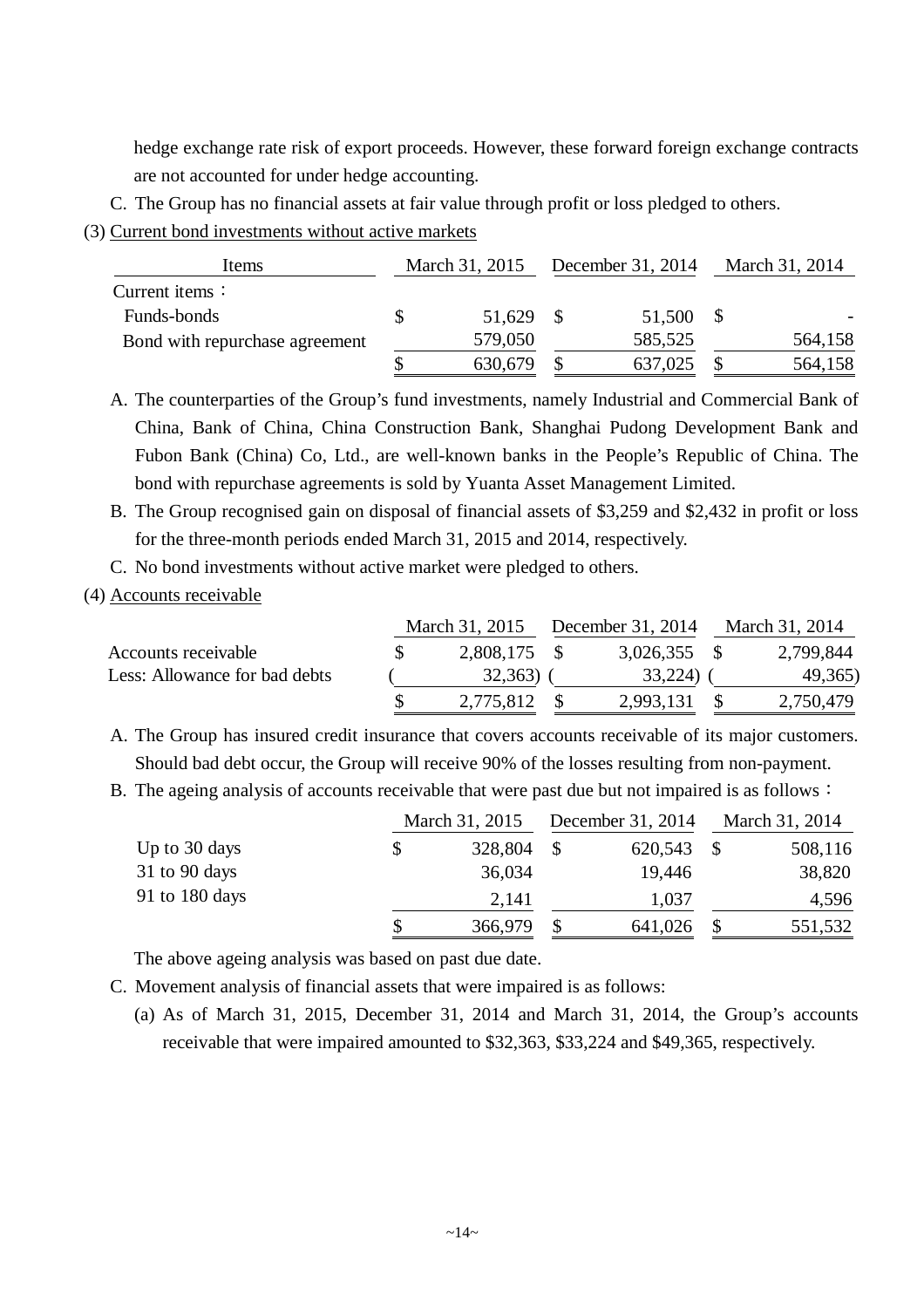(b) Movements on the Group provision for impairment of accounts receivable are as follows:

|                              | 2015                 | 2014                 |  |  |
|------------------------------|----------------------|----------------------|--|--|
|                              | Individual provision | Individual provision |  |  |
| At January 1                 | 33,224               | 47,322               |  |  |
| Write-offs during the period | 49)                  |                      |  |  |
| Net exchange differences     | 812)                 | 2,043                |  |  |
| At March 31                  | 32,363               | 49,365               |  |  |

D. The credit quality of accounts receivable that were neither past due nor impaired was in the following categories based on the Group's Credit Quality Control Policy:

|         | March 31, 2015 | December 31, 2014 | March 31, 2014 |           |
|---------|----------------|-------------------|----------------|-----------|
| Group 1 | 1,106,878      | 905,678 \$        |                | 649,371   |
| Group 2 | 1,301,955      | 1,446,427         |                | 1,549,576 |
|         | 2,408,833      | 2,352,105         |                | 2,198,947 |

Group 1:Customers with credit line under \$20,000, including a comprehensive consideration of revenues, capital, and operational performance.

Group 2:Customers with credit line over \$20,000, including a comprehensive consideration of revenues, capital, and operational performance.

E. The Group does not hold any collateral as security.

(5) Inventories

|                  |                      |            | March 31, 2015    |                 |
|------------------|----------------------|------------|-------------------|-----------------|
|                  | Cost                 | Book value |                   |                 |
| Raw materials    | \$<br>3,334,822 (\$  |            | 58,887) \$        | 3,275,935       |
| Work in progress | 1,270,232            |            | 5,466)            | 1,264,766       |
| Finished goods   | 1,616,965            |            | 36,977)           | 1,579,988       |
| Total            | \$<br>6,222,019      | $($ \$     | 101,330)          | \$<br>6,120,689 |
|                  |                      |            | December 31, 2014 |                 |
|                  |                      |            | Allowance for     |                 |
|                  | Cost                 |            | valuation loss    | Book value      |
| Raw materials    | \$<br>3,864,256 (\$) |            | 85,740) \$        | 3,778,516       |
| Work in progress | 856,658              |            | 14,430)           | 842,228         |
| Finished goods   | 1,771,056            |            | 26,813)           | 1,744,243       |
| Total            | \$<br>6,491,970      | $(\$$      | 126,983)          | \$<br>6,364,987 |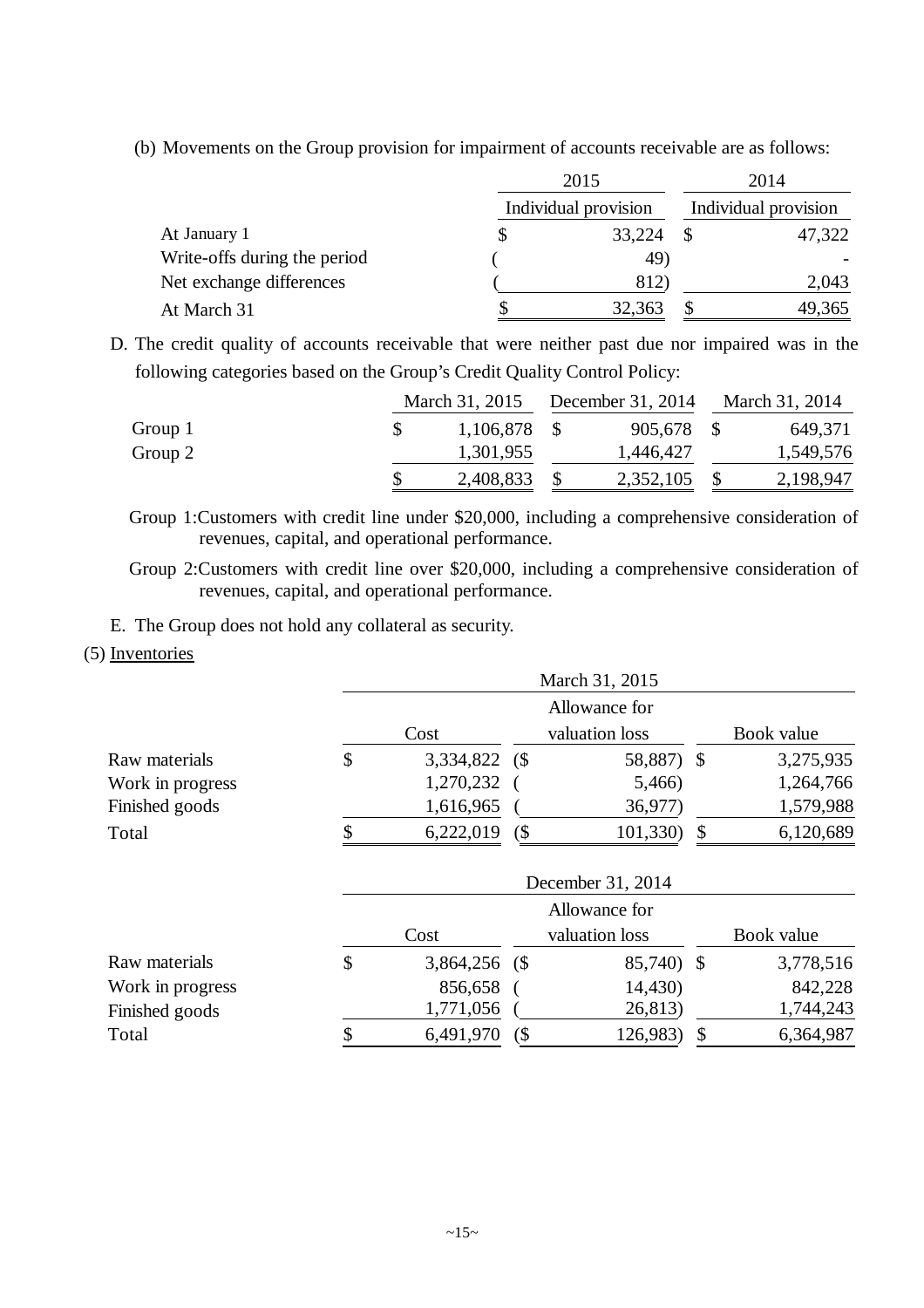|                  |    | March 31, 2014 |   |                |  |            |  |  |  |  |
|------------------|----|----------------|---|----------------|--|------------|--|--|--|--|
|                  |    |                |   | Allowance for  |  |            |  |  |  |  |
|                  |    | Cost           |   | valuation loss |  | Book value |  |  |  |  |
| Raw materials    | \$ | 3,832,992 (\$  |   | 48,166) \$     |  | 3,784,826  |  |  |  |  |
| Work in progress |    | 796,362        |   | 9,663)         |  | 786,699    |  |  |  |  |
| Finished goods   |    | 1,441,486      |   | 38,997)        |  | 1,402,489  |  |  |  |  |
| Total            | S. | 6,070,840      | ( | 96,826)        |  | 5,974,014  |  |  |  |  |

A. The cost of inventories recognized as expense:

|                                                                     | Three-month periods ended March 31, |           |  |           |  |  |  |
|---------------------------------------------------------------------|-------------------------------------|-----------|--|-----------|--|--|--|
|                                                                     |                                     | 2015      |  | 2014      |  |  |  |
| Cost of inventories sold<br>(Gain on reversal of) loss on inventory | S                                   | 4,852,661 |  | 5,448,000 |  |  |  |
| write-down                                                          |                                     | 25,650)   |  | 19,852    |  |  |  |
|                                                                     |                                     | 4,827,011 |  | 5,467,852 |  |  |  |

The reversal of inventory write-down for the three-month period ended March 31, 2015 was caused by actively dealing with the slow-moving inventory.

- B. No inventories were pledged to others.
- (6) Non-current available-for-sale financial assets

| Items                        | March 31, 2015 |               | December 31, 2014 |               | March 31, 2014 |
|------------------------------|----------------|---------------|-------------------|---------------|----------------|
| Non-current items $\colon$   |                |               |                   |               |                |
| Listed stocks                | \$<br>281,930  | $\mathcal{S}$ | 281,930           | $\mathcal{S}$ | 281,930        |
| <b>Others</b>                | 31,125         |               | 31,125            |               | 31,125         |
| Subtotal                     | 313,055        |               | 313,055           |               | 313,055        |
| Valuation adjustments of     |                |               |                   |               |                |
| available-for-sale financial |                |               |                   |               |                |
| assets                       | $59,431)$ (    |               | 50,416)           |               | 16,569         |
| Accumulated impairment       | $30,000$ )     |               | 30,000)           |               | 30,000)        |
| Total                        | 223,624        | \$            | 232,639           | \$            | 299,624        |

A. The Group recognized (\$9,015) and \$35,202 in other comprehensive (loss) income for fair value change for the three-month periods ended March 31, 2015 and 2014, respectively.

B. No available-for-sale financial assets were pledged to others.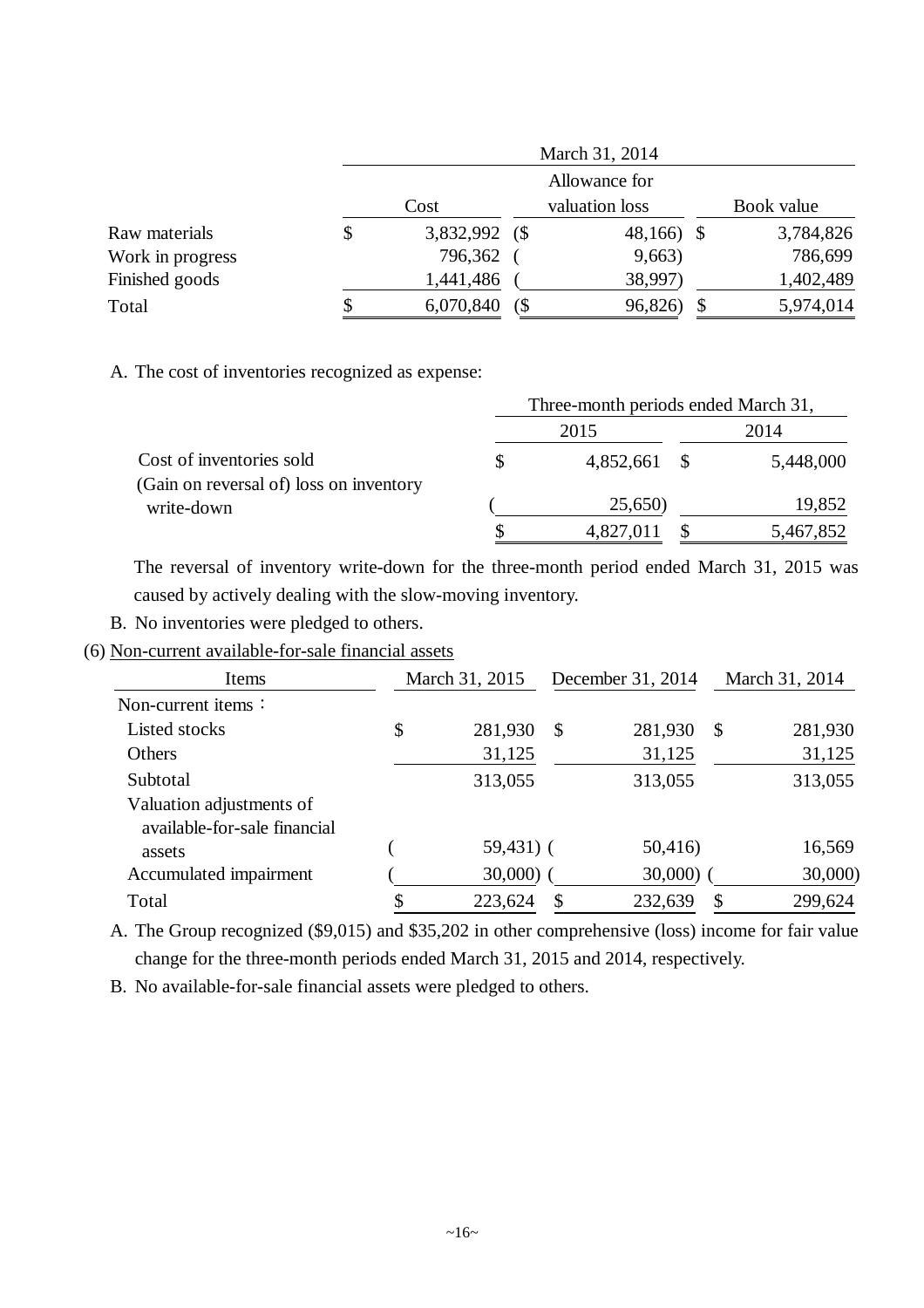(7) Investments accounted for using equity method

| Investee Company          |  |            | March 31, 2015 December 31, 2014 March 31, 2014 |            |  |         |
|---------------------------|--|------------|-------------------------------------------------|------------|--|---------|
| Taiwan IC Packaging Corp. |  | 334.366 \$ |                                                 | 332,593 \$ |  | 221,092 |

A. The basic information of the associates that are material to the Group is as follows:

| Associates      | Principal<br>place of |           |                    |           | Nature of       | Methods of    |
|-----------------|-----------------------|-----------|--------------------|-----------|-----------------|---------------|
| name            | business              |           | Shareholding ratio |           | relationship    | measurement   |
|                 |                       | March 31, | December           | March 31, |                 |               |
|                 |                       | 2015      | 31, 2014           | 2014      |                 |               |
| Taiwan IC       | Taiwan                | 12.88%    | 12.88%             | 13.55%    | Packaging of    | Equity method |
| Packaging Corp. |                       |           |                    |           | semi-conductors |               |

Taiwan IC Packaging Corporation issued new shares in September 2014. The Group subscribed for 10,843 thousands of new shares, increasing the book value of investments accounted for using equity method by \$103,008. The percentage of ownership decreased to 12.88% after the subscription.

B. The summarized financial information of the associates that are material to the Group is as follows:

Balance sheet

|                                  |    |                |              | Taiwan IC Packaging Corp. |                 |
|----------------------------------|----|----------------|--------------|---------------------------|-----------------|
|                                  |    | March 31, 2015 |              | December 31, 2014         | March 31, 2014  |
| Current assets                   |    | 2,435,594      | $\mathbb{S}$ | 2,553,825                 | \$<br>1,518,239 |
| Non-current assets               |    | 1,581,870      |              | 1,481,686                 | 1,446,530       |
| <b>Current liabilities</b>       |    | 375,530) (     |              | 397,229) (                | 328,325)        |
| Non-current liabilities          |    | $63,810)$ (    |              | $75,239$ (                | 98,389)         |
| Total net assets                 |    | 3,578,124      | S            | 3,563,043                 | \$<br>2,538,055 |
| Share in associate's net assets  | \$ | 460,871        | \$           | 458,929                   | \$<br>344,001   |
| Net equity differences           |    | 126,505        |              | 126,336)                  | 122,909)        |
| Carrying amount of the associate | \$ | 334,366        | S            | 332,593                   | \$<br>221,092   |

Statement of comprehensive income

|                                   |  | Taiwan IC Packaging Corp. |    |                      |
|-----------------------------------|--|---------------------------|----|----------------------|
|                                   |  | Three-month period        |    | Three-month period   |
|                                   |  | ended March 31, 2015      |    | ended March 31, 2014 |
| Revenue                           |  | 527,163                   |    | 497,409              |
| Profit (loss) for the period from |  |                           |    |                      |
| continuing operations             |  | 15,081                    | 68 | 9,155)               |
| Total comprehensive income (loss) |  | 15,081                    |    | 9,155                |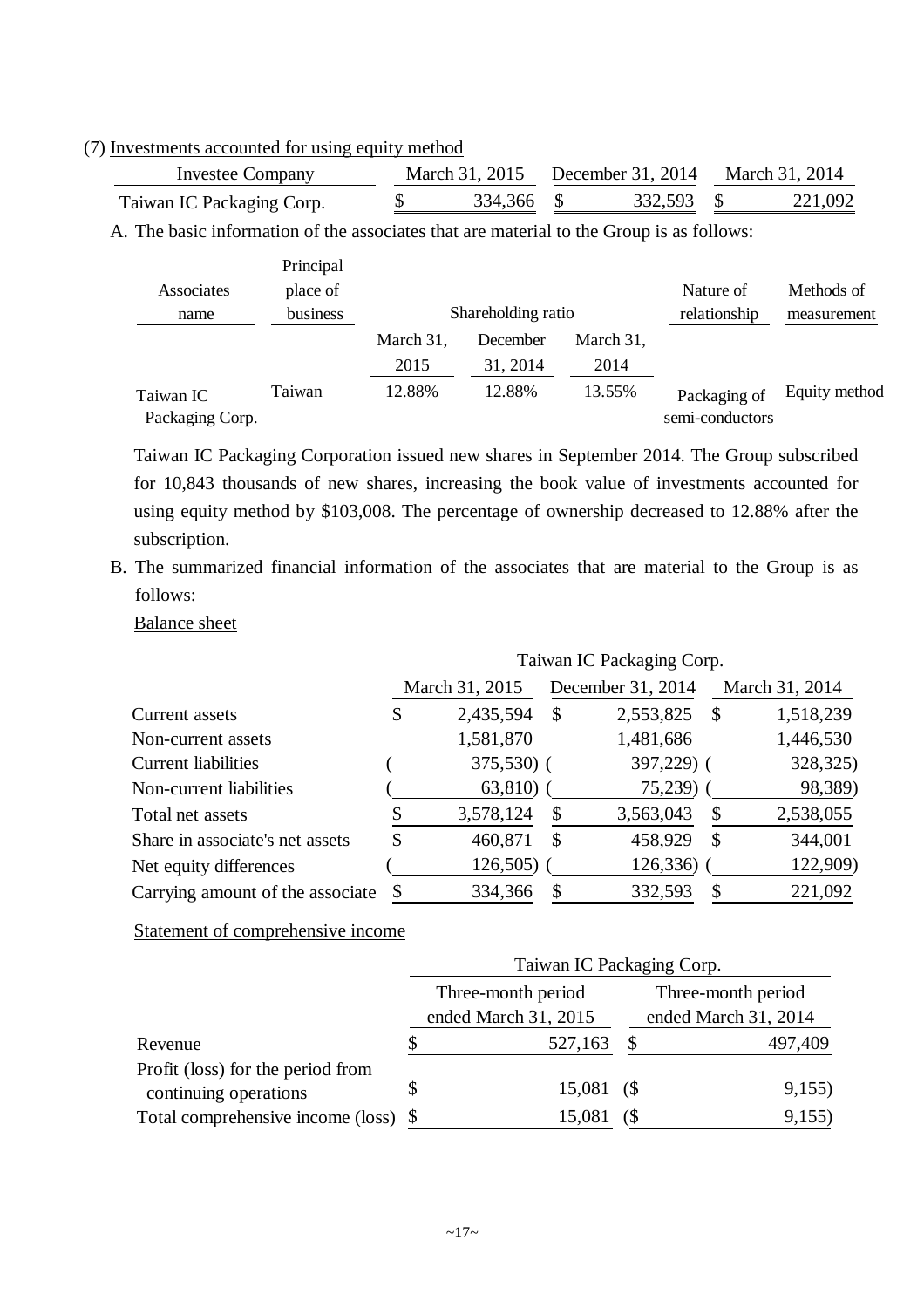C. Share of gain (loss) of investments accounted for using the equity method are as follows:

|                           | Three-month periods ended March 31, |      |
|---------------------------|-------------------------------------|------|
| Investee Company          | 2015                                | 2014 |
| Taiwan IC Packaging Corp. |                                     | (63) |

D. The Group's investment in Taiwan IC Packaging Corporation has quoted market price. The fair value of Taiwan IC Packaging Corporation was \$588,418, \$521,022 and \$467,400 as of March 31, 2015, December 31, 2014 and March 31, 2014, respectively.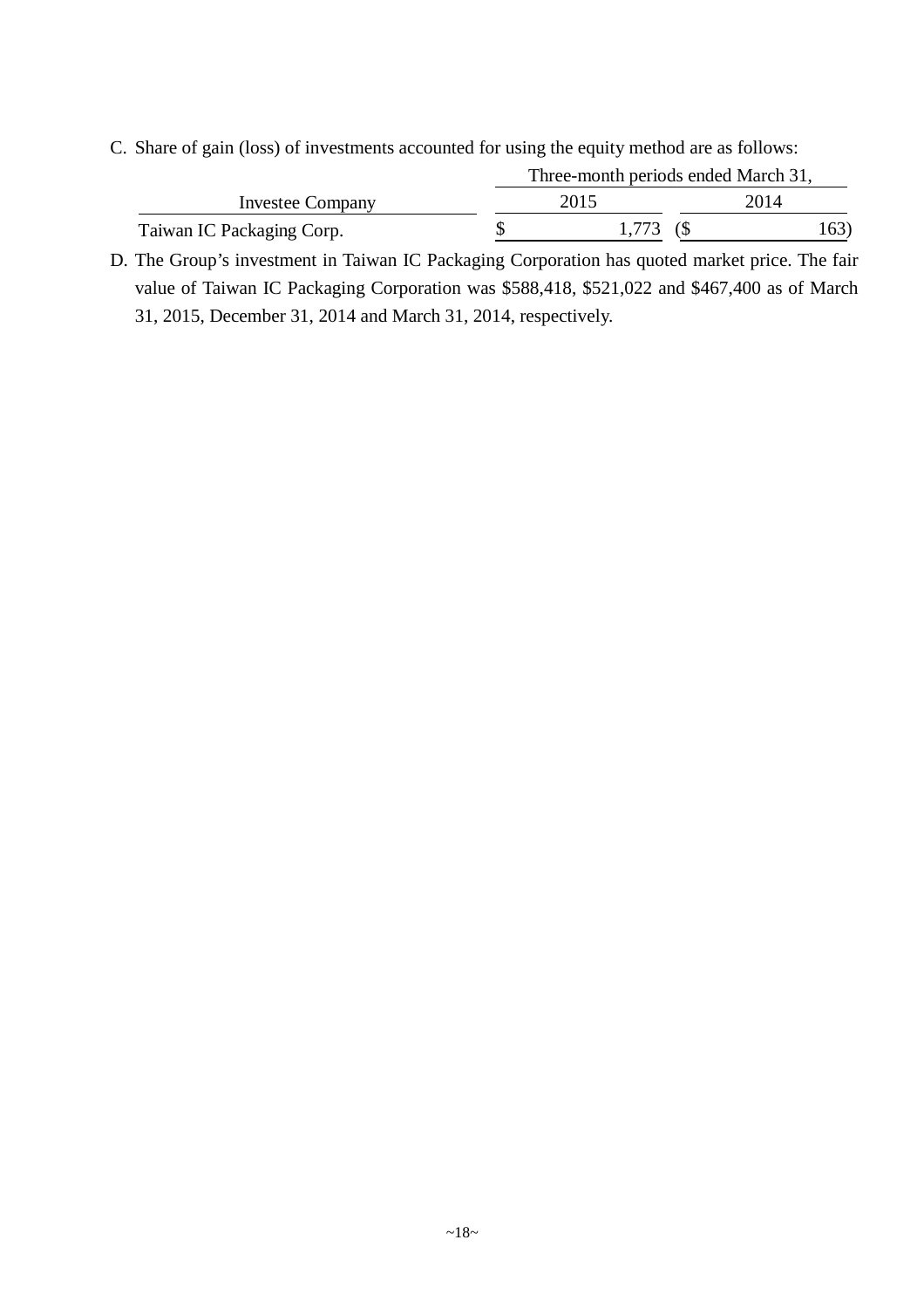## (8) Property, plant and equipment

|                                |                          |     |                          |     |                          |          |              | Office      |               |           |               |            |
|--------------------------------|--------------------------|-----|--------------------------|-----|--------------------------|----------|--------------|-------------|---------------|-----------|---------------|------------|
|                                | Land                     |     | <b>Buildings</b>         |     | Machinery                | Vehicles |              | Equipment   |               | Others    |               | Total      |
| At January 1, 2015             |                          |     |                          |     |                          |          |              |             |               |           |               |            |
| Cost                           | \$<br>724,203            | \$  | 2,774,759                | \$. | 824,587<br><sup>\$</sup> | 9,402    | \$           | 48,271      | <sup>\$</sup> | 64,797    | $\mathbb{S}$  | 4,446,019  |
| Accumulated depreciation       |                          |     | $730,255$ )              |     | 467,879) (               | 6,120)   |              | $36,300)$ ( |               | 44,491)   |               | 1,285,045) |
|                                | \$<br>724,203            | \$  | 2,044,504                | \$  | 356,708<br>\$            | 3,282    | \$.          | 11,971      | \$            | 20,306    | S.            | 3,160,974  |
| 2015                           |                          |     |                          |     |                          |          |              |             |               |           |               |            |
| Opening net book amount        | \$<br>724,203            | \$  | 2,044,504                | \$  | 356,708<br><sup>\$</sup> | 3,282    | \$           | 11,971      | <sup>\$</sup> | 20,306    | <sup>\$</sup> | 3,160,974  |
| Additions (including transfer) |                          |     | 1,000                    |     | 11,028                   |          |              | 133         |               | 3,456     |               | 15,617     |
| Disposals                      |                          |     | $\overline{\phantom{0}}$ |     | 16)                      |          |              | $\sim$      |               | $15)$ (   |               | 31)        |
| Depreciation charge            | $\overline{\phantom{0}}$ |     | $29,156$ (               |     | $26,330$ (               | $301)$ ( |              | $946)$ (    |               | $1,370$ ( |               | 58,103)    |
| Net exchange differences       | 1,830)                   |     | $13,791)$ (              |     | 1,314)                   | 27)      |              | 468)        |               | 108)      |               | 17,538)    |
| Closing net book amount        | 722,373                  | \$. | 2,002,557                | \$  | 340,076<br><sup>\$</sup> | 2,954    | \$.          | 10,690      | <sup>\$</sup> | 22,269    | S             | 3,100,919  |
| At March 31, 2015              |                          |     |                          |     |                          |          |              |             |               |           |               |            |
| Cost                           | \$<br>722,373            | \$. | 2,753,990                | \$  | 830,615<br>$\mathbb{S}$  | 9,325    | $\mathbb{S}$ | 47,364      | <sup>\$</sup> | 66,208    | $\mathbb{S}$  | 4,429,875  |
| Accumulated depreciation       |                          |     | 751,433                  |     | 490,539)                 | 6,371)   |              | 36,674)     |               | 43,939)   |               | 1,328,956) |
|                                | 722,373                  |     | 2,002,557                |     | 340,076                  | 2,954    |              | 10,690      | \$            | 22,269    |               | 3,100,919  |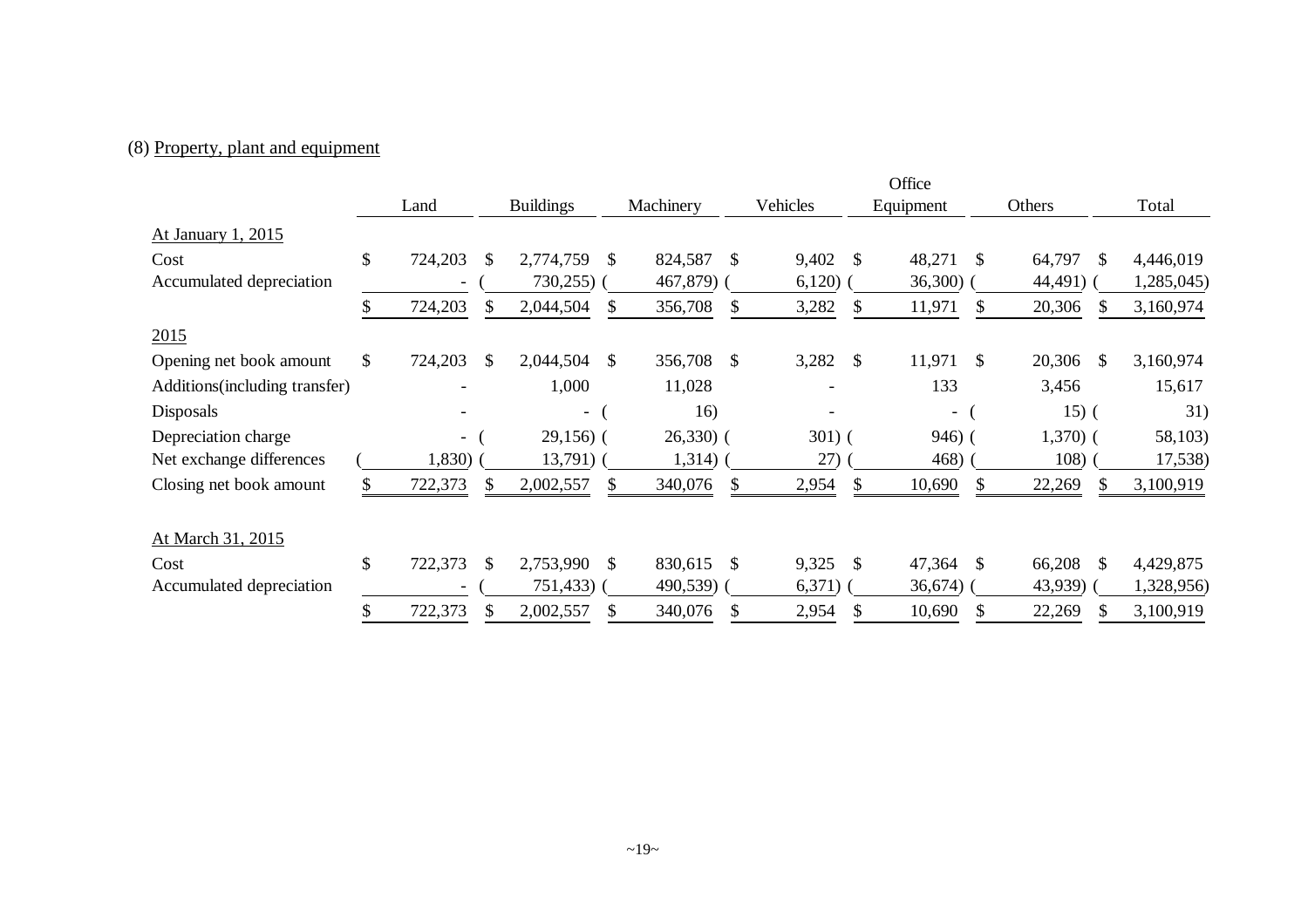|                                |              |                          |    |                  |               |              |               |          |               | Office    |    |                         |            |
|--------------------------------|--------------|--------------------------|----|------------------|---------------|--------------|---------------|----------|---------------|-----------|----|-------------------------|------------|
|                                |              | Land                     |    | <b>Buildings</b> |               | Machinery    |               | Vehicles |               | Equipment |    | Others                  | Total      |
| At January 1, 2014             |              |                          |    |                  |               |              |               |          |               |           |    |                         |            |
| Cost                           | \$           | 729,847                  | \$ | 2,780,284        | <sup>\$</sup> | 863,765      | <sup>\$</sup> | 12,411   | <sup>\$</sup> | 53,981    | -S | 71,969<br><sup>\$</sup> | 4,512,257  |
| Accumulated depreciation       |              |                          |    | 648,599)         |               | 431,096) (   |               | 9,238)   |               | 39,088)   |    | $53,361)$ (             | 1,181,382) |
|                                | S.           | 729,847                  | S. | 2,131,685        | \$.           | 432,669      | <b>S</b>      | 3,173    | \$.           | 14,893    |    | 18,608<br>-SS           | 3,330,875  |
| 2014                           |              |                          |    |                  |               |              |               |          |               |           |    |                         |            |
| Opening net book amount        | $\mathbb{S}$ | 729,847                  | \$ | 2,131,685        | <sup>\$</sup> | 432,669      | \$            | 3,173    | <sup>\$</sup> | 14,893    | -S | 18,608<br>\$            | 3,330,875  |
| Additions (including transfer) |              |                          |    | 424              |               | 33,558       |               | 691      |               |           |    | 1,836                   | 36,509     |
| Disposals                      |              |                          |    | $ \sqrt{ }$      |               | $41,366$ ) ( |               | $52)$ (  |               | $2)$ (    |    | $(23)$ (                | 41,443)    |
| Depreciation charge            |              | $\overline{\phantom{0}}$ |    | $29,973$ (       |               | $25,093$ (   |               | $346)$ ( |               | $961)$ (  |    | $1,403$ (               | 57,776)    |
| Net exchange differences       |              | 5,975                    |    | 5,019            |               | 409          |               | 10       |               | 42        |    |                         | 11,456     |
| Closing net book amount        |              | 735,822                  | \$ | 2,107,155        | \$.           | 400,177      | \$.           | 3,476    | \$            | 13,972    | S  | 19,019<br><sup>S</sup>  | 3,279,621  |
| At March 31, 2014              |              |                          |    |                  |               |              |               |          |               |           |    |                         |            |
| Cost                           | $\mathbb{S}$ | 735,822                  | \$ | 2,788,026        | -S            | 814,837      | \$            | 10,137   | <sup>\$</sup> | 54,442    | -S | 73,343<br>\$            | 4,476,607  |
| Accumulated depreciation       |              |                          |    | 680,871)         |               | $414,660$ (  |               | 6,661)   |               | 40,470)   |    | 54,324)                 | 1,196,986) |
|                                | \$           | 735,822                  |    | 2,107,155        |               | 400,177      | \$            | 3,476    | \$            | 13,972    |    | 19,019<br>\$            | 3,279,621  |

Information about the property, plant and equipment that were pledged to others as collaterals is provided in Note 8.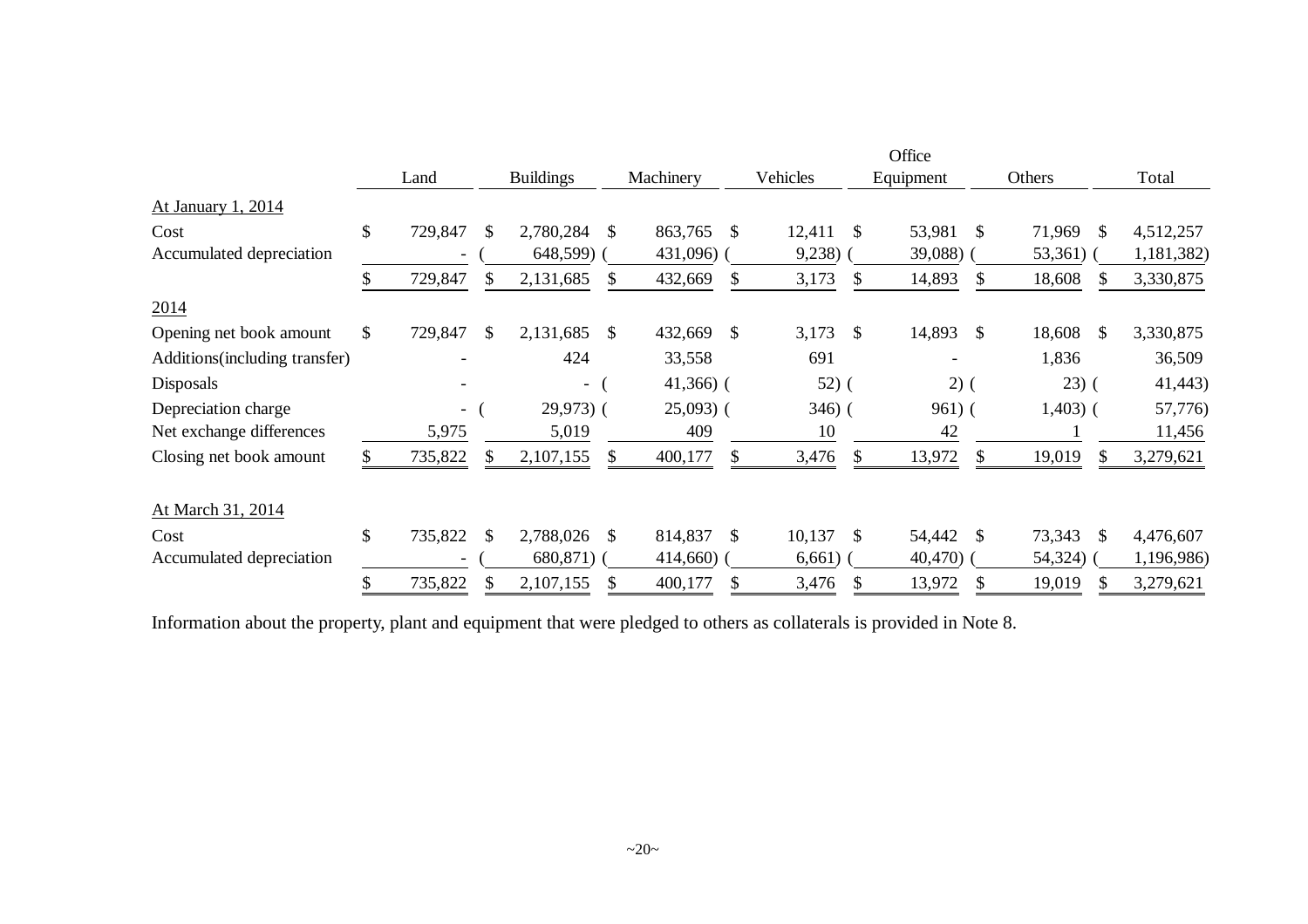## (9) Investment property

|                                            | Land          |               | <b>Buildings</b>      |                            | Total              |
|--------------------------------------------|---------------|---------------|-----------------------|----------------------------|--------------------|
| At January 1, 2015                         |               |               |                       |                            |                    |
| Cost                                       | \$<br>137,037 | $\mathcal{S}$ | 236,633               | \$                         | 373,670            |
| Accumulated depreciation and<br>impairment |               |               | 75,056)               |                            | 75,056)            |
|                                            | \$<br>137,037 | \$            | 161,577               | \$                         | 298,614            |
| 2015                                       |               |               |                       |                            |                    |
| Opening net book amount                    | \$<br>137,037 | \$            | 161,577               | \$                         | 298,614            |
| Depreciation charge                        |               |               | $1,952)$ (            |                            | 1,952)             |
| Net exchange differences                   |               |               | 770)                  |                            | 770)               |
| Closing net book amount                    | \$<br>137,037 | \$            | 158,855               | \$                         | 295,892            |
| At March 31, 2015                          |               |               |                       |                            |                    |
| Cost                                       | \$<br>137,037 | \$            | 234,141               | \$                         | 371,178            |
| Accumulated depreciation and               |               |               |                       |                            |                    |
| impairment                                 |               |               | 75,286)               |                            | 75,286)            |
|                                            | \$<br>137,037 | \$            | 158,855               | \$                         | 295,892            |
|                                            | Land          |               | <b>Buildings</b>      |                            | Total              |
| At January 1, 2014                         |               |               |                       |                            |                    |
|                                            |               |               |                       |                            |                    |
| Cost                                       | \$<br>137,037 | \$            | 232,509               | \$                         | 369,546            |
| Accumulated depreciation and               |               |               |                       |                            |                    |
| impairment                                 |               |               | 66,314)               |                            | 66,314)            |
|                                            | \$<br>137,037 | $\$\,$        | 166,195               | \$                         | 303,232            |
| 2014                                       |               |               |                       |                            |                    |
| Opening net book amount                    | \$<br>137,037 | \$            | 166,195               | \$                         | 303,232            |
| <b>Additions</b>                           |               |               | 345                   |                            | 345                |
| Depreciation charge                        |               |               | $1,966$ ) (           |                            | 1,966)             |
| Net exchange differences                   |               |               | (24)                  |                            | $\frac{24}{ }$     |
| Closing net book amount                    | \$<br>137,037 | \$            | 164,550               | \$                         | 301,587            |
| At March 31, 2014                          |               |               |                       |                            |                    |
| Cost                                       | \$<br>137,037 | \$            | 232,810               | \$                         | 369,847            |
| Accumulated depreciation and               |               |               |                       |                            |                    |
| impairment                                 | \$<br>137,037 | \$            | $68,260$ )<br>164,550 | $\boldsymbol{\mathsf{\$}}$ | 68,260)<br>301,587 |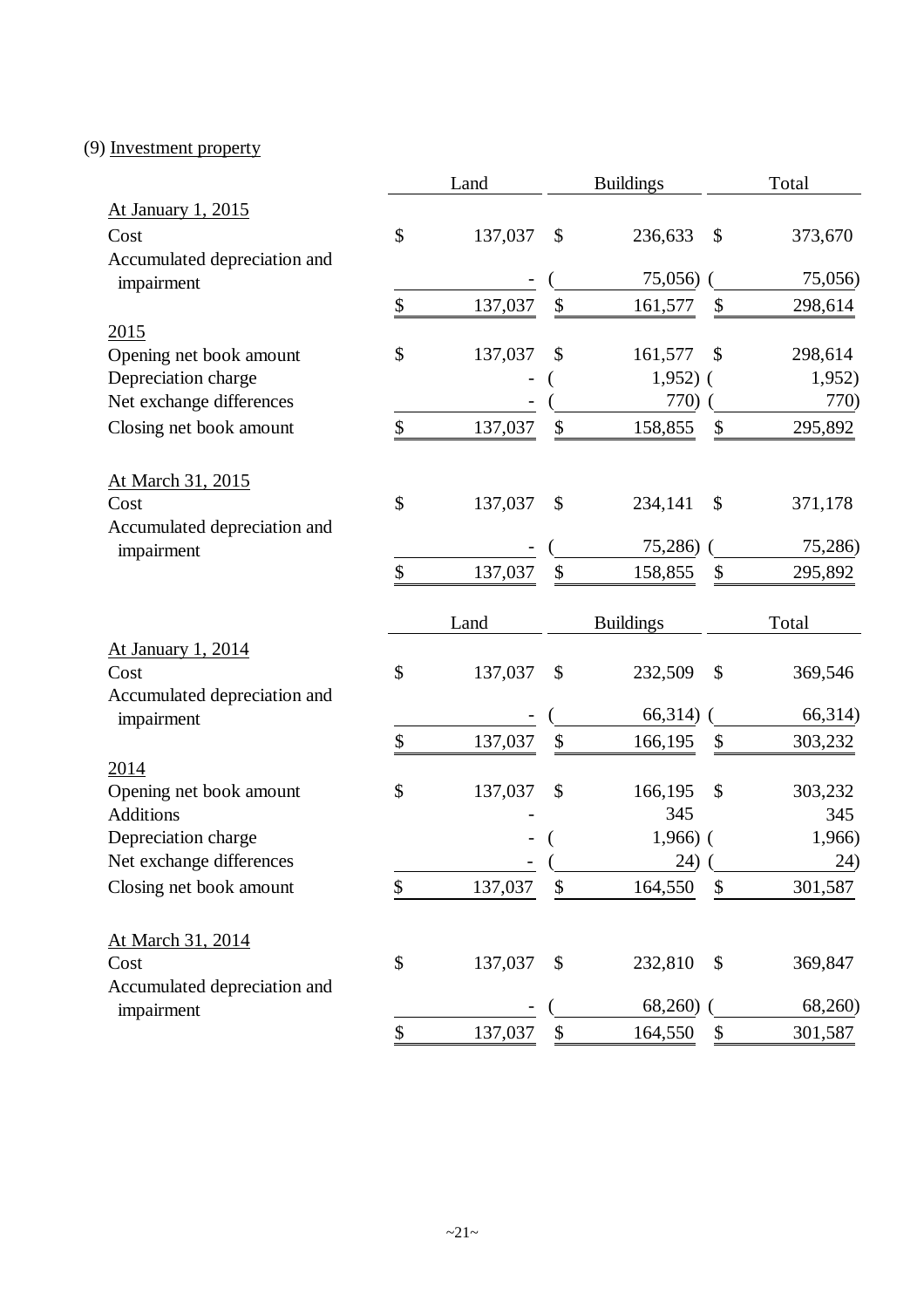A. Rental income from the investment property and direct operating expenses arising from investment property are shown below:

|                                                                                     | Three-month periods ended March 31, |       |    |      |  |  |  |
|-------------------------------------------------------------------------------------|-------------------------------------|-------|----|------|--|--|--|
|                                                                                     |                                     | 2015  |    | 2014 |  |  |  |
| Rental income from investment property                                              |                                     | 4,753 |    |      |  |  |  |
| Direct operating expenses arising from<br>investment property that generated rental |                                     |       |    |      |  |  |  |
| income in the period                                                                |                                     | 1,726 | .S | .966 |  |  |  |
| Direct operating expenses arising from                                              |                                     |       |    |      |  |  |  |
| investment property that did not generate<br>rental income in the period            |                                     | 226   |    |      |  |  |  |

B. The fair value of the investment property held by the Group was \$1,875,451, \$1,829,038 and \$1,194,023 as of March 31, 2015, December 31, 2014 and March 31, 2014, respectively, which was based on the transaction prices of similar properties in the same area.

C. No investment property was pledged to others.

(10) Other non-current assets

|                         | March 31, 2015 |  | December 31, 2014 | March 31, 2014 |         |
|-------------------------|----------------|--|-------------------|----------------|---------|
| Long-term prepaid rents | 116,051        |  | 117,884           |                | 115,898 |
| Guarantee deposits paid | 36,780         |  | 67,592            |                | 64,810  |
| Others                  | 44,197         |  | 48,762            |                | 38,145  |
|                         | 197,028        |  | 234,238           |                | 218,853 |

In May 2005, the Group signed a land-use right contract with the People's Republic of China for the use of land with a term of 50 years. All rentals had been paid on the contract date. The Group recognized rental expenses of \$724 and \$711 for the three-month periods ended March 31, 2015 and 2014, respectively.

(11) Short-term borrowings

| Type of borrowings | March 31, 2015    | Interest rate   | Collateral                              |  |
|--------------------|-------------------|-----------------|-----------------------------------------|--|
| Bank borrowings:   |                   |                 |                                         |  |
| Secured            | \$<br>390,600     | $0.63 - 0.64\%$ | Transcend Japan's<br>Land and Buildings |  |
| <b>Unsecured</b>   | 87,640            | 0.92%           |                                         |  |
|                    | \$<br>478,240     |                 |                                         |  |
| Type of borrowings | December 31, 2014 | Interest rate   | Collateral                              |  |
| Bank borrowings:   |                   |                 |                                         |  |
| Secured            | \$<br>396,900     | $0.63 - 0.64\%$ | Transcend Japan's<br>Land and Buildings |  |
| Unsecured          | 506,400           | $0.93 - 0.95\%$ |                                         |  |
|                    | \$<br>903,300     |                 |                                         |  |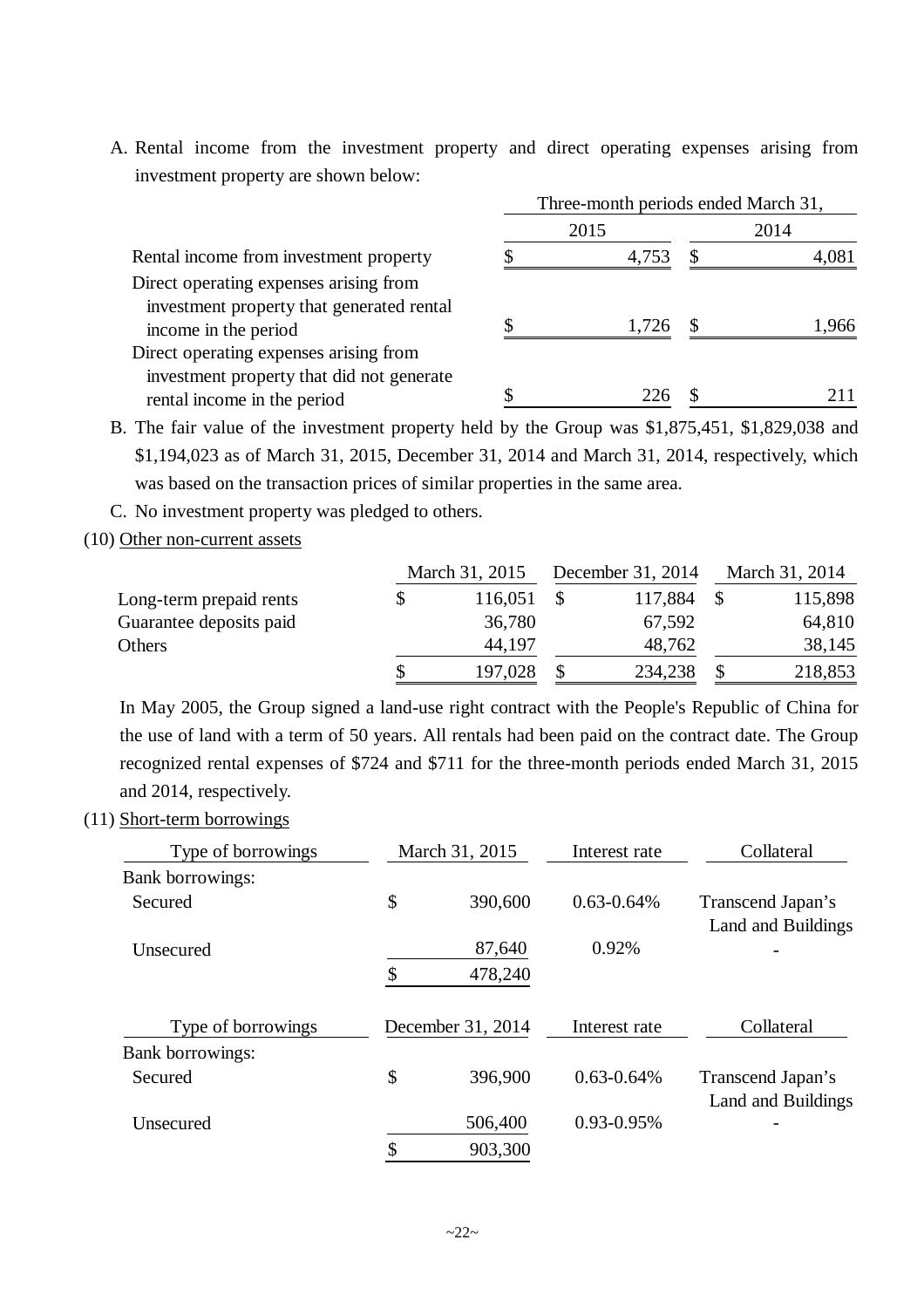| Type of borrowings      | March 31, 2014 | Interest rate | Collateral                              |
|-------------------------|----------------|---------------|-----------------------------------------|
| <b>Bank borrowings:</b> |                |               |                                         |
| Secured                 | 298,600        | 0.65%         | Transcend Japan's<br>Land and Buildings |
| Unsecured               | 294,900        | 2.46%         |                                         |
|                         | 593,500        |               |                                         |

#### (12) Pensions

- A.(a)The Company has a defined benefit pension plan in accordance with the Labor Standards Law, covering all regular employees' service years prior to the enforcement of the Labor Pension Act on July 1, 2005 and service years thereafter of employees who chose to continue to be subject to the pension mechanism under the Law. Under the defined benefit plan, two units are accrued for each year of service for the first 15 years and one unit for each additional year thereafter, subject to a maximum of 45 units. Pension benefits are based on the number of units accrued and the average monthly salaries and wages of the last 6 months prior to retirement. The Company contributes monthly an amount equal to 2% of the employees' monthly salaries and wages to the retirement fund deposited with the Bank of Taiwan, the trustee, under the name of the independent retirement fund committee.
	- (b)For the aforementioned pension plan, the Group recognised pension costs of \$274 and \$350 for the three-month periods ended March 31, 2015 and 2014, respectively.
	- (c)Expected contributions to the defined benefit pension plans of the Group for the year ended December 31, 2016 amounted to \$2,478.
- B.(a) Effective July 1, 2005, the Company and its domestic subsidiaries have established a defined contribution pension plan (the "New Plan") under the Labor Pension Act (the "Act"), covering all regular employees with R.O.C. nationality. Under the New Plan, the Company and its domestic subsidiaries contribute monthly an amount based on 6% of the employees' monthly salaries and wages to the employees' individual pension accounts at the Bureau of Labor Insurance. The benefits accrued are paid monthly or in lump sum upon termination of employment.
	- (b)The Group's mainland subsidiaries have a defined contribution plan. Monthly contributions to an independent fund administered by the government in accordance with the pension regulations in the People's Republic of China (PRC) are based on certain percentage of employees' monthly salaries and wages, ranging from 12.5% to 22%. Other than the monthly contributions, the Group has no further obligations.
	- (c)Transcend Japan, Transcend Korea, Transcend USA, Transcend Europe and Transcend Germany have a defined contribution plan. Monthly contributions are based on a certain percentage of employees' monthly salaries and wages and are recognized as pension costs accordingly. Other than the monthly contributions, the Group has no further obligations.
	- (d)The pension costs under defined contribution pension plans of the Group for the three-month periods ended March 31, 2015 and 2014 were \$11,974 and \$10,614, respectively.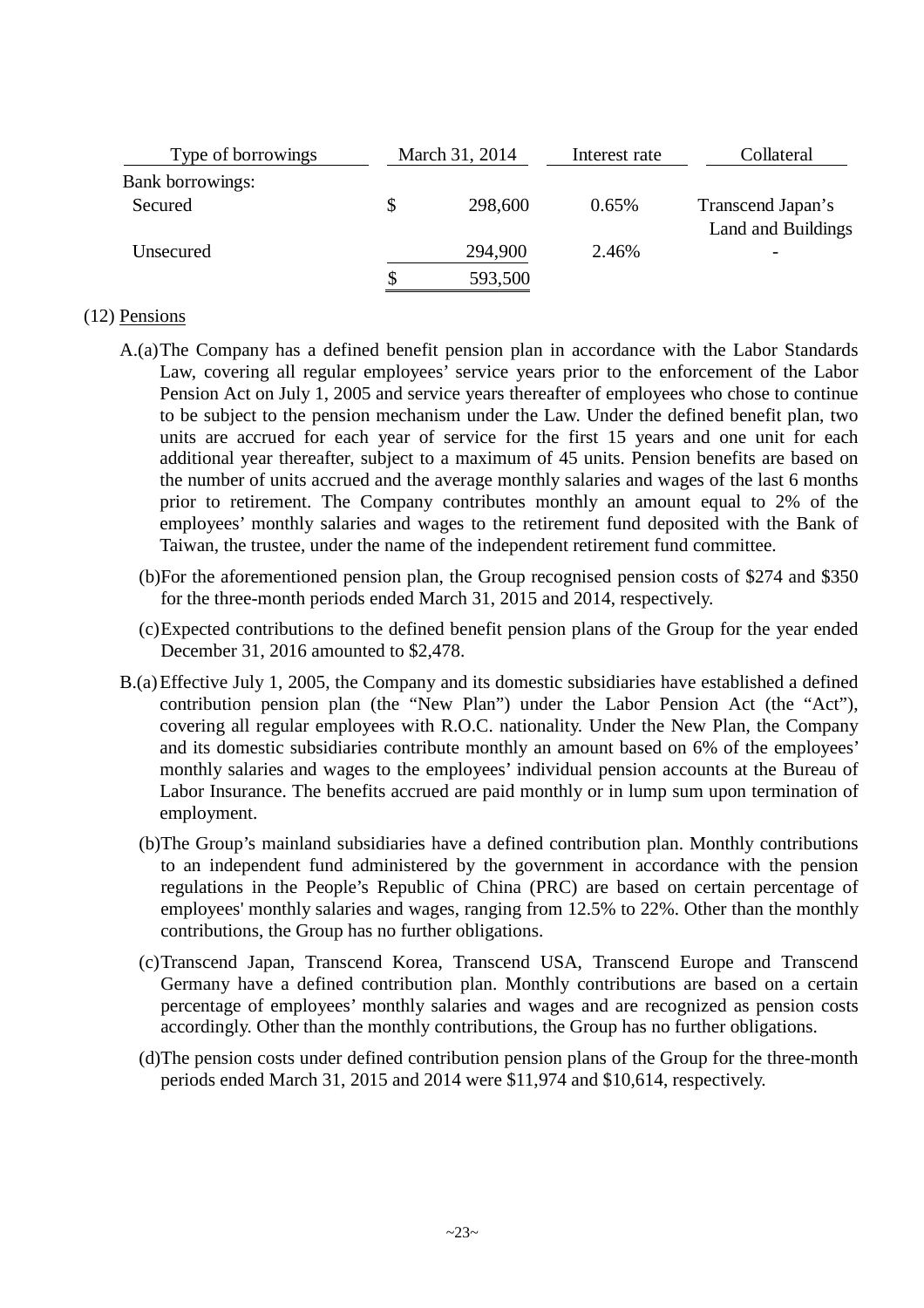#### (13) Share capital

As of March 31, 2015, the Company's authorized capital was \$5,000,000, consisting of 500,000 thousand shares of ordinary stock (including 25 thousand shares reserved for employee stock options). The paid-in capital was \$4,307,617 with a par value of \$10 (in dollars) per share, and consisting of 430,762 thousand shares of ordinary stock outstanding. All proceeds from shares issued have been collected.

#### (14) Capital surplus

Pursuant to the R.O.C. Company Law, capital reserve arising from paid-in capital in excess of par value on issuance of common stocks and donations can be used to cover accumulated deficit or to issue new stocks or cash to shareholders in proportion to their share ownership, provided that the Company has no accumulated deficit. Further, the R.O.C. Securities and Exchange Law requires that the amount of capital reserve to be capitalized mentioned above should not exceed 10% of the paid-in capital each year. Capital reserve shall not be used to cover accumulated deficit unless the legal reserve is insufficient.

#### (15) Retained earnings

- A. In accordance with the Company's Articles of Incorporation, the current year's earnings, if any, shall first be used to pay all taxes and offset prior years' operating losses and then 10% of the remaining amount shall be set aside as legal reserve. The Company shall also set aside special reserve in accordance with the regulations. On the premise that there is no effect on the Company's normal operations and no violation of regulations, the Company shall reserve certain amount for maintaining stability of dividends. The remainder, if any, is distributable earnings. When distributing earnings, the Company shall appropriate 0.2% of the total distributable amount as the directors' and supervisors' remuneration. Bonus distributed to the employees shall account for at least 1% of the total distributable earnings. The remainder to be appropriated shall be resolved by stockholders at the stockholders' meeting, and cash dividends shall account for at least 5% of the total dividends distributed.
- B. The Company distributes dividends taking into consideration the Company's economic environment and growth phases, future demands of funds, long-term financial planning, and the cash flows that the stockholders desire. Cash dividends shall account for at least 5% of the total dividend distributed.
- C. Except for covering accumulated deficit or issuing new stocks or cash to shareholders in proportion to their share ownership, the legal reserve shall not be used for any other purpose. The use of legal reserve for the issuance of stocks or cash to shareholders in proportion to their share ownership is permitted, provided that the distribution of the reserve is limited to the portion in excess of 25% of the Company's paid-in capital.
- D. In accordance with the regulations, the Company shall set aside special reserve from the debit balance on other equity items at the balance sheet date before distributing earnings. When debit balance on other equity items is reversed subsequently, the reversed amount could be included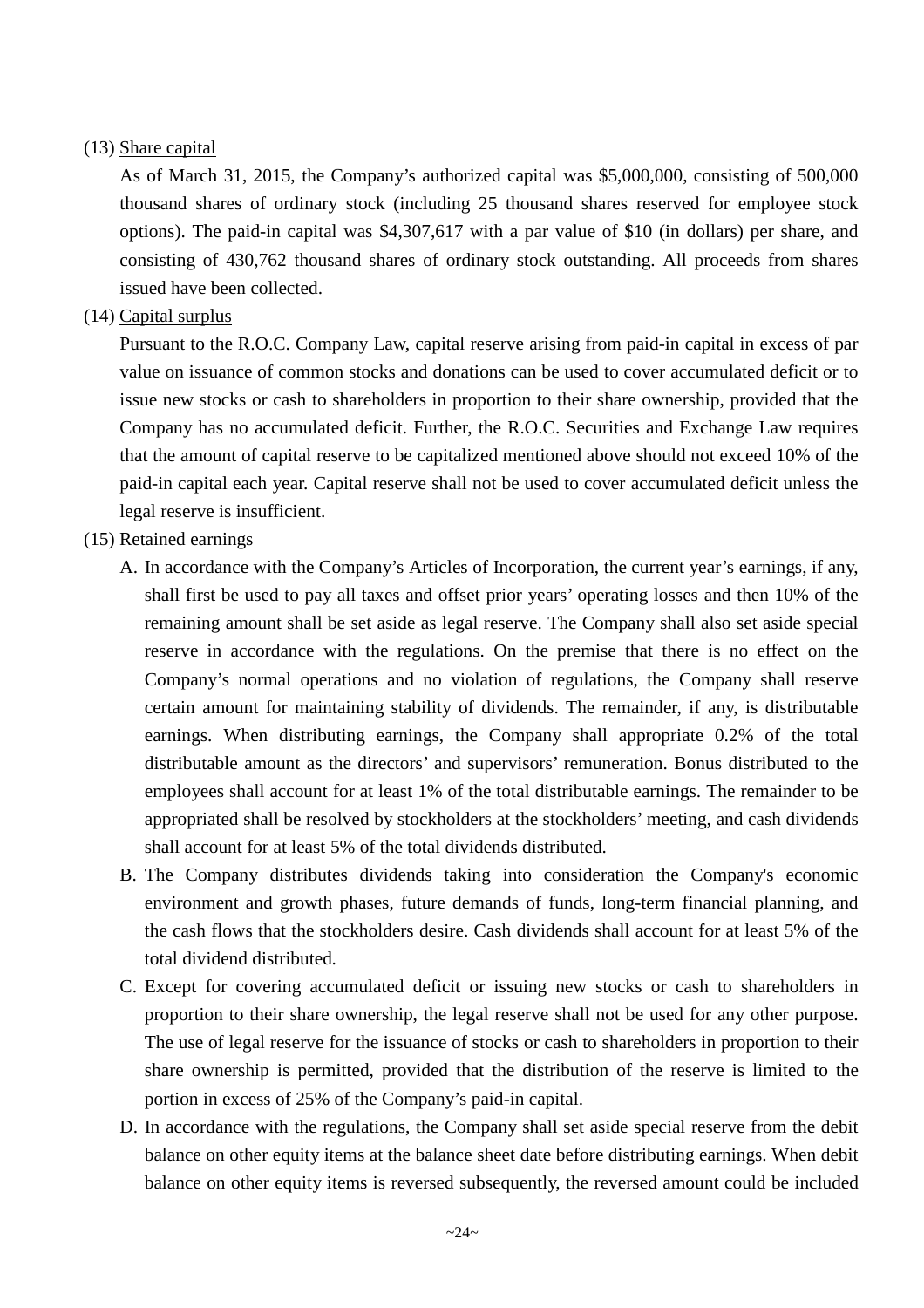in the distributable earnings.

E. For the three-month periods ended March 31, 2015 and 2014, employees' bonus was accrued at \$7,523 and \$8,107, respectively, which was based on a certain percentage prescribed by the Company's Articles of Incorporation of net profit after taking into account the legal reserve and other factors (under the Company's Articles of Incorporation, bonus distributed to the employees shall account for at least 1% of total distributable earnings for the years ended December 31, 2014 and 2013, respectively.)

Information about the appropriation of employees' bonus and directors' and supervisors' remuneration by the Company as proposed by the Board of Directors and resolved by the stockholders will be posted in the "Market Observation Post System" at the website of the Taiwan Stock Exchange.

F. The appropriation of earnings and distribution of capital reserve of years 2014 and 2013 had been resolved at the Board of Directors and stockholders' meeting on March 12, 2015 and June 12, 2014, respectively. Details are summarized below:

|                                          | Years ended December 31, |                           |                        |        |        |                          |               |                        |  |
|------------------------------------------|--------------------------|---------------------------|------------------------|--------|--------|--------------------------|---------------|------------------------|--|
|                                          |                          | 2014                      |                        |        |        | 2013                     |               |                        |  |
|                                          |                          |                           | Dividends<br>per share |        |        |                          |               | Dividends<br>per share |  |
|                                          | Amount                   | (in dollars)              |                        | Amount |        | in dollars)              |               |                        |  |
| Legal reserve                            | \$<br>373,521            |                           |                        | \$     |        | 319,896                  |               |                        |  |
| Cash dividends                           | 3,359,941                | $\boldsymbol{\mathsf{S}}$ | 7.8                    |        |        | 2,886,103                | $\mathcal{S}$ | 6.7                    |  |
| Total                                    | 3,733,462                |                           |                        |        |        | 3,205,999                |               |                        |  |
|                                          |                          |                           |                        |        |        | Years ended December 31, |               |                        |  |
|                                          |                          |                           | 2014                   |        |        |                          | 2013          |                        |  |
| Directors' and supervisors' remuneration |                          | \$                        |                        |        | 6,049  | $\mathcal{S}$            |               | 5,192                  |  |
| Employees' cash bonus                    |                          |                           |                        |        | 30,243 |                          |               | 25,962                 |  |
|                                          |                          |                           |                        | 36,292 |        |                          |               | 31,154                 |  |

The above appropriation of earnings of 2014 and legal reserve has to be resolved at the shareholders' meeting of 2015.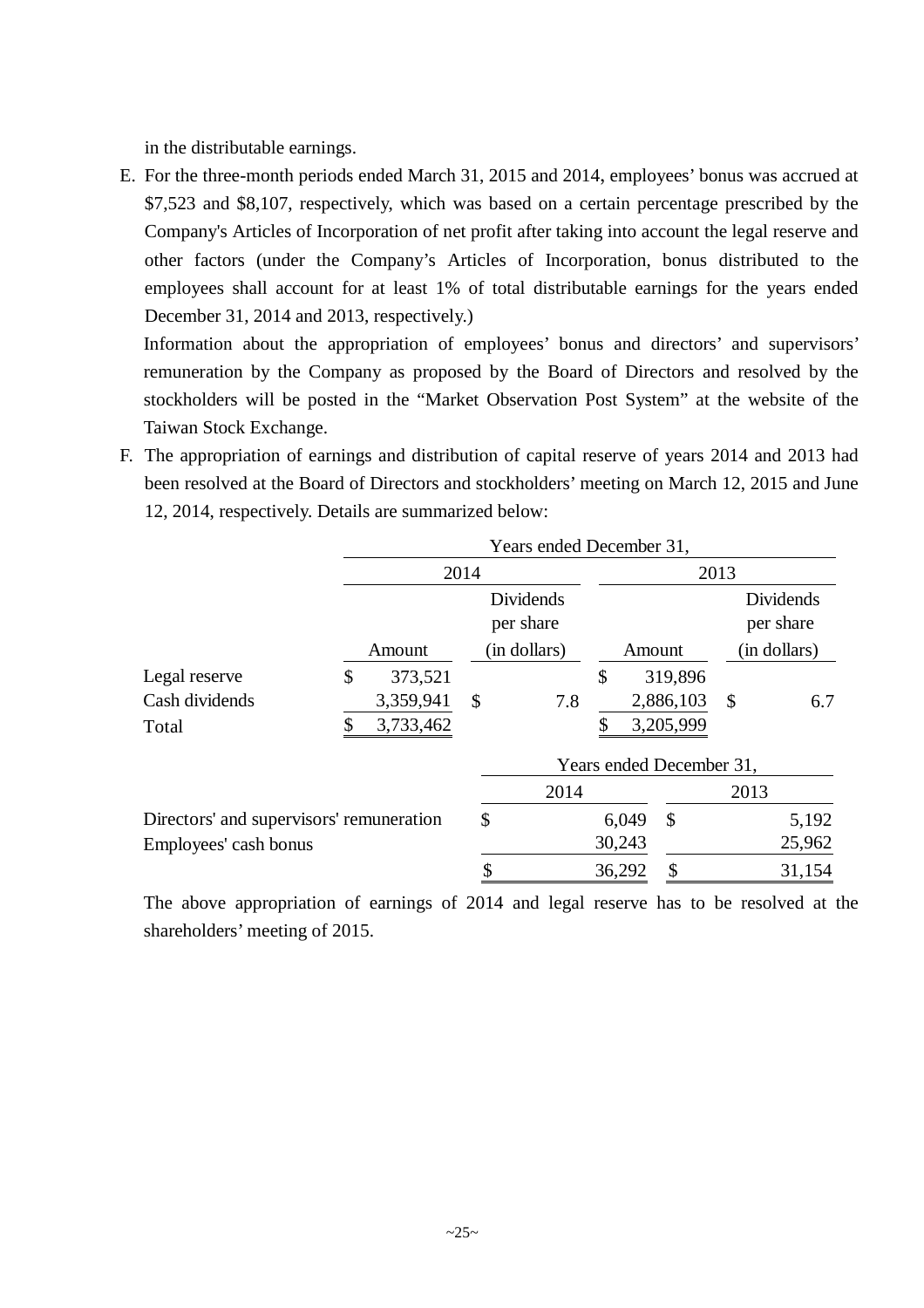## (16) Other equity items

|                                                                                                                                                |         | Unrealised gain<br>or loss on<br>available-for-sale<br>financial assets |                            | Cumulative<br>translation differences<br>for foreign<br>operations |                           | Total     |
|------------------------------------------------------------------------------------------------------------------------------------------------|---------|-------------------------------------------------------------------------|----------------------------|--------------------------------------------------------------------|---------------------------|-----------|
| At January 1, 2015                                                                                                                             | $($ \$  | 50,416) $\sqrt$                                                         |                            | 104,927                                                            | $\mathcal{S}$             | 54,511    |
| Change in unrealized gains or<br>losses for available-for-sale<br>financial assets                                                             |         | 9,015)                                                                  |                            |                                                                    |                           | 9,015)    |
| Cumulative translation<br>differences for foreign                                                                                              |         |                                                                         |                            |                                                                    |                           |           |
| operations                                                                                                                                     |         |                                                                         |                            | $67,579$ (                                                         |                           | 67,579)   |
| Effect from income tax                                                                                                                         |         |                                                                         |                            | 11,488                                                             |                           | 11,488    |
| At March 31, 2015                                                                                                                              | $(\$\)$ | 59,431)                                                                 | $\boldsymbol{\mathsf{\$}}$ | 48,836                                                             | (                         | 10,595)   |
|                                                                                                                                                |         | Unrealised gain<br>or loss on<br>available-for-sale<br>financial assets |                            | Cumulative<br>translation differences<br>for foreign<br>operations |                           | Total     |
| At January 1, 2014                                                                                                                             | $($ \$  | 18,633) \$                                                              |                            | 27,764                                                             | $\boldsymbol{\mathsf{S}}$ | 9,131     |
| Change in unrealized gains or<br>losses for available-for-sale<br>financial assets<br><b>Cumulative translation</b><br>differences for foreign |         | 35,202                                                                  |                            |                                                                    |                           | 35,202    |
| operations                                                                                                                                     |         |                                                                         |                            | 15,934                                                             |                           | 15,934    |
| Effect from income tax                                                                                                                         |         |                                                                         |                            | 2,709                                                              |                           | 2,709)    |
| At March 31, 2014                                                                                                                              | \$      | 16,569                                                                  | \$                         | 40,989                                                             | \$                        | 57,558    |
| (17) Operating revenue                                                                                                                         |         |                                                                         |                            | Three-month periods ended March 31,                                |                           |           |
|                                                                                                                                                |         |                                                                         |                            | 2015                                                               |                           | 2014      |
| Sales revenue                                                                                                                                  |         | \$                                                                      |                            | 6, 131, 745<br>\$                                                  |                           | 6,794,611 |
| (18) Other income                                                                                                                              |         |                                                                         |                            |                                                                    |                           |           |
|                                                                                                                                                |         |                                                                         |                            | Three-month periods ended March 31,                                |                           |           |
|                                                                                                                                                |         |                                                                         |                            | 2015                                                               |                           | 2014      |
| Interest income                                                                                                                                |         | \$                                                                      |                            | 46,619<br>$\mathcal{S}$                                            |                           | 38,584    |
| Rental revenue                                                                                                                                 |         |                                                                         |                            | 4,753                                                              |                           | 4,081     |
| Total                                                                                                                                          |         |                                                                         |                            | 51,372<br>\$                                                       |                           | 42,665    |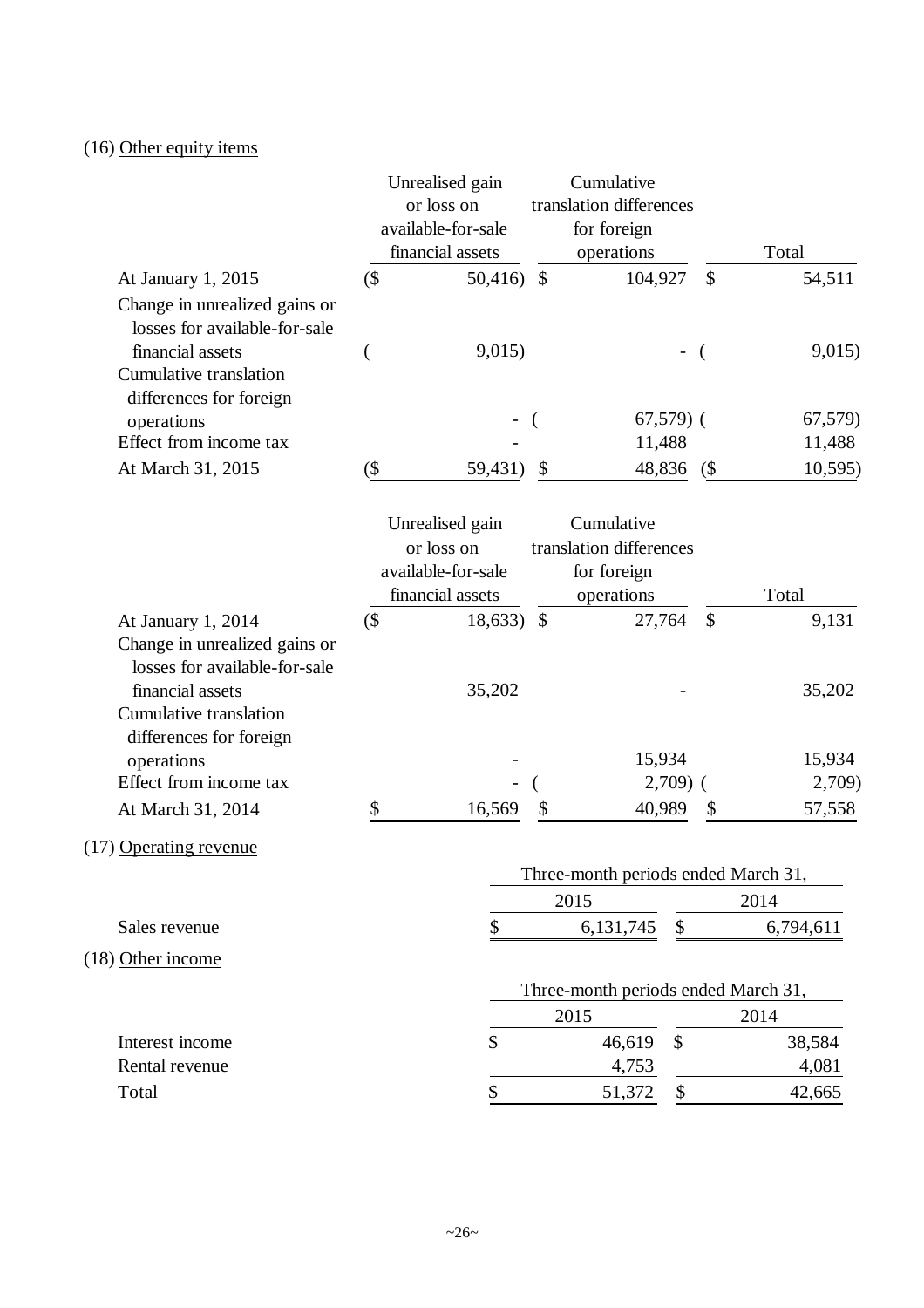## (19) Other gains and losses

|                                            | Three-month periods ended March 31, |          |               |        |  |  |  |
|--------------------------------------------|-------------------------------------|----------|---------------|--------|--|--|--|
|                                            |                                     | 2015     | 2014          |        |  |  |  |
| Net gain on financial assets at fair value |                                     |          |               |        |  |  |  |
| through profit or loss                     | \$                                  | 120,541  | $\mathcal{S}$ |        |  |  |  |
| Gain on disposal of financial assets       |                                     | 3,259    |               | 2,432  |  |  |  |
| (Loss) gain on disposal of property, plant |                                     |          |               |        |  |  |  |
| and equipment                              |                                     | 1)       |               | 855    |  |  |  |
| Net currency exchange (loss) gain          |                                     | 166,904) |               | 69,260 |  |  |  |
| Others                                     |                                     | 4,841    |               | 1,992  |  |  |  |
| Total                                      | D                                   | 38,264)  | \$            | 74,539 |  |  |  |
| (20) Expenses by nature                    |                                     |          |               |        |  |  |  |
|                                            | Three-month periods ended March 31, |          |               |        |  |  |  |
|                                            |                                     | 2015     | 2014          |        |  |  |  |
| Wages and calaries                         | ¢                                   | 351.227  | ¢             | 305756 |  |  |  |

| Wages and salaries                        | 354,227 | 395,756 |
|-------------------------------------------|---------|---------|
| Labor and health insurance fees           | 37,810  | 39,992  |
| Pension costs                             | 12,248  | 10,964  |
| Other personnel expenses                  | 16,169  | 15,514  |
| Depreciation on property, plant and       |         |         |
| equipment (including investment property) | 60,055  | 59,742  |
|                                           |         |         |

## (21) Income tax

A. Income tax expense

(a)Components of income tax expense:

|                                       | Three-month periods ended March 31, |           |    |         |  |  |  |  |
|---------------------------------------|-------------------------------------|-----------|----|---------|--|--|--|--|
|                                       |                                     | 2015      |    | 2014    |  |  |  |  |
| Current tax:                          |                                     |           |    |         |  |  |  |  |
| Current tax on profits for the period | \$                                  | 157,296   | -S | 139,412 |  |  |  |  |
| Prior year income tax underestimated  |                                     | 2,759     |    | 416     |  |  |  |  |
| Total current tax                     |                                     | 159,875   |    | 139,828 |  |  |  |  |
| Deferred tax:                         |                                     |           |    |         |  |  |  |  |
| Origination and reversal of temporary |                                     |           |    |         |  |  |  |  |
| differences                           |                                     | 54,322) ( |    | 18,410) |  |  |  |  |
| Total deferred tax                    |                                     | 54,322)   |    | 18,410) |  |  |  |  |
| Income tax expense                    | \$                                  | 105,553   |    | 121,418 |  |  |  |  |

(b)The income tax relating to components of other comprehensive income is as follows:

|                                    | Three-month periods ended March 31, |  |     |  |  |  |  |
|------------------------------------|-------------------------------------|--|-----|--|--|--|--|
|                                    | 2015<br>2014                        |  |     |  |  |  |  |
| Cumulative translation differences |                                     |  |     |  |  |  |  |
| for foreign operations             | 11,488)                             |  | 709 |  |  |  |  |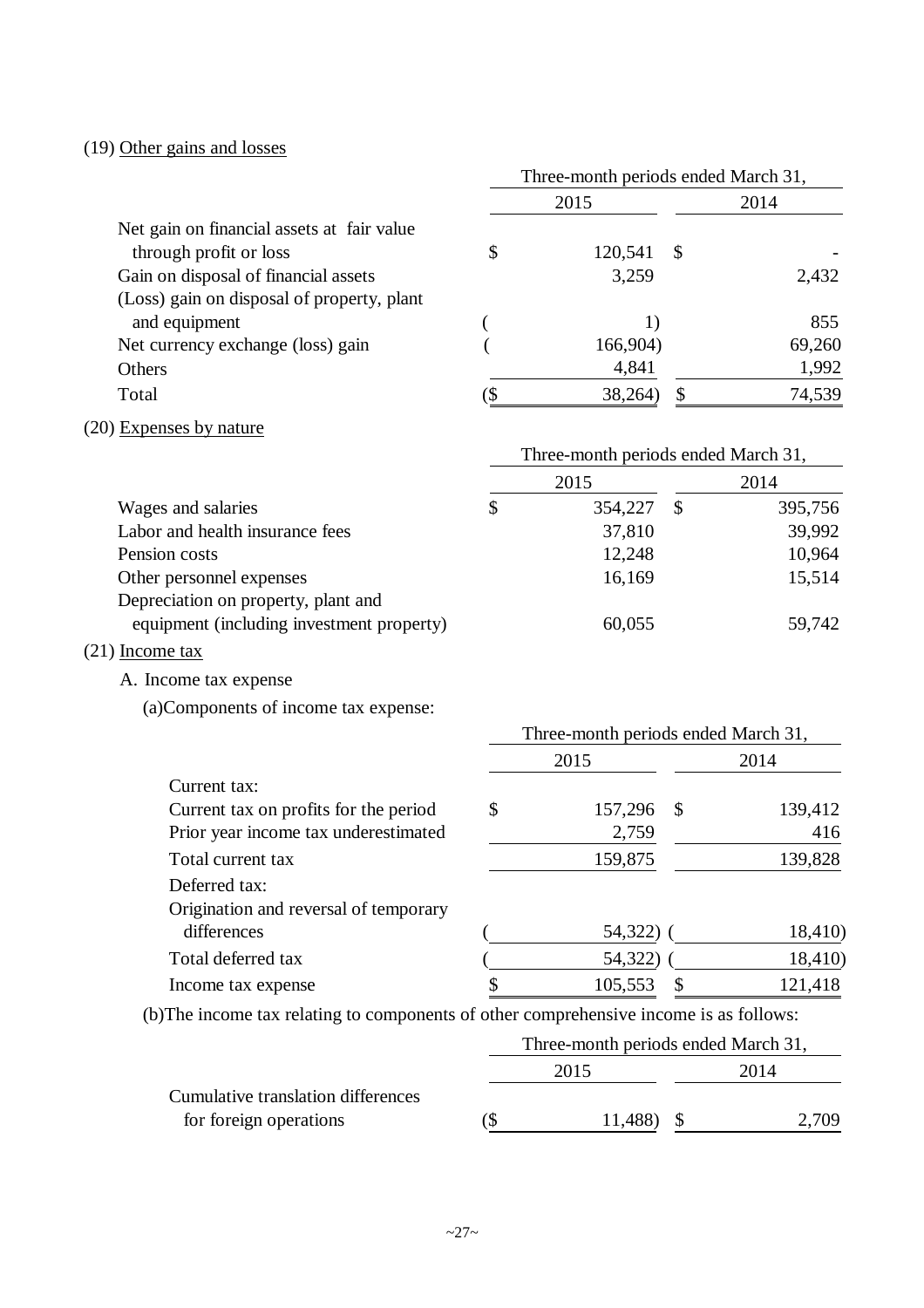- B. The investment plan of the Company to increase capital to expand business of "manufacturing of computers, electronic products and optical products, printing and reproduction of recorded media, and computer system designing services" qualified for "The Guidelines for the Calculation of Exempt Income for the Five-year Profit-seeking Enterprise Income Tax Exemption by Manufacturing Industries and their Related Technical Services Industries Increasing New Investment from July 1, 2008 to December 31, 2009", which indicates the Company is entitled to operating income tax exemption for 5 consecutive years (ending December 2016).
- C. As of March 31, 2015, the Company's income tax returns through 2012 have been assessed and approved by the National Taxation Bureau of Taipei, Ministry of Finance.
- D. Unappropriated retained earnings:

|                           | March 31, 2015 |  | December 31, 2014 | March 31, 2014 |           |
|---------------------------|----------------|--|-------------------|----------------|-----------|
| Earnings generated in and |                |  |                   |                |           |
| before 1997               | 121,097 \$     |  | 121,097           |                | 121,097   |
| Earnings generated in and |                |  |                   |                |           |
| after 1998                | 9,218,921      |  | 8,383,070         |                | 8,754,761 |
|                           | 9,340,018      |  | 8,504,167         |                | 8,875,858 |

E. As of March 31, 2015, December 31, 2014 and March 31, 2014, the balance of the imputation tax credit account was \$988,601, \$1,971,495 and \$1,028,831, respectively. The creditable tax rate was 15.89% for 2013 and is estimated to be 14.86% for 2014.

#### (22) Earnings per share

|                                                                           | Three-month priod ended March 31, 2015 |                  |    |                                 |    |              |  |
|---------------------------------------------------------------------------|----------------------------------------|------------------|----|---------------------------------|----|--------------|--|
|                                                                           |                                        |                  |    | Weighted-average<br>outstanding |    | Earnings     |  |
|                                                                           |                                        |                  |    | common shares                   |    | per share    |  |
|                                                                           |                                        | Profit after tax |    | (in thousands)                  |    | (in dollars) |  |
| Basic earnings per share                                                  |                                        |                  |    |                                 |    |              |  |
| Profit attributable to owners of parent                                   | \$                                     | 835,851          |    | 430,762                         | \$ | 1.94         |  |
| Diluted earnings per share                                                |                                        |                  |    |                                 |    |              |  |
| Profit attributable to owners of parent                                   | <sup>\$</sup>                          | 835,851          | \$ | 430,762                         |    |              |  |
| Dilutive potential ordinary shares :<br>Employees' bonus                  |                                        |                  |    | 340                             |    |              |  |
| Profit attributable to owners of parent<br>plus assumed conversion of all |                                        |                  |    |                                 |    |              |  |
| dilutive potential ordinary shares                                        |                                        | 835,851          |    | 431,102                         | \$ | 1.94         |  |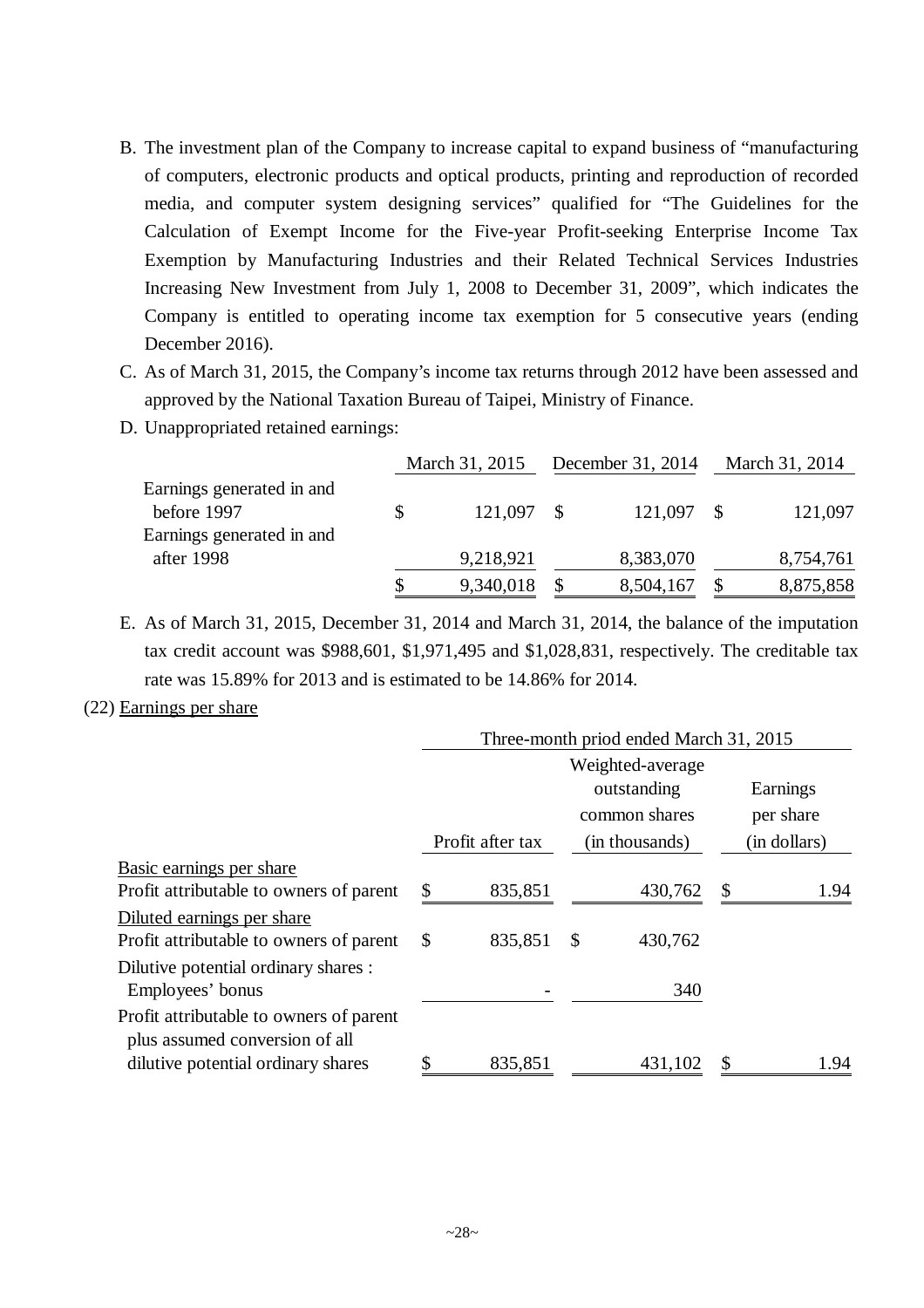| I firee-frionth priod ended March 31, 2014 |         |                                                  |                |                       |  |  |
|--------------------------------------------|---------|--------------------------------------------------|----------------|-----------------------|--|--|
|                                            |         | Weighted-average<br>outstanding<br>common shares |                | Earnings<br>per share |  |  |
|                                            |         |                                                  |                | (in dollars)          |  |  |
|                                            |         |                                                  |                |                       |  |  |
| \$                                         | 900,811 | 430,762                                          | S              | 2.09                  |  |  |
|                                            |         |                                                  |                |                       |  |  |
| S                                          | 900,811 | 430,762                                          |                |                       |  |  |
|                                            |         |                                                  |                |                       |  |  |
|                                            |         | 676                                              |                |                       |  |  |
|                                            |         |                                                  |                |                       |  |  |
|                                            |         |                                                  |                |                       |  |  |
|                                            | 900,811 | 431,438                                          |                | 2.09                  |  |  |
|                                            |         | Profit after tax                                 | (in thousands) |                       |  |  |

 $T_{\rm tot}$  and prior and prior and  $T_{\rm tot}$   $T_{\rm tot}$   $T_{\rm tot}$   $T_{\rm tot}$   $T_{\rm tot}$   $T_{\rm tot}$ 

#### (23) Operating leases

A. The Group leases land and buildings to others under operating lease agreements. Rental revenue of \$4,753 and \$4,081 were recognized for these leases in profit or loss for the three-month periods ended March 31, 2015 and 2014, respectively. The leases for buildings have terms expiring between 2016 and 2017, and all these lease agreements are not renewable at the end of the lease period. The future aggregate minimum lease payments receivable under non-cancellable operating leases are as follows:

|                             | March 31, 2015 |     | December 31, 2014 | March 31, 2014 |
|-----------------------------|----------------|-----|-------------------|----------------|
| Not later than one year     | 18,989         | - S | 19,085            | 9,439          |
| Later than one year but not |                |     |                   |                |
| later than five years       | 19,326         |     | 24,218            | 15,435         |
|                             | 38,315         |     | 43,303            | 24,874         |

B. On April 8, 2009, the Company signed a land lease contract with its major stockholders, Won Chin and Cheng Chuan, to build a new plant on the leased land. The lease has a term of 10 years from April 10, 2009 to April 9, 2019. The annual rental payment is \$35,633 (exclusive of tax), which was determined based on the average rent of land near the leased land shown in the appraisal report issued by CCIS Real Estate Joint Appraisers Firm. Rent was paid on the contract date and becomes payable on the same date each following year until the end of the lease. The Group recognised rental expenses of \$8,908 for both the three-month periods ended March 31, 2015 and 2014. The future aggregate minimum lease payments payable under non-cancellable operating leases are as follows: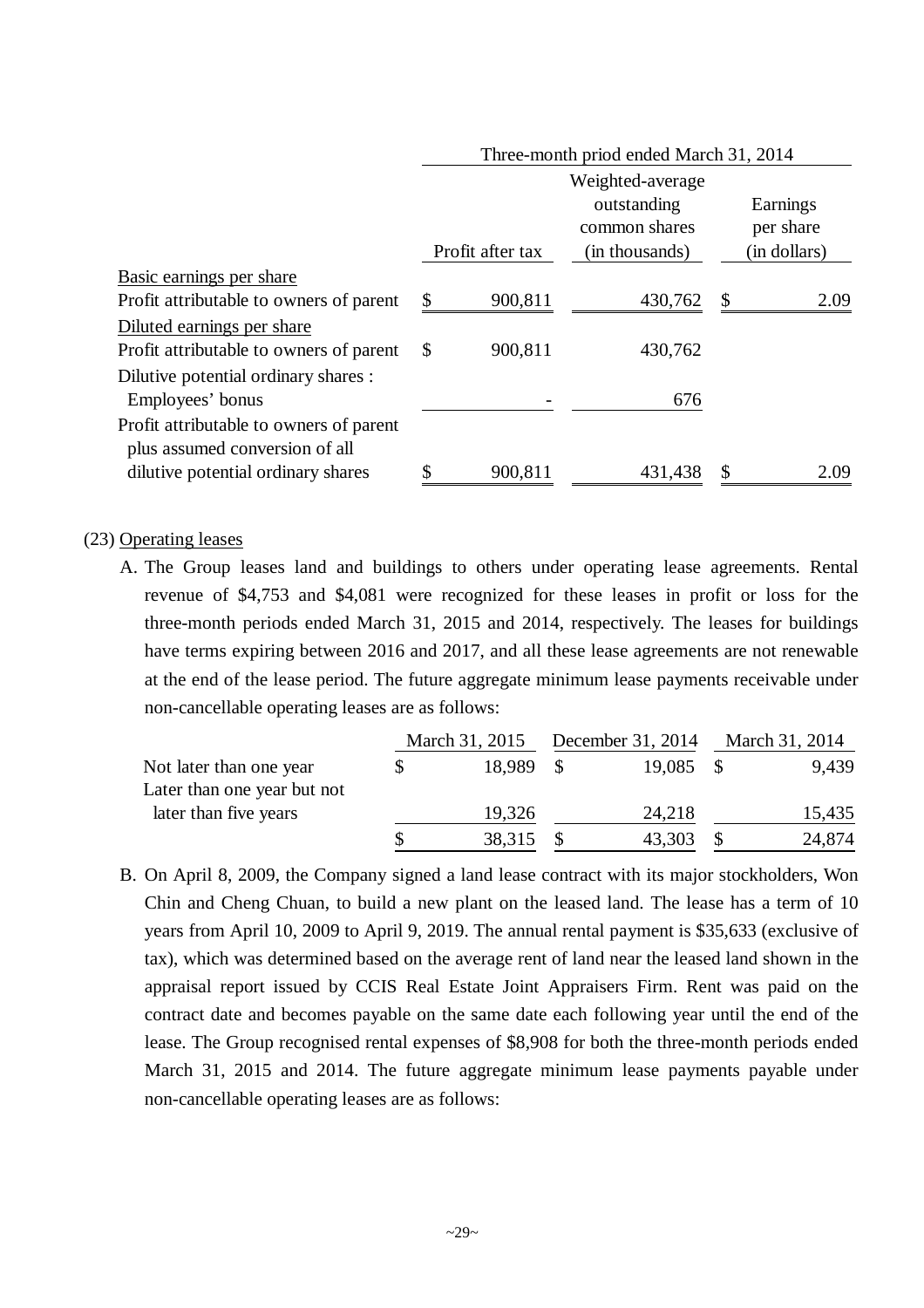|                             | March 31, 2015           |      | December 31, 2014        | March 31, 2014 |         |  |
|-----------------------------|--------------------------|------|--------------------------|----------------|---------|--|
| Not later than one year     | 37,415                   | - \$ | 37,415                   |                | 37,415  |  |
| Later than one year but not |                          |      |                          |                |         |  |
| later than five years       | 115,362                  |      | 124,716                  |                | 149,659 |  |
| Later than five years       | $\overline{\phantom{0}}$ |      | $\overline{\phantom{0}}$ |                | 3,118   |  |
|                             | 152,777                  |      | 162,131                  |                | 190,192 |  |

### 7. RELATED PARTY TRANSACTIONS

(1) Significant transactions and balances with related parties

A. Purchases of goods

|                                                  | Three-month periods ended March 31, |         |  |        |  |
|--------------------------------------------------|-------------------------------------|---------|--|--------|--|
|                                                  |                                     | 2015    |  | 2014   |  |
| Investments accounted for using equity method \$ |                                     | 119,895 |  | 57,209 |  |

The purchase prices charged by related parties are almost equivalent to those charged by third parties. The credit term from Taiwan IC Packaging Corporation is 30 days after monthly billings. The credit term from third parties is 30 to 45 days after monthly billings.

B. Accounts payable

|                                 | March 31, 2015 |        | December 31, 2014 | March 31, 2014 |        |
|---------------------------------|----------------|--------|-------------------|----------------|--------|
| Payables to related parties $-$ |                |        |                   |                |        |
| Investments accounted for       |                |        |                   |                |        |
| using equity method             |                | 82,964 | 74,185            |                | 40,717 |

The payables to related parties arise mainly from purchase transactions and are due 30 days after the date of purchase. The payables bear no interest.

C. Property transactions

Disposal of property, plant and equipment:

For the three-month period ended March 31, 2014, the Group sold property, plant and equipment to Taiwan IC Packaging Corporation, the investment accounted for using equity method, at book value of \$10,457. In addition to the above disposal transactions, the Group made purchases of property, plant, and equipment on behalf of Taiwan IC Packaging Corporation in the amount of \$3,874. As of March 31, 2014, the other receivable was \$10,457.

D. Lease contracts

On April 8, 2009, the Company signed a land lease contract with its major stockholders, Won Chin and Cheng Chuan, to build a new plant on the leased land. Please refer to Note 6(23) for details.

### (2) Compensation of key management

|                                                 | Three-month periods ended March 31, |        |
|-------------------------------------------------|-------------------------------------|--------|
|                                                 | 2015                                | 2014   |
| Salaries and other short-term employee benefits | 23,675 \$                           | 23,972 |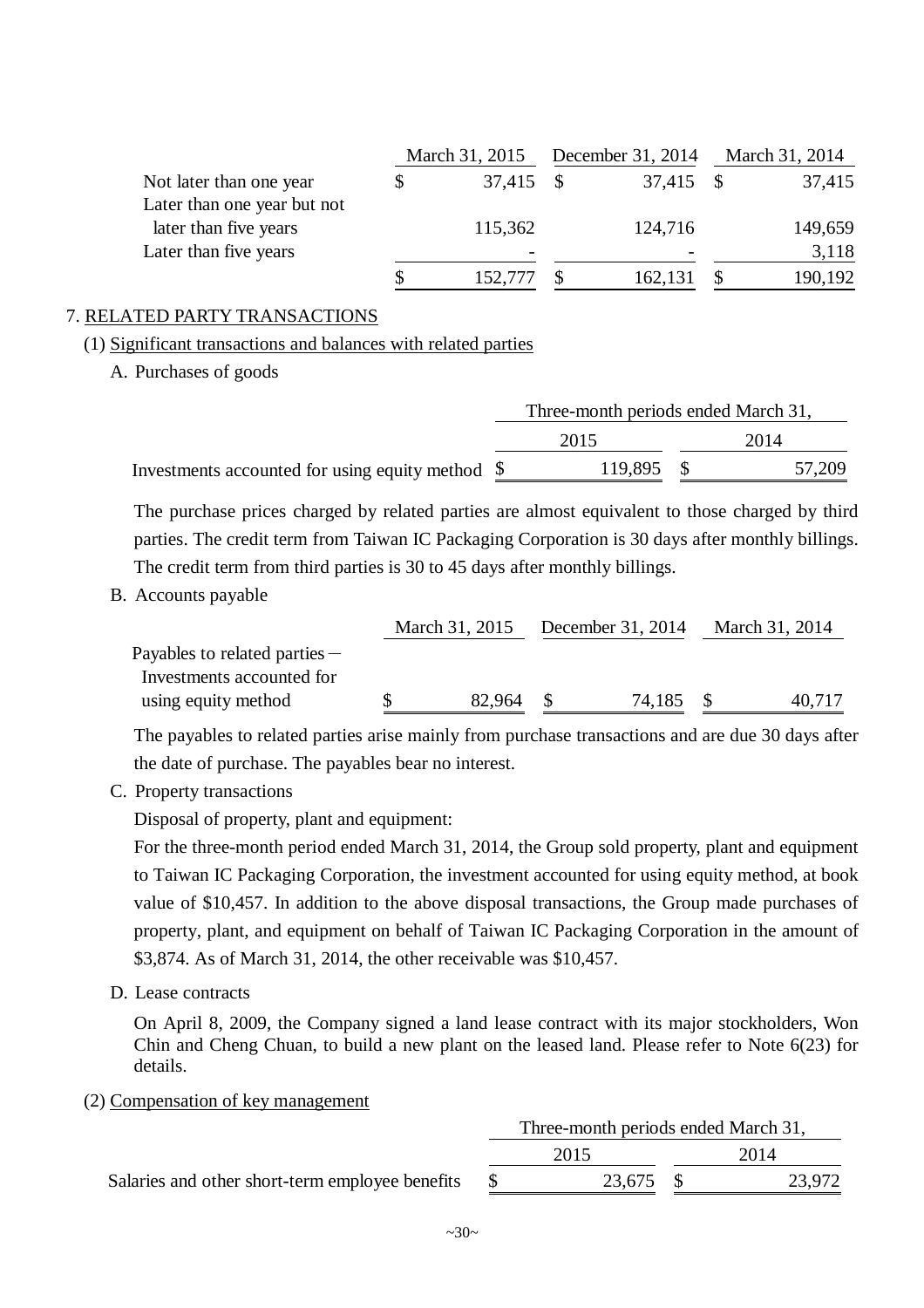#### 8. PLEDGED ASSETS

The Group's assets pledged as collateral are as follows:

|                                                              |    |                          | Book value        |   |                |                                   |
|--------------------------------------------------------------|----|--------------------------|-------------------|---|----------------|-----------------------------------|
| Nature of assets                                             |    | March 31, 2015           | December 31, 2014 |   | March 31, 2014 | Pledge purpose                    |
| Property, plant and<br>equipment<br>Other non-current assets | \$ | 150,907                  | 957,822           | S | 985,510        | Long-term and<br>short-term loans |
| Time deposit                                                 |    | $\overline{\phantom{0}}$ |                   |   | 3,050          | Patent deposit                    |
|                                                              | S  | 150,907                  | 957,822           |   | 988,560        |                                   |

### 9. COMMITMENTS AND CONTINGENT LIABILITIES

As of March 31, 2015, except for the provision of endorsements and guarantees mentioned in Note 13(1)B and the lease contract described in Notes 6(23) and 7(1)D, there are no other commitments and contingent liabilities.

10. SIGNIFICANT CATASTROPHE

None.

## 11. SIGNIFICANT SUBSEQUENT EVENT None.

### 12. OTHERS

(1) Capital risk management

There is no significant change in this period. Please refer to Note 12 to the consolidated financial statements as of and for the year ended December 31, 2014 for the related information.

#### (2) Financial instruments

A. Fair value information of financial instruments

There is no significant change in this period. Please refer to Note 12 to the consolidated financial statements as of and for the year ended December 31, 2014 for the related information.

B. Financial risk management policies

There is no significant change in this period. Please refer to Note 12 to the consolidated financial statements as of and for the year ended December 31, 2014 for the related information.

C. Significant financial risks and degrees of financial risks

There is no significant change except the following information. Please refer to Note 12 to the consolidated financial statements as of and for the year ended December 31, 2014 for the related information.

#### Foreign exchange risk

The Group's businesses involve some non-functional currency operations (the Company's functional currency: NTD; the subsidiaries' functional currencies: JPY, KRW, USD, EUR,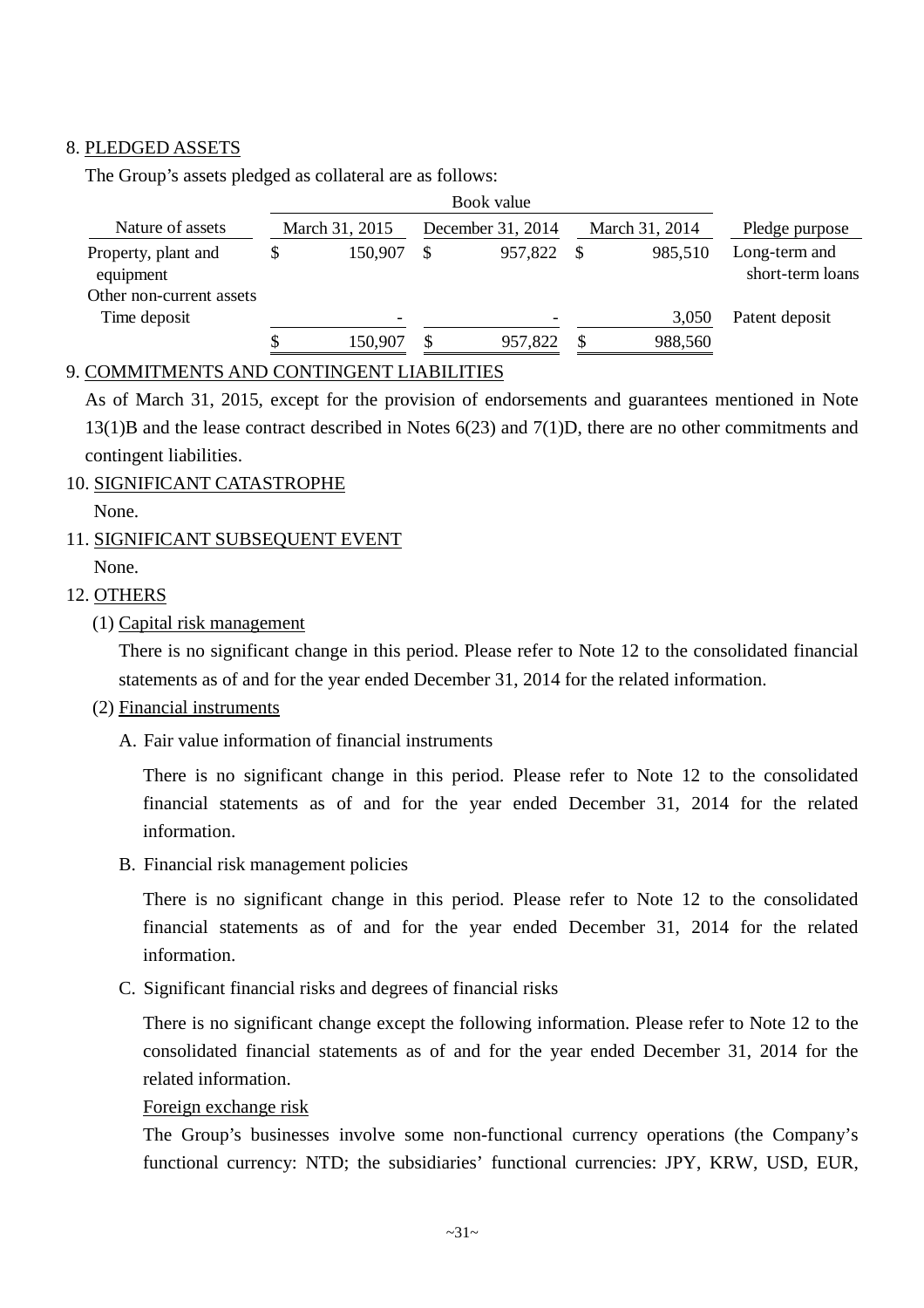GBP and RMB, etc.). The information on assets and liabilities denominated in foreign currencies whose values would be materially affected by the exchange rate fluctuations is as follows:

|                              | March 31, 2015 |               |                         |                      |               |                   |  |
|------------------------------|----------------|---------------|-------------------------|----------------------|---------------|-------------------|--|
|                              | Foreign        |               | Foreign Currency        |                      |               |                   |  |
|                              | Currency       |               | Amount                  | <b>Exchange Rate</b> |               | <b>Book Value</b> |  |
| Financial assets             | <b>USD:NTD</b> | \$            | 336,643                 | 31.3000              | $\mathbb{S}$  | 10,536,926        |  |
|                              | JPY:NTD        |               | 1,259,929               | 0.2604               |               | 328,086           |  |
|                              | <b>EUR:NTD</b> |               | 10,576                  | 33.6500              |               | 355,882           |  |
|                              | <b>RMB:NTD</b> |               | 176,049                 | 5.0440               |               | 887,991           |  |
|                              | <b>USD:RMB</b> |               | 93,248                  | 6.2054               |               | 2,918,666         |  |
| <b>Financial liabilities</b> | <b>USD:NTD</b> | \$            | 98,311                  | 31.3000              | \$            | 3,077,134         |  |
|                              |                |               | December 31, 2014       |                      |               |                   |  |
|                              | Foreign        |               | Foreign Currency        |                      |               |                   |  |
|                              | Currency       |               | Amount                  | <b>Exchange Rate</b> |               | <b>Book Value</b> |  |
| Financial assets             | <b>USD:NTD</b> | \$            | 331,867                 | 31.6500              | $\mathcal{S}$ | 10,503,591        |  |
|                              | JPY:NTD        |               | 1,090,586               | 0.2646               |               | 288,569           |  |
|                              | <b>EUR:NTD</b> |               | 16,468                  | 38.4700              |               | 633,524           |  |
|                              | <b>RMB:NTD</b> |               | 353,396                 | 5.0920               |               | 1,799,492         |  |
|                              | <b>USD:RMB</b> |               | 51,329                  | 6.2156               |               | 1,624,554         |  |
| <b>Financial liabilities</b> | <b>USD:NTD</b> | \$            | 138,173                 | 31.6500              | \$            | 4,373,175         |  |
|                              |                |               | March 31, 2014          |                      |               |                   |  |
|                              | Foreign        |               | <b>Foreign Currency</b> |                      |               |                   |  |
|                              | Currency       |               | Amount                  | <b>Exchange Rate</b> |               | <b>Book Value</b> |  |
| Financial assets             | <b>USD:NTD</b> | $\mathsf{\$}$ | 78,246                  | 30.4950              | $\mathbb{S}$  | 2,386,112         |  |
|                              | <b>RMB:NTD</b> |               | 591,593                 | 4.9150               |               | 2,907,680         |  |
|                              | <b>USD:RMB</b> |               | 43,739                  | 6.2035               |               | 271,335           |  |
|                              | JPY:NTD        |               | 2,779,093               | 0.2986               |               | 829,837           |  |
|                              | <b>EUR:NTD</b> |               | 11,339                  | 41.8700              |               | 474,764           |  |
| <b>Financial liabilities</b> | <b>USD:NTD</b> | \$            | 101,583                 | 30.4950              | \$            | 3,097,774         |  |
|                              | <b>RMB:NTD</b> |               | 60,000                  | 4.9150               |               | 294,900           |  |

The total exchange (loss) gain, including realised and unrealized arising from significant foreign exchange variation on the monetary items held by the Group for the three-month periods ended March 31, 2015 and 2014 amounted to (\$166,904) and \$69,260, respectively.

Sensitivity analyses relating to foreign exchange rate risks are primarily for financial reporting period-end date of foreign currency monetary item. If the New Taiwan dollar exchange rate to the U.S. dollar increases or decreases by 1%, the Group's net income will increase or decrease by \$74,598 and \$7,117 for the three-month periods ended March 31, 2015 and 2014, respectively.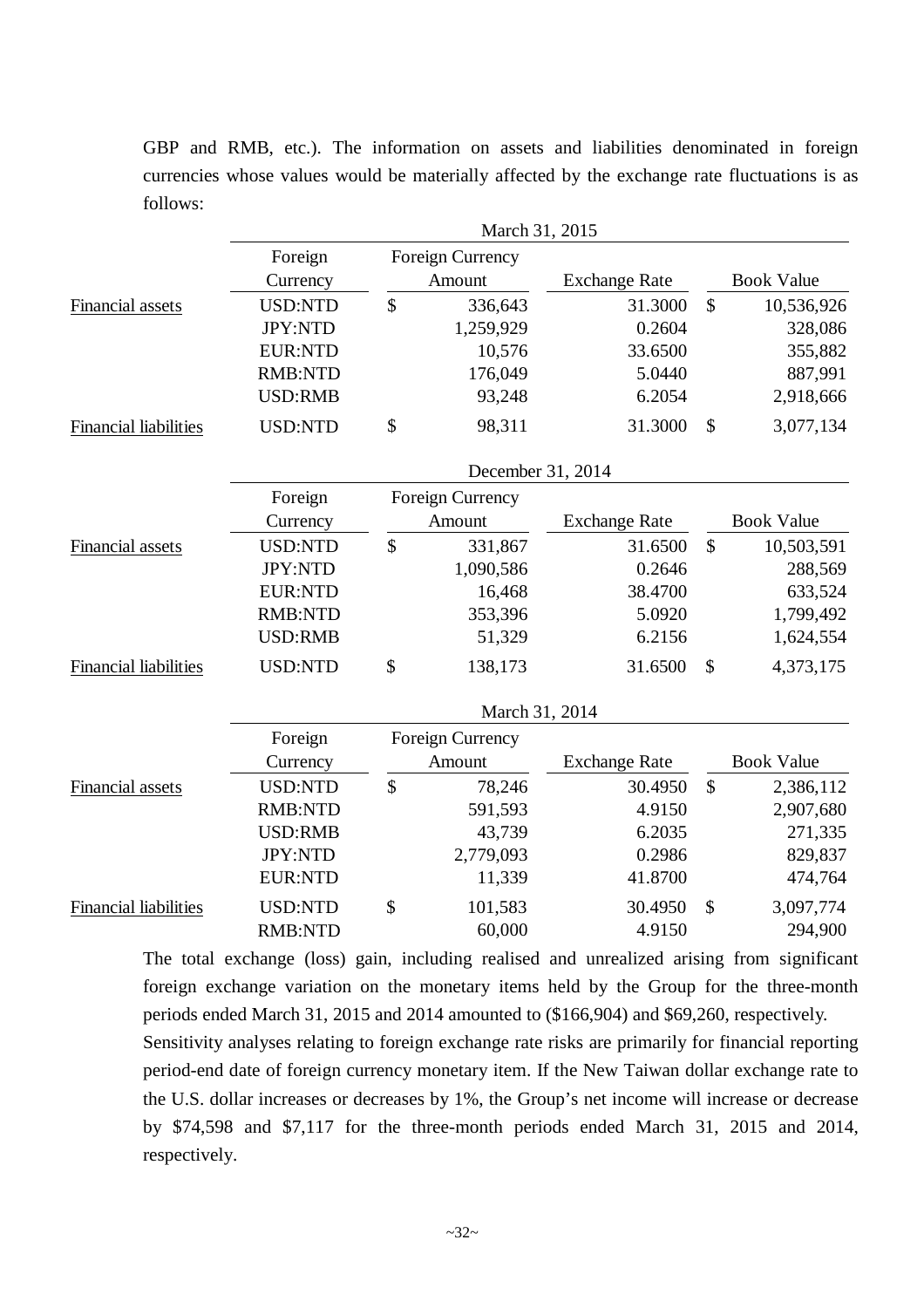#### (3) Fair value information

- A. Details of the fair value of the Group's financial assets and financial liabilities not measured at fair value are provided in Note 12(2)A. Details of the fair value of the Group's investment property measured at cost are provided in Note 6(9).
- B. The different levels that the inputs to valuation techniques are used to measure fair value of financial and non-financial instruments have been defined as follows:
	- Level 1: Inputs that are quoted prices (unadjusted) in active markets for identical assets or liabilities. A market is regarded as active if it meets all the following conditions: the items traded in the market are homogeneous; willing buyers and sellers can normally be found at any time; and prices are available to the public. The fair value of the Group's investment in certain equity instruments is included in Level 1.
	- Level 2: Inputs other than quoted prices included within Level 1 that are observable for the asset or liability, either directly (that is, as prices) or indirectly (that is, derived from prices). The fair value of the Group's investment in derivative instruments is included in Level 2.
	- Level 3: Inputs for the asset or liability that are not based on observable market data. The fair value of the Group's investment in certain equity investment without active market is included in Level 3.
- C. The related information of financial and non-financial instruments measured at fair value by level on the basis of the nature, characteristics and risks of the assets and liabilities at March 31, 2015, December 31, 2014 and March 31, 2014 is as follows:

| March 31, 2015                                                   | Level 1      | Level 2      | Level 3     | Total        |
|------------------------------------------------------------------|--------------|--------------|-------------|--------------|
| Financial assets:                                                |              |              |             |              |
| Current financial assets at fair<br>value through profit or loss | \$           | \$<br>92,710 | \$          | 92,710<br>\$ |
| Non-current available-for-sale                                   |              |              |             |              |
| financial assets                                                 | 222,499<br>S | \$           | \$<br>1,125 | 223,624<br>S |
| December 31, 2014                                                | Level 1      | Level 2      | Level 3     | Total        |
| Financial assets:                                                |              |              |             |              |
| Current financial assets at fair<br>value through profit or loss |              | 53,545       | \$          | 53,545       |
| Non-current available-for-sale                                   |              |              |             |              |
| financial assets                                                 | 231,514      | \$           | 1,125       | 232,639      |
| March 31, 2014                                                   | Level 1      | Level 2      | Level 3     | Total        |
| Financial assets:                                                |              |              |             |              |
| Non-current available-for-sale                                   |              |              |             |              |
| financial assets                                                 | 298,499      | S            | S<br>1,125  | 299,624      |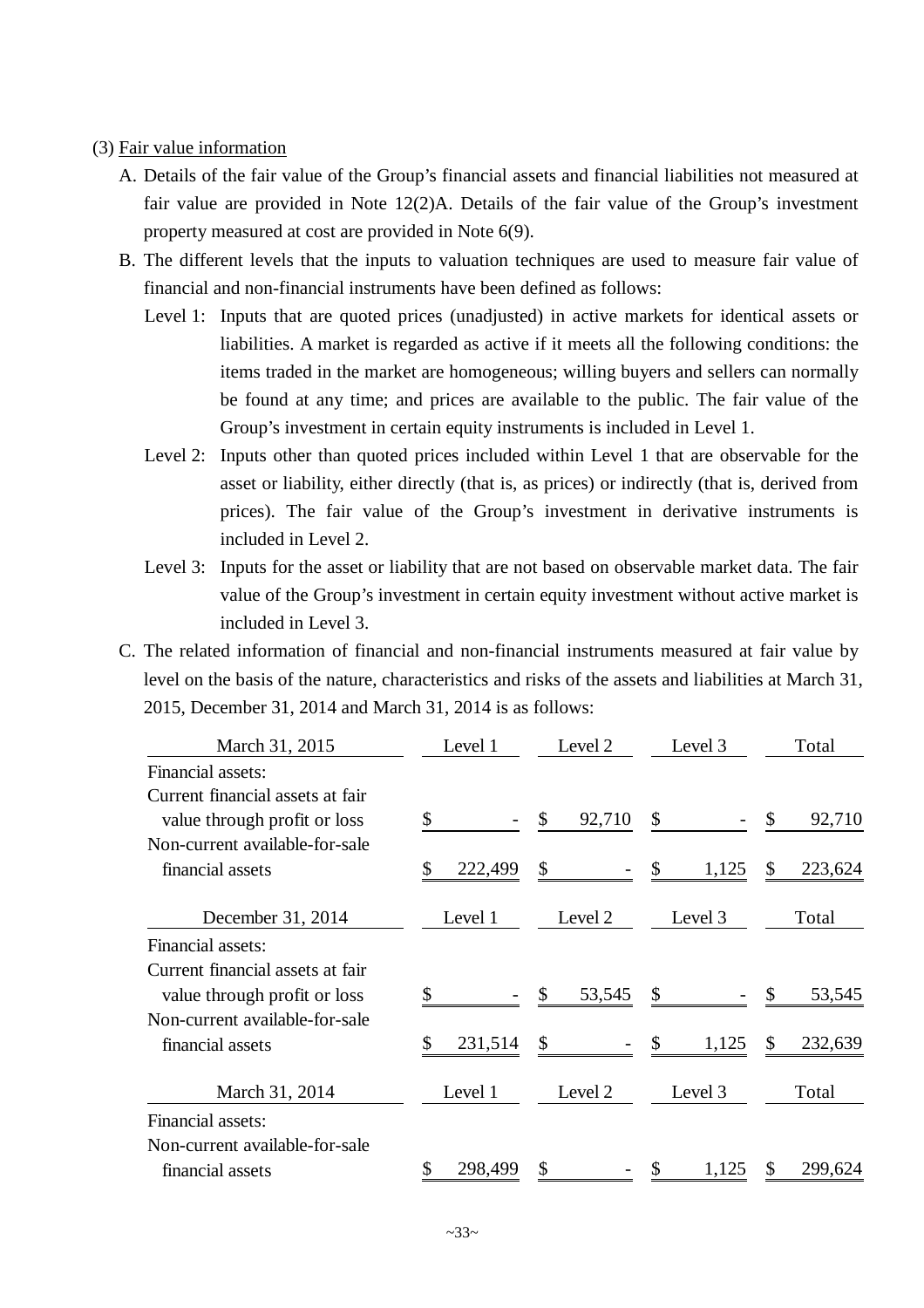- D. The fair value of financial instruments traded in active markets is based on quoted market prices at the balance sheet date. A market is regarded as active if quoted prices are readily and regularly available from an exchange, dealer, broker, industry group, pricing service, or regulatory agency, and those prices represent actual and regularly occurring market transactions on an arm's length basis. The quoted market price used for financial assets held by the Group is the closing price. These instruments are included in level 1. Instruments included in level 1 comprise primarily equity instruments classified as available-for-sale financial assets.
- E. Forward foreign exchange contracts' resulting fair value estimates are included in level 2, and valued based on the current forward exchange rate.
- F. If one or more of the significant inputs is not based on observable market data, the instrument is included in level 3.
- G. The financial instruments of Level 3 had no changes for the three-month period ended March 31, 2015 and for the year ended December 31, 2014.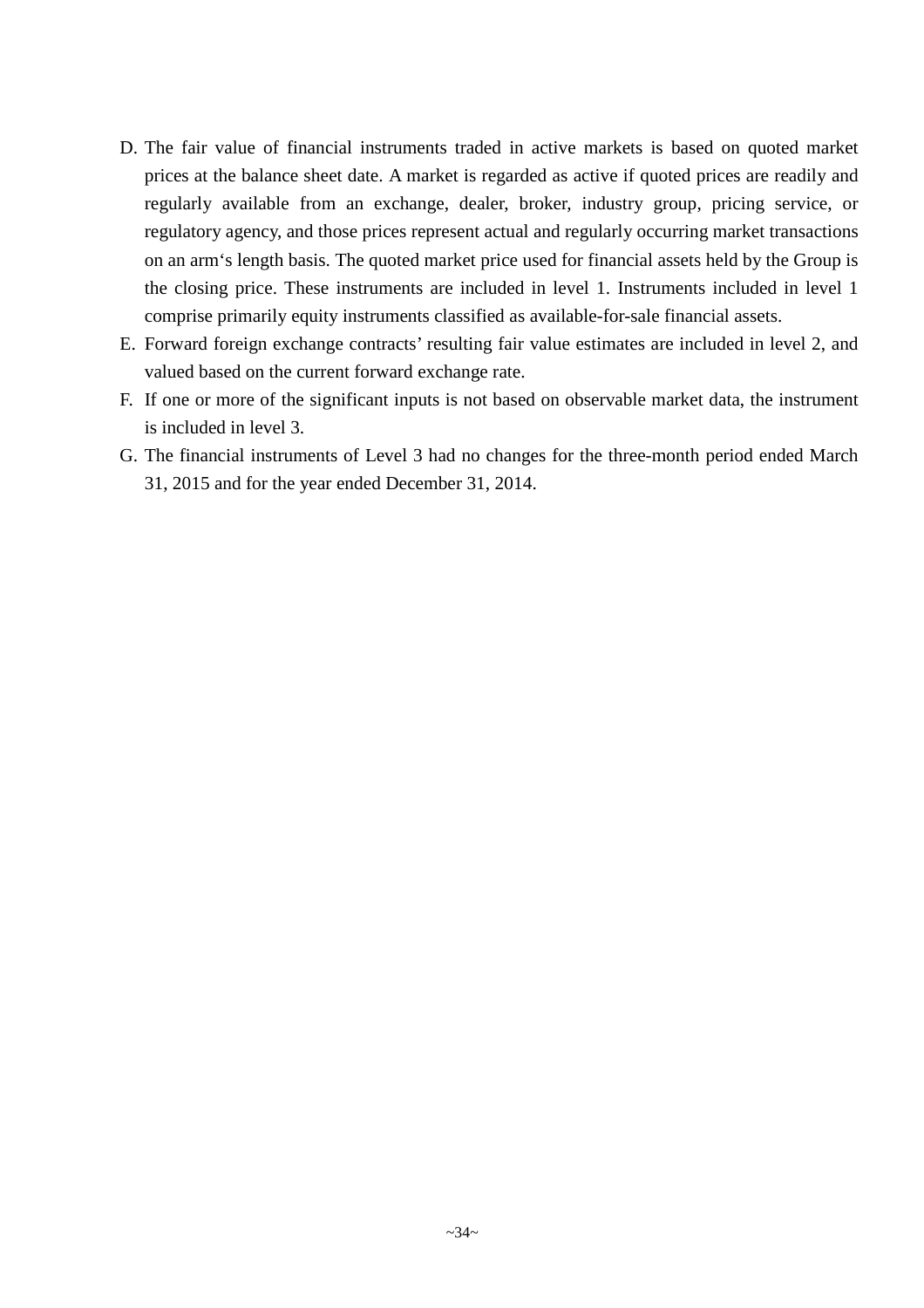#### 13. SUPPLEMENTARY DISCLOSURES

#### (1) Significant transactions information

A. Loans to others: None.

B. Provision of endorsements and guarantees to others:

|          | Number Endorser/<br>(Note 1) $\vert$ guarantor | Company<br>name | Party being endorsed/guaranteed<br>Relationship with<br>the<br>endorser/guarantor<br>(Note 2) | Limit on<br>guarantees<br>provided for a<br>single party<br>(Note 3) | endorsements/ Maximum outstanding<br>endorsement/guarantee endorsement/guarantee<br>amount as of March<br>31, 2015 (Note 4) | Outstanding<br>amount as of March 31,<br>2015 (Note 4) | Actual amount<br>drawn down<br>(Note 5) | Amount of<br>endorsements/<br>guarantees<br>secured with<br>collateral | Ratio of accumulated<br>endorsement/guarantee<br>amount to net asset<br>value of the<br>endorser/guarantor<br>company (%) | Ceiling on<br>οť<br>endorsements/<br>guarantees<br>provided<br>(Note 6) | Provision of<br>total amount endorsements/<br>guarantees by<br>parent<br>company to<br>subsidiary<br>(Note 7) | Provision of<br>endorsements/ endorsements/<br>  guarantees by   guarantees to   Footnote<br>subsidiary to<br>parent<br>company | Provision of<br>the party in<br>Mainland<br>China |  |
|----------|------------------------------------------------|-----------------|-----------------------------------------------------------------------------------------------|----------------------------------------------------------------------|-----------------------------------------------------------------------------------------------------------------------------|--------------------------------------------------------|-----------------------------------------|------------------------------------------------------------------------|---------------------------------------------------------------------------------------------------------------------------|-------------------------------------------------------------------------|---------------------------------------------------------------------------------------------------------------|---------------------------------------------------------------------------------------------------------------------------------|---------------------------------------------------|--|
|          |                                                |                 |                                                                                               |                                                                      |                                                                                                                             |                                                        |                                         |                                                                        |                                                                                                                           |                                                                         |                                                                                                               |                                                                                                                                 |                                                   |  |
| $\Omega$ | Transcend Transcend<br>Taiwan                  | Japan Inc.      |                                                                                               | $4,297,870$ \$                                                       | 520,800 \$                                                                                                                  | 520,800                                                | 390,600                                 |                                                                        |                                                                                                                           | \$ 8,595,740                                                            |                                                                                                               |                                                                                                                                 |                                                   |  |

Note 1: The numbers filled in for the endorsements/guarantees provided by the Company or subsidiaries are as follows:

(a)The Company is '0'.

(b)The subsidiaries are numbered in order starting from '1'.

Note 2: Relationship between the endorser/guarantor and the party being endorsed/guaranteed is classified into the following six categories:

(a)Having business relationship.

(b)The endorser/guarantor parent company owns directly more than 50% voting shares of the endorsed/guaranteed subsidiary.

(c)The endorser/guarantor parent company and its subsidiaries jointly own more than 50% voting shares of the endorsed/guaranteed company.

(d)The endorsed/guaranteed parent company directly or indirectly owns more than 50% voting shares of the endorser/guarantor subsidiary.

(e)Mutual guarantee of the trade as required by the construction contract.

(f)Due to joint venture, each shareholder provides endorsements/guarantees to the endorsed/guaranteed company in proportion to its ownership.

- Note 3: Not exceeding 20% of the Company's net asset value. (\$21,489,350\*20%=\$4,297,870)
- Note 4: The maximum outstanding endorsement/guarantee amount during and as of March 31, 2015 is JPY\$2,000,000.

Note 5: The actual amount of endorsement drawn down is JPY\$1,500,000.

- Note 6: Not exceeding 40% of the Company's net asset value. (\$21,489,350\*40%=\$8,595,740)
- Note 7: Fill in 'Y' for those cases of provision of endorsements/guarantees by listed parent company to subsidiary.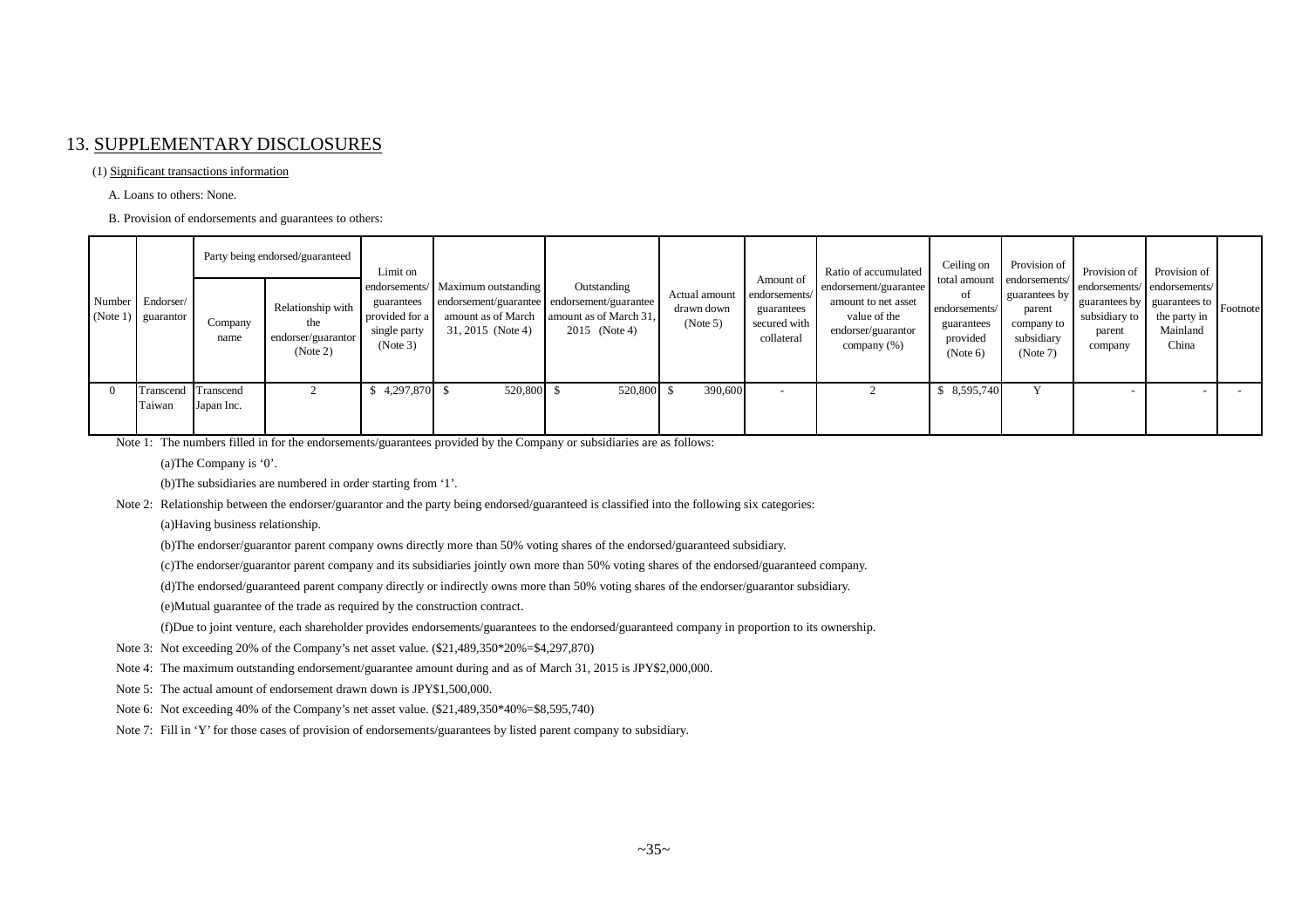|                         |                                                                                                               |                                                  |                                                       |                              |    | As of March 31, 2015 |                   |            |                      |
|-------------------------|---------------------------------------------------------------------------------------------------------------|--------------------------------------------------|-------------------------------------------------------|------------------------------|----|----------------------|-------------------|------------|----------------------|
| Securities held by      | Marketable securities (Note 1)                                                                                | Relationship with the securities issuer (Note 2) | General ledger<br>account                             | Number of<br>shares or units |    | Book value (Note 3)  | Ownership<br>(% ) | Fair value | Footnote<br>(Note 4) |
| <b>Transcend Taiwan</b> | <b>Stocks</b>                                                                                                 |                                                  |                                                       |                              |    |                      |                   |            |                      |
|                         | Alcor Micro Corp.                                                                                             |                                                  | Non-current<br>available-for-sale<br>financial assets | 6,220,933                    | \$ | 172,009              | 8                 | \$172,009  |                      |
|                         | Hitron Tech. Inc.                                                                                             | ۰                                                | $\overline{v}$                                        | 3,060,017                    |    | 50,490               |                   | 50,490     |                      |
|                         | Skyviia Corp.                                                                                                 | ۰                                                | $\overline{\phantom{a}}$                              | 259,812                      |    |                      | 2                 |            |                      |
|                         | Dramexchange Tech Inc.                                                                                        | ۰                                                | $\mathbf{r}$                                          | 60,816                       |    | 1,125                |                   | 1,125      |                      |
|                         |                                                                                                               |                                                  |                                                       |                              |    | 223,624              |                   |            |                      |
|                         | <b>Bonds</b>                                                                                                  |                                                  |                                                       |                              |    |                      |                   |            |                      |
|                         | Yuanta Asset Management Limited - bond<br>with repurchase agreement rated as<br>investment-grade bonds by S&P |                                                  | Current bond<br>investment without<br>active market   | $\overline{\phantom{a}}$     | -S | 579,050              |                   |            |                      |
| Transcend Shanghai      | Finance products                                                                                              |                                                  |                                                       |                              |    |                      |                   |            |                      |
|                         | Yuedeying financial planning No.14100028,<br>Financial products of Fubon Bank (China)<br>Co., Ltd.            |                                                  | Current bond<br>investment without<br>active market   | $\overline{\phantom{a}}$     | -S | 51,629               | ٠                 |            |                      |

C. Holding of marketable securities as of March 31, 2015 (not including subsidiaries, associates and joint ventures):

Note 1: Marketable securities in the table refer to stocks, bonds, beneficiary certificates and other related derivative securities within the scope of IAS 39 'Financial instruments: recognition and measurement'.

Note 2: Leave the column blank if the issuer of marketable securities is non-related party.

Note 3: Fill in the amount after adjusted at fair value and deducted by accumulated impairment for the marketable securities measured at fair value; fill in the acquisition cost or amortised cost deducted by accumulated impairment for the marketable securities not measured at fair value.

Note 4: The number of shares of securities and their amounts pledged as security or pledged for loans and their restrictions on use under some agreements should be stated in the footnote if the securities presented herein such conditions.

D.Acquisition or sale of the same security with the accumulated cost exceeding NT\$300 million or 20% of the Company's paid-in capital: None.

E. Acquisition of real estate exceeding NT\$300 million or 20% of paid-in capital or more: None.

F. Disposal of real estate exceeding NT\$300 million or 20% of paid-in capital or more: None.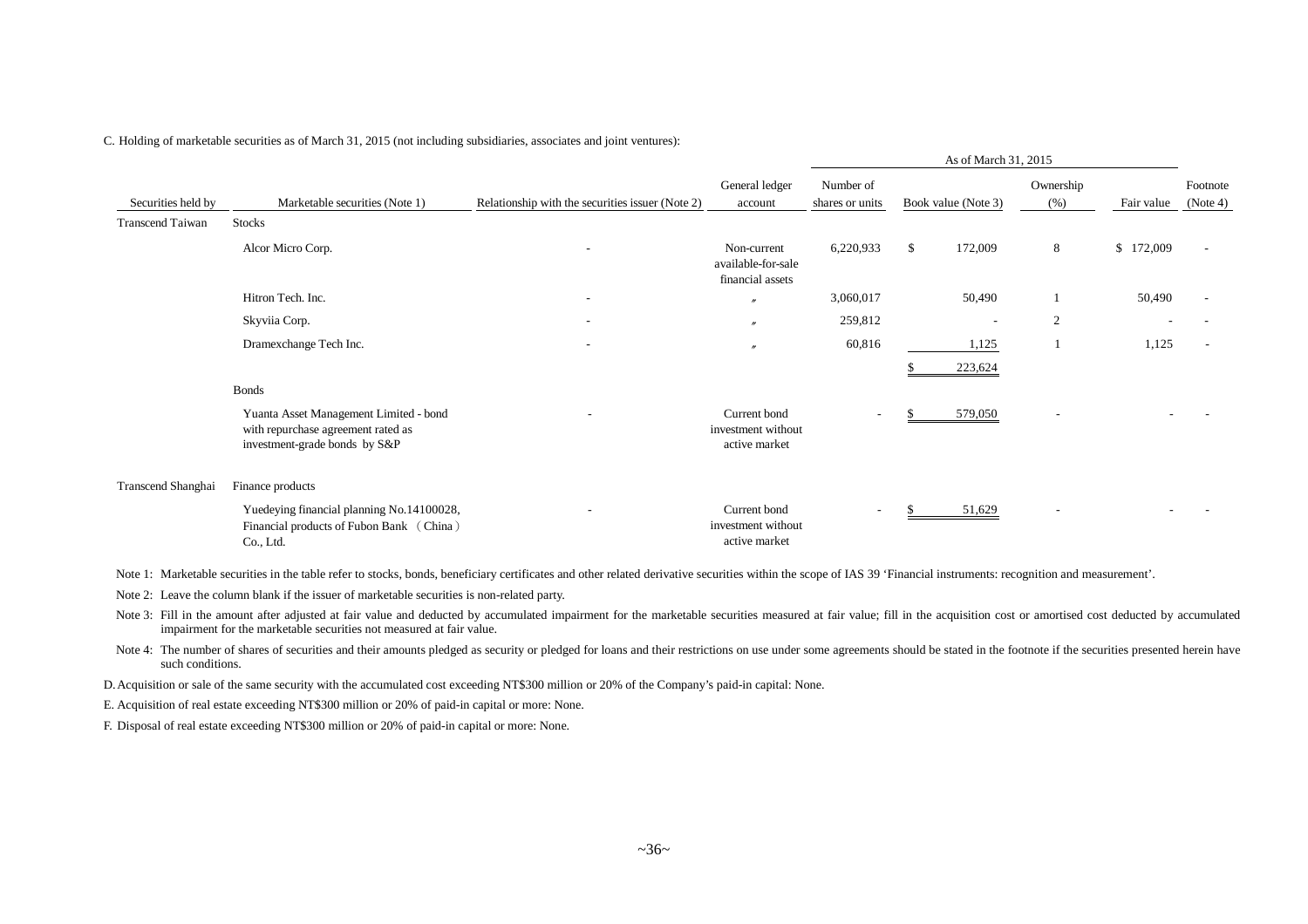G. Purchases or sales of goods from or to related parties exceeding NT\$100 million or 20% of the Company' paid-in capital or more:

|                                         |                                                       |                                                                                               |                   |                                |                                             |                                    |                              | Differences in transaction terms                                |           |                                                                        |  |
|-----------------------------------------|-------------------------------------------------------|-----------------------------------------------------------------------------------------------|-------------------|--------------------------------|---------------------------------------------|------------------------------------|------------------------------|-----------------------------------------------------------------|-----------|------------------------------------------------------------------------|--|
|                                         |                                                       |                                                                                               |                   |                                | Transaction                                 |                                    |                              | compared to third party transactions                            |           | Notes/accounts receivable (payable)                                    |  |
| Purchaser/seller                        | Counterparty                                          | Relationship with the counterparty                                                            | Sales/purchases   | Sales<br>(purchases)<br>amount | Percentage of<br>total sales<br>(purchases) | Credit term                        | Unit price                   | Credit term                                                     | Balance   | Percentage of total<br>notes/accounts<br>receivable (payable) Footnote |  |
| Transcend<br>Taiwan                     | Transcend Japan Inc.                                  | The Company's subsidiary                                                                      | Sales             | \$<br>658,578                  | 11                                          | 120 days after<br>monthly billings | No significant<br>difference | 30 to 60 days after $$$<br>monthly billings to<br>third parties | 299,397   | 11                                                                     |  |
| $^{\prime\prime}$                       | <b>Transcend Information</b><br>Europe B.V.           | Subsidiary of Memhiro                                                                         | $^{\prime\prime}$ | 579,671                        | 9                                           | $^{\prime\prime}$                  | $^{\prime\prime}$            | $\prime$                                                        | 247,079   | 9                                                                      |  |
| $^{\prime\prime}$                       | Transcend Information, Inc.                           | The Company's subsidiary                                                                      |                   | 330,420                        | 5                                           |                                    | $\boldsymbol{r}$             | $\theta$                                                        | 255,746   | 9                                                                      |  |
| $^{\prime\prime}$                       | Transcend Korea Inc.                                  | The Company's subsidiary                                                                      |                   | 238,768                        | 4                                           | 60 days after<br>monthly billings  |                              | $^{\prime\prime}$                                               | 53,044    | 2                                                                      |  |
| $^{\prime\prime}$                       | Transtech Shanghai                                    | Subsidiary of Memhiro                                                                         | $^{\prime\prime}$ | 214,051                        | 3                                           | 120 days after<br>monthly billings | $^{\prime\prime}$            | $^{\prime\prime}$                                               | 212,480   | $7\phantom{.0}$                                                        |  |
| $^{\prime\prime}$                       | Transcend Information (H.K.)<br>Ltd.                  | Subsidiary of Memhiro                                                                         |                   | 166,505                        | 3                                           |                                    | $^{\prime\prime}$            | $^{\prime\prime}$                                               | 84,859    | 3                                                                      |  |
| $^{\prime\prime}$                       | <b>Transcend Information</b><br>Trading GmbH, Hamburg | Subsidiary of Memhiro                                                                         | $^{\prime\prime}$ | 163,474                        | 3                                           |                                    | $\boldsymbol{r}$             | $\theta$                                                        | 29,747    |                                                                        |  |
| Transcend<br>Information<br>Europe B.V. | <b>Transcend Information</b><br>Trading GmbH, Hamburg | <b>Together with Transcend</b><br>Information Europe B.V. are<br>controlled by parent company | $^{\prime\prime}$ | 160,168                        | 25                                          | 30 days after<br>receipt of goods  | $\prime\prime$               | 7 to 60 days after<br>receipt of goods to<br>third parties      | 20,013    | 9                                                                      |  |
| Transcend<br>Taiwan                     | Transcend Shanghai                                    | Subsidiary of Memhiro                                                                         | (Purchases)       | $157,983$ (                    | 4)                                          | 60 days after<br>receipt of goods  | Note 1                       | 7 to 30 days after<br>receipt of goods to<br>third parties      | 1,587,685 | 49)                                                                    |  |
| $^{\prime\prime}$                       | Taiwan IC Packaging Corp.                             | Associates accounted for<br>using the equity method                                           | $^{\prime\prime}$ | 119,895) (                     | 2)                                          | 30 days after<br>monthly billings  | No significant<br>difference | 30 to 45 days after (<br>monthly billings to<br>third parties   | 82,964) ( | 3)                                                                     |  |

Note 1:The purchase transactions between Transcend Taiwan and Transcend Shanghai were attributed to processing of supplied materials. No other similar transactions can be used for comparison. Note 2: The Company's sales to subsidiaries were equivalent to subsidiaries's purchases from the Company; accordingly, the Company did not disclose the information on subsidiaries' purchases from the Company.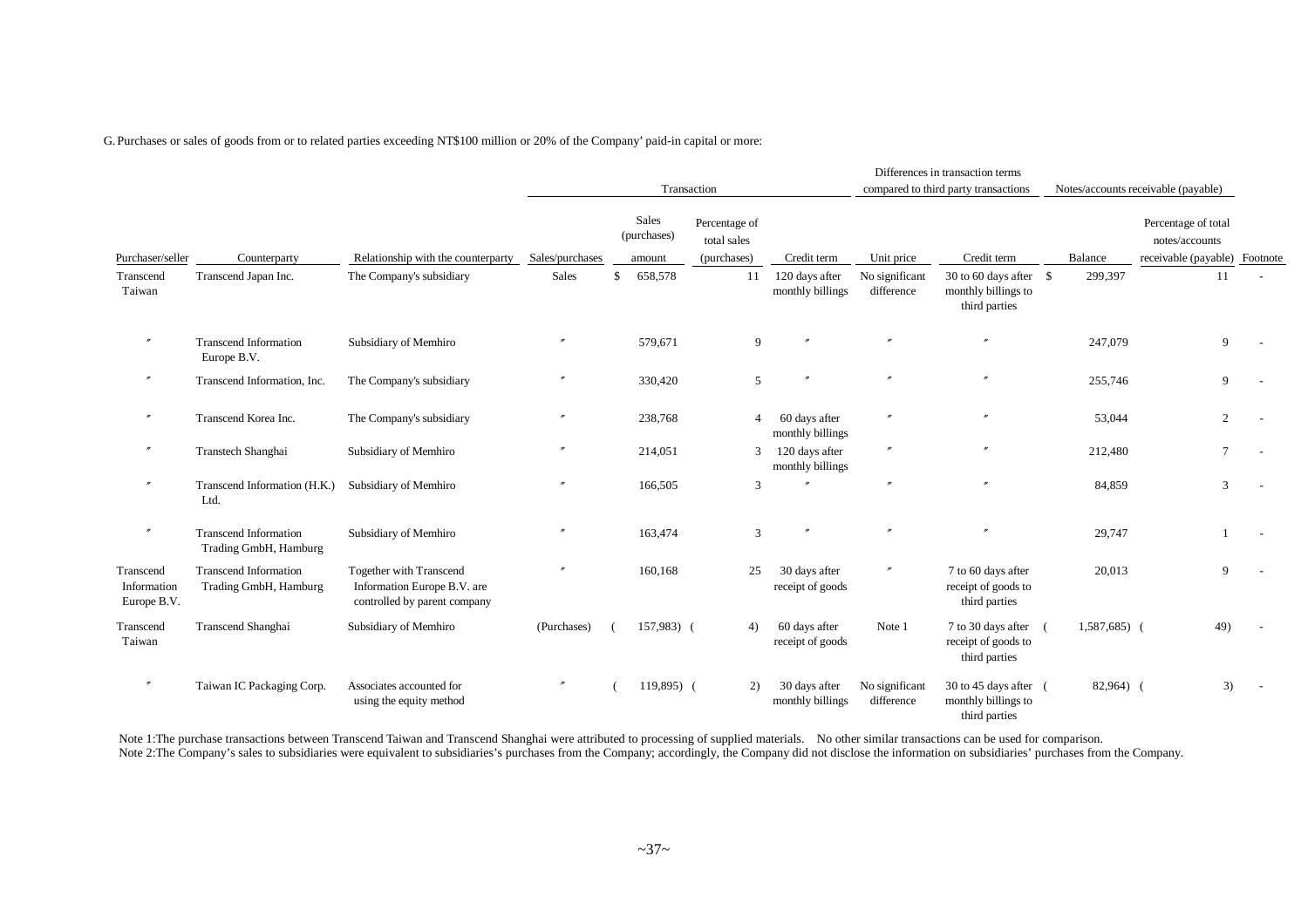|                         |                                             |                                       |                                     |               |        |                          | Overdue receivables |                          |                                                             |                                    |
|-------------------------|---------------------------------------------|---------------------------------------|-------------------------------------|---------------|--------|--------------------------|---------------------|--------------------------|-------------------------------------------------------------|------------------------------------|
| Creditor                | Counterparty                                | Relationship with the<br>counterparty | <b>Balance at March</b><br>31, 2015 | Turnover rate | Amount |                          | Action taken        |                          | Amount collected<br>subsequent to the<br>balance sheet date | Allowance for<br>doubtful accounts |
| <b>Transcend Taiwan</b> | <b>Transcend Information</b><br>Europe B.V. | Subsidiary of Memhiro                 | 247,079 \$                          | 7.33S         |        |                          |                     | $-$ \$                   | 95,963 \$                                                   |                                    |
|                         | Transcend Japan Inc.                        | Subsidiary of the Company             | 299,397                             | 9.80          |        |                          |                     | $\sim$                   | 143,204                                                     |                                    |
| $\prime$                | Transcend Information Inc.                  | Subsidiary of the Company             | 255,746                             | 5.69          |        | $\overline{\phantom{a}}$ |                     | $\sim$                   | 57,552                                                      |                                    |
|                         | Transtech shanghai                          | Subsidiary of Memhiro                 | 212,480                             | 5.41          |        | $\overline{\phantom{a}}$ |                     | $\overline{\phantom{0}}$ | 38,189                                                      |                                    |
| Transcend Shanghai      | <b>Transcend Taiwan</b>                     | Parent company                        | 1,587,685                           | 3.35          |        |                          |                     | $\overline{\phantom{a}}$ | 316,312                                                     |                                    |

H. Receivables from related parties exceeding NT\$100 million or 20% of the Company's paid-in capital or more: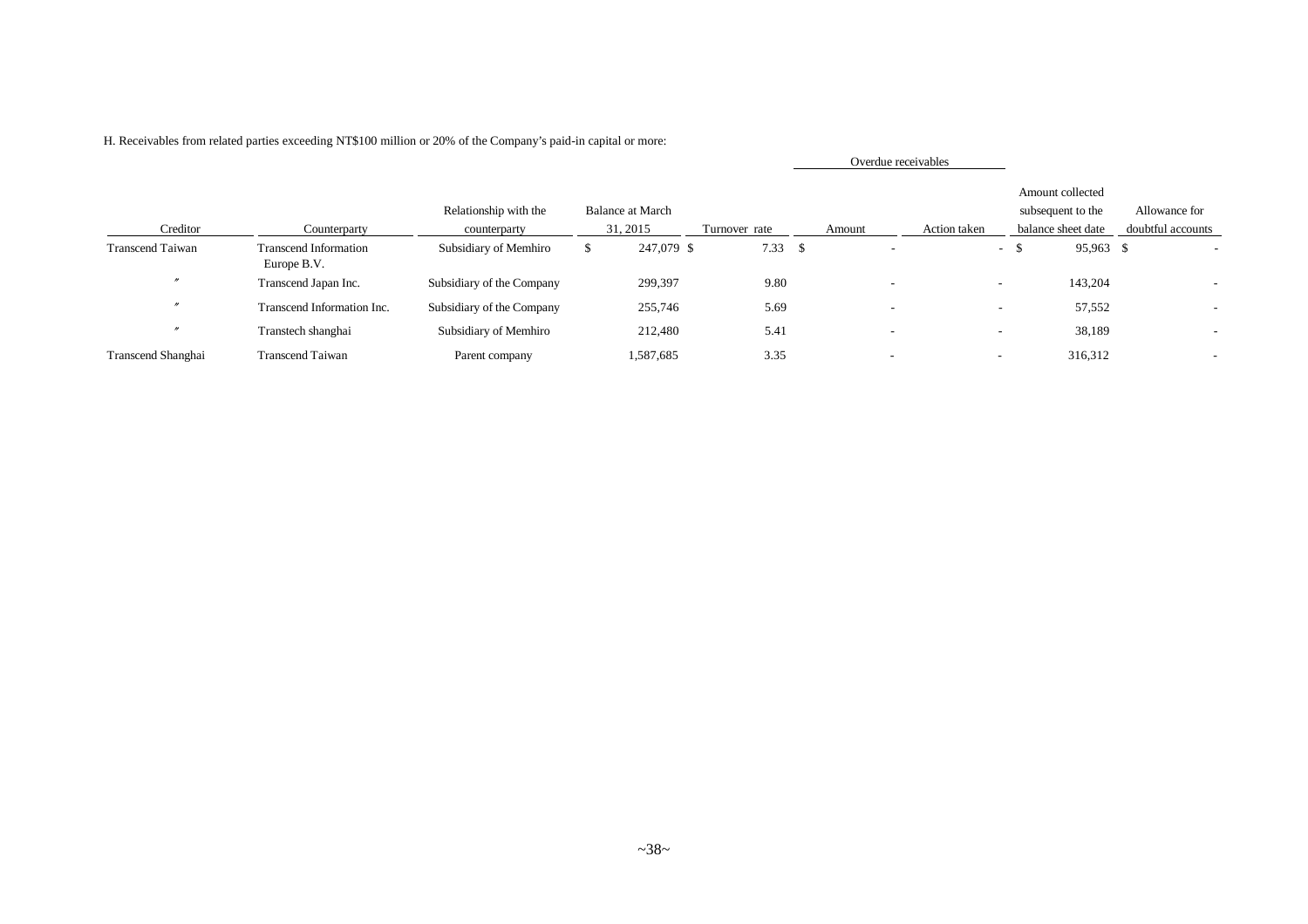I. Derivative financial instruments undertaken during the three-month period ended March 31, 2015: Please refer to Note 6(2).

J. Significant inter-company transactions during the three-month period ended March 31, 2015:

|                    |                                             |                                                |                          |                            |               | Transaction                                                                                      |                                                                                       |
|--------------------|---------------------------------------------|------------------------------------------------|--------------------------|----------------------------|---------------|--------------------------------------------------------------------------------------------------|---------------------------------------------------------------------------------------|
| Number<br>(Note 1) | Company name                                | Counterparty                                   | Relationship<br>(Note 2) | General ledger<br>account  | Amount        | <b>Transaction terms</b>                                                                         | Percentage of<br>consolidated total<br>operating revenues or<br>total assets (Note 3) |
| $\Omega$           | <b>Transcend Taiwan</b>                     | Transcend Japan Inc.                           |                          | Sales                      | 658,578<br>\$ | There is no significant difference in unit price                                                 | 11%                                                                                   |
|                    |                                             | Transcend Information Europe B. V.             |                          |                            | 579,671       | from those to third parties.                                                                     | 9%                                                                                    |
|                    |                                             | Transcend Information, Inc.                    |                          |                            | 330,420       |                                                                                                  | 5%                                                                                    |
|                    |                                             | Transcend Korea Inc.                           |                          |                            | 238,768       |                                                                                                  | 4%                                                                                    |
|                    |                                             | Transtech Trading (Shanghai) Co., Ltd.         |                          |                            | 214,051       |                                                                                                  | 3%                                                                                    |
|                    |                                             | Transcend Information (H.K.) Ltd               |                          |                            | 166,505       |                                                                                                  | 3%                                                                                    |
|                    |                                             | Transcend Information Trading GmbH,<br>Hamburg |                          |                            | 163,474       |                                                                                                  | 3%                                                                                    |
|                    |                                             | Transcend Information (Shanghai), Ltd.         |                          | Purchases                  | 157,983       | Processing with supplied materials. No other<br>similar transactions can be used for comparison. | 3%                                                                                    |
|                    |                                             | Transcend Japan Inc.                           |                          | <b>Accounts Receivable</b> | 299,397       | 120 days after monthly billings                                                                  | 1%                                                                                    |
|                    |                                             | Transcend Information, Inc.                    |                          |                            | 255,746       |                                                                                                  | 1%                                                                                    |
|                    |                                             | Transcend Information (Shanghai), Ltd.         |                          | <b>Accounts Payable</b>    | 1,587,685     | 60 days after receipt of goods                                                                   | 6%                                                                                    |
|                    | <b>Transcend Information</b><br>Europe B.V. | Transcend Information Trading GmbH,<br>Hamburg | 3                        | <b>Sales</b>               | 160,168       | There is no significant difference in unit price<br>from those to third parties.                 | 3%                                                                                    |

Note 1: Transaction information between parent company and subsidiaries should be noted in the first column, the number is written as below:

(a) Parent company: 0

(b) Subsidiaries were numbered from 1.

Note 2: Relationship between transaction company and counterparty is classified into the following three categories:

(a) Parent company to subsidiary.

(b) Subsidiary to parent company.

(c) Subsidiary to subsidiaries.

Note 3: Regarding percentage of transaction amount to consolidated total operating revenues or total assets, it is computed based on period-end balance of transaction to consolidated total assets for balance sheet accounts based on accumulated transaction amount for the period to consolidated total operating revenues for income statement accounts.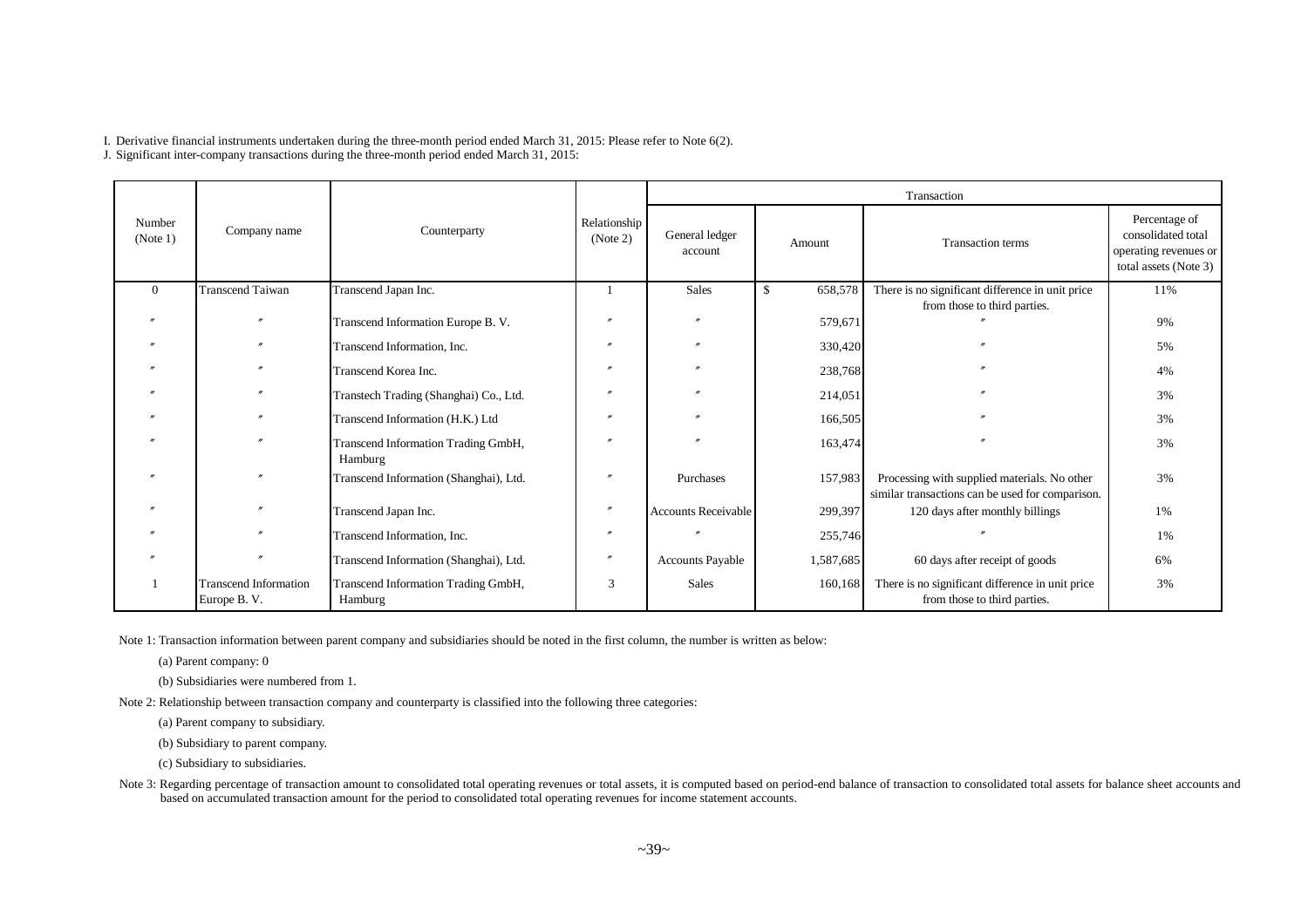#### (2) Information on investees (not including investees in Mainland China)

|                            |                                                       |             |                                                                                      | Shares held at March 31, 2015<br>Initial investment amount |                                 |                                    |        |                                       |       |                  |                                                                                             |             |                                                                                                                         |          |
|----------------------------|-------------------------------------------------------|-------------|--------------------------------------------------------------------------------------|------------------------------------------------------------|---------------------------------|------------------------------------|--------|---------------------------------------|-------|------------------|---------------------------------------------------------------------------------------------|-------------|-------------------------------------------------------------------------------------------------------------------------|----------|
| Investor                   | Investee                                              | Location    | Main business activities                                                             |                                                            | Balance at<br>March 31,<br>2015 | Balance at<br>December 31,<br>2014 |        | No. of Shares Ownership<br>(in units) | (% )  | Book value       | Net profit (loss) of the<br>investee for the three-<br>month period ended<br>March 31, 2015 |             | Investment income(loss)<br>recognised by the<br>Company for the three-<br>month period ended<br>March 31, 2015 (Note 1) | Footnote |
| Transcend<br>Taiwan        | Saffire Investment Ltd.                               | B.V.I.      | Investments holding<br>company                                                       | \$                                                         | 1,202,418 \$                    | 1,202,418                          |        | 36,600,000                            | 100   | $$3,395,401$ \\$ |                                                                                             | 39,372 \$   | 29,040                                                                                                                  | Note 2   |
|                            | Transcend Japan Inc.                                  | Japan       | Wholesaler of computer<br>memory modules and<br>peripheral products                  |                                                            | 89,103                          |                                    | 89,103 | 6,400                                 | 100   | 145,200 (        |                                                                                             | $3,456$ ) ( | 3,456                                                                                                                   | Note 2   |
|                            | Transcend Information, Inc.                           | America     | United States of Wholesaler of computer<br>memory modules and<br>peripheral products |                                                            | 38,592                          |                                    | 38,592 | 625,000                               | 100   | 113,204 (        |                                                                                             | $3,233)$ (  | 3,233                                                                                                                   | Note 2   |
|                            | Transcend Korea Inc.                                  | Korea       | Wholesaler of computer<br>memory modules and<br>peripheral products                  |                                                            | 6,132                           |                                    | 6,132  | 40,000                                | 100   | 33,286           |                                                                                             | 2,892       | 2,892                                                                                                                   | Note 2   |
|                            | Taiwan IC Packaging Corp.                             | Taiwan      | Packaging of Semi-<br>conductors                                                     |                                                            | 354,666                         | 354,666                            |        | 51,842,975                            | 12.88 | 334,366          |                                                                                             | 15,081      | 1,773                                                                                                                   | Note 5   |
| Saffire<br>Investment Ltd. | Memhiro Pte Ltd.                                      | Singapore   | Investments holding<br>company                                                       |                                                            | 1,156,920                       | 1,156,920                          |        | 55,132,000                            | 100   | 3,466,310        |                                                                                             | 39,419      | 39,419                                                                                                                  | Note 3   |
| Memhiro Pte<br>Ltd.        | <b>Transcend Information Europe</b><br>B.V.           | Netherlands | Wholesaler of computer<br>memory modules and<br>peripheral products                  |                                                            | 1,693                           |                                    | 1,693  | 100                                   | 100   | 181,983          |                                                                                             | 23,329      | 23,334                                                                                                                  | Note 4   |
|                            | <b>Transcend Information Trading</b><br>GmbH, Hamburg | Germany     | Wholesaler of computer<br>memory modules and<br>peripheral products                  |                                                            | 2,288                           |                                    | 2,288  |                                       | 100   | 56,059           |                                                                                             | 4,202       | 4,202                                                                                                                   | Note 4   |
|                            | Transcend Information (H.K.)<br>Ltd.                  | Hong Kong   | Wholesaler of computer<br>memory modules and<br>peripheral products                  |                                                            | 7,636                           |                                    | 7,636  | 2,000,000                             | 100   | $3,928$ (        |                                                                                             | $4,342)$ (  | 4,342)                                                                                                                  | Note 4   |

Note 1: The Company does not directly recognize the investment income (loss) except for the subsidiaries directly held.

Note 2: Subsidiaries of the Company.

Note 3: Subsidiary of Saffire.

.

Note 4: Subsidiaries of Memhiro.

Note 5: Please refer to Note 6 (7).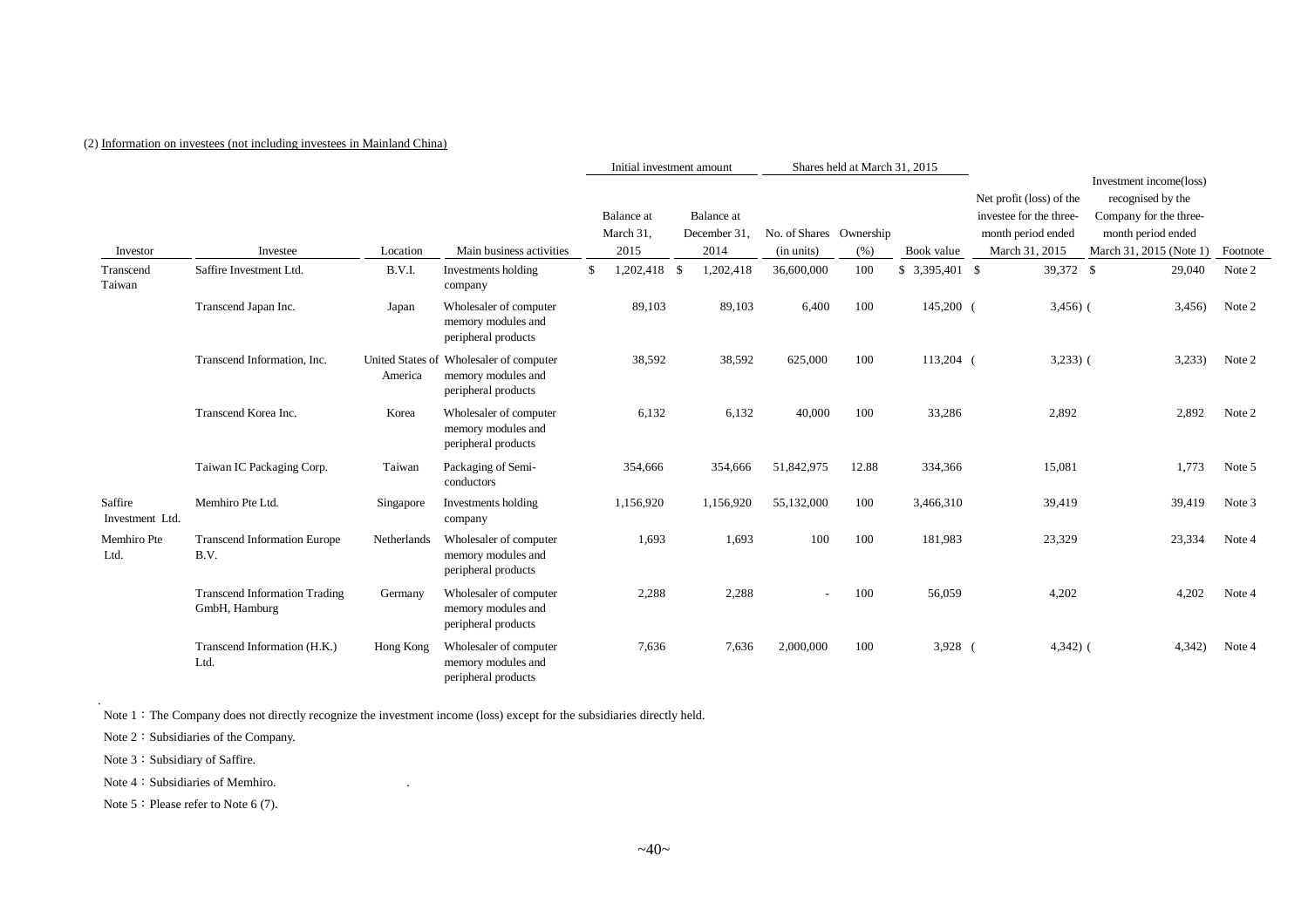#### (3) Information on investments in Mainland China

A.Basic information:

| Investee in<br>Mainland<br>China                | Main business activities                                                                                                                                                                                       | Paid-in capital | Investment<br>method<br>(Note 1) | Accumulated<br>amount of<br>remittance from<br>Taiwan to<br>Mainland<br>China as of<br>January 1,<br>2015 | to Taiwan for the three-<br>31, 2015<br>Remitted to<br>Mainland<br>China | Amount remitted from<br>Taiwan to Mainland<br>China/Amount remitted back<br>month period ended March<br>Remitted<br>back to<br>Taiwan | Accumulated<br>amount of<br>remittance from<br>Taiwan to<br>Mainland<br>China as of<br>March 31,<br>2015 | Net income<br>of investee as<br>of March 31<br>2015 | Ownership<br>held by the<br>Company<br>(direct and<br>indirect) | Investment<br>income (loss)<br>recognized by<br>the Company<br>for the three-<br>month period<br>ended March<br>31, 2015<br>(Note 2) | Book value of<br>investments in<br>Mainland<br>China as of<br>March 31,<br>2015 | Accumulated<br>amount of<br>investment<br>income<br>remitted back<br>to Taiwan as<br>of March 31,<br>2015 | Footnote <sup>1</sup> |
|-------------------------------------------------|----------------------------------------------------------------------------------------------------------------------------------------------------------------------------------------------------------------|-----------------|----------------------------------|-----------------------------------------------------------------------------------------------------------|--------------------------------------------------------------------------|---------------------------------------------------------------------------------------------------------------------------------------|----------------------------------------------------------------------------------------------------------|-----------------------------------------------------|-----------------------------------------------------------------|--------------------------------------------------------------------------------------------------------------------------------------|---------------------------------------------------------------------------------|-----------------------------------------------------------------------------------------------------------|-----------------------|
| Transcend<br>Information<br>(Shanghai),<br>Ltd. | Manufacturer and seller of<br>computer memory modules,<br>storage products and disks                                                                                                                           | \$1,134,178     | (2)                              | 1,134,178<br>-S                                                                                           | $\sim$                                                                   | $\sim$                                                                                                                                | 1,134,178 \$                                                                                             | 27,313                                              | 100                                                             | 27,265                                                                                                                               | 3,197,638                                                                       | $\qquad \qquad \blacksquare$                                                                              |                       |
| Transtech<br>Trading<br>(Shanghai)<br>Co., Ltd. | Manufacturer and seller of<br>computer memory modules,<br>storage products and disks.<br>Wholesaler and agent of<br>computer memory modules<br>and peripheral products.<br>Retailer of computer<br>components. | 16,310          | (2)                              | 16,310                                                                                                    |                                                                          |                                                                                                                                       | 16,310                                                                                                   | 11,018)                                             | 100                                                             | 11,018)                                                                                                                              | 3,695                                                                           | ٠                                                                                                         |                       |

| Company name                           | Accumulated amount of remittance from Taiwan to<br>Mainland China as of March 31, 2015 | Investment amount approved by the Investment<br>Commission of the Ministry of Economic Affairs<br>(MOEA) | Ceiling on investments in Mainland China imposed by<br>the Investment Commission of MOEA |
|----------------------------------------|----------------------------------------------------------------------------------------|----------------------------------------------------------------------------------------------------------|------------------------------------------------------------------------------------------|
| Transcend Information (Shanghai), Ltd. | $1,134,178$   \$                                                                       | $1,134,178$   \$                                                                                         |                                                                                          |
| Transtech Trading (Shanghai) Co., Ltd. | 16.310                                                                                 | 16.310                                                                                                   |                                                                                          |
|                                        | 1,150,488   \$                                                                         | 1,150,488 S                                                                                              | 12,893,610                                                                               |

Note  $1:$  Investment methods are classified into the following three categories:

(1) Directly invest in a company in Mainland China.

(2) Through investing in an existing company in the third area (Memhiro Pte Ltd.), which then invested in Mainland China.

(3) Others.

Note 2: The financial statements that are reviewed and attested by R.O.C. parent company's CPA.

Note 3: The numbers in this table are expressed in New Taiwan Dollars.

B.Significant transactions conducted with investees in Mainland China directly or indirectly through other companies in the third areas: None.